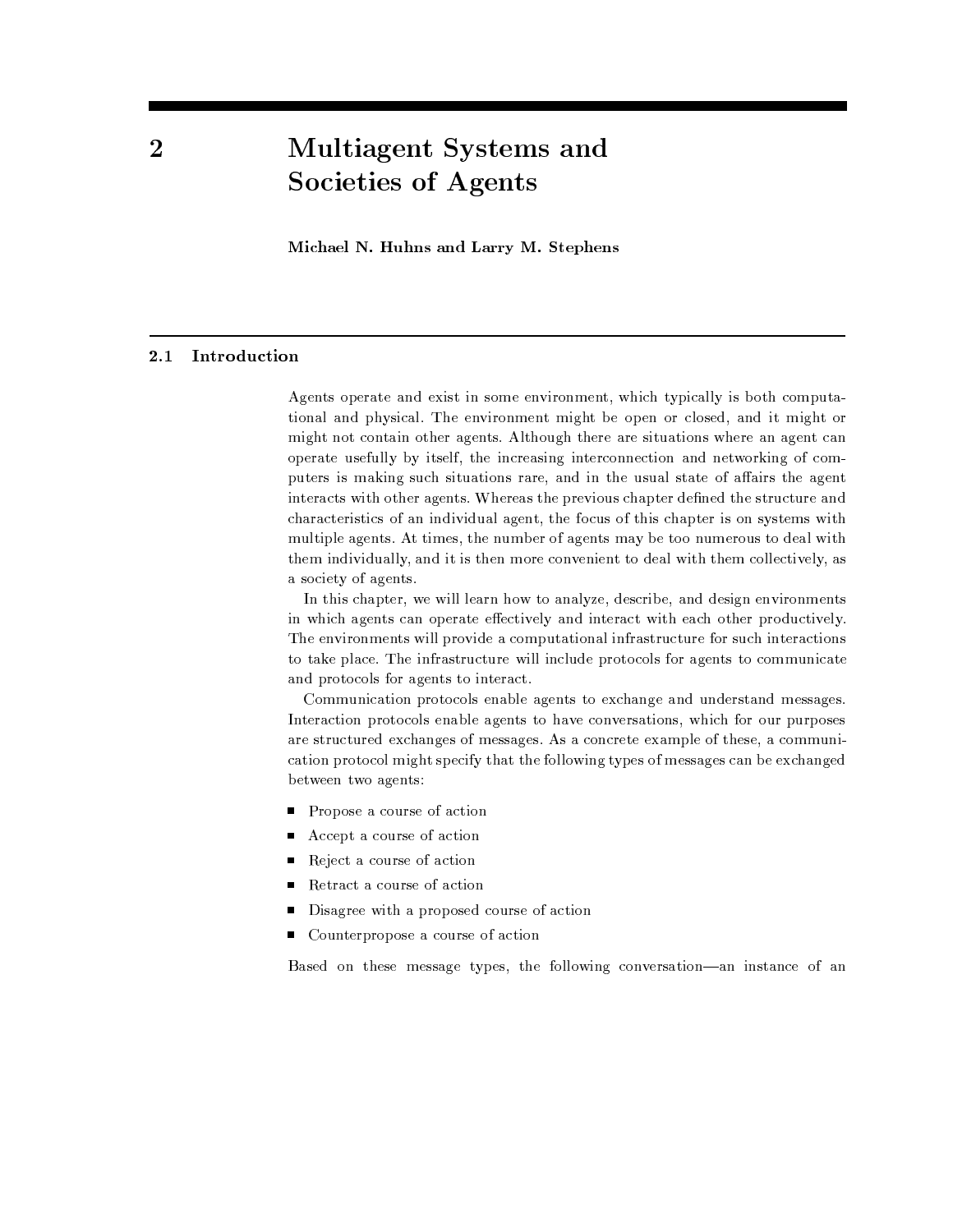interaction protocol for negotiation—can occur between Agent1 and Agent2:

- Agent1 proposes a course of action to Agent2 Agent2 evaluates the proposal and
- $\blacksquare$  sends acceptance to Agent1  $\Omega$ <sup>r</sup>
- sends counterproposal to Agent1  $\blacksquare$ or
- $\blacksquare$  sends disagreement to Agent1  $\cap$ r
- $\blacksquare$  sends rejection to Agent1

This chapter describes several protocols for communication and interaction among both large and small groups of agents.

### Motivations 2.1.1

But why should we be interested in distributed systems of agents? Indeed, centralized solutions are generally more efficient: anything that can be computed in a distributed system can be moved to a single computer and optimized to be at least as efficient. However, distributed computations are sometimes easier to understand and easier to develop, especially when the problem being solved is itself distributed. Distribution can lead to computational algorithms that might not have been discovered with a centralized approach. There are also times when a centralized approach is impossible, because the systems and data belong to independent organizations that want to keep their information private and secure for competitive reasons.

The information involved is necessarily distributed, and it resides in information systems that are large and complex in several senses: (1) they can be geographically distributed,  $(2)$  they can have many components,  $(3)$  they can have a huge content, both in the number of concepts and in the amount of data about each concept. and (4) they can have a broad scope, i.e., coverage of a major portion of a significant domain. Also, the components of the systems are typically distributed and heterogeneous. The topology of these systems is dynamic and their content is changing so rapidly that it is difficult for a user or an application program to obtain correct information, or for the enterprise to maintain consistent information.

There are four major techniques for dealing with the size and complexity of these enterprise information systems: modularity, distribution, abstraction, and intelligence, i.e., being smarter about how you seek and modify information. The use of intelligent, distributed modules combines all four of these techniques, yielding a distributed artificial intelligence (DAI) approach [25, 18].

In accord with this approach, computational agents need to be distributed and embedded throughout the enterprise. The agents could function as intelligent application programs, active information resources, "wrappers" that surround and buffer conventional components, and on-line network services. The agents would be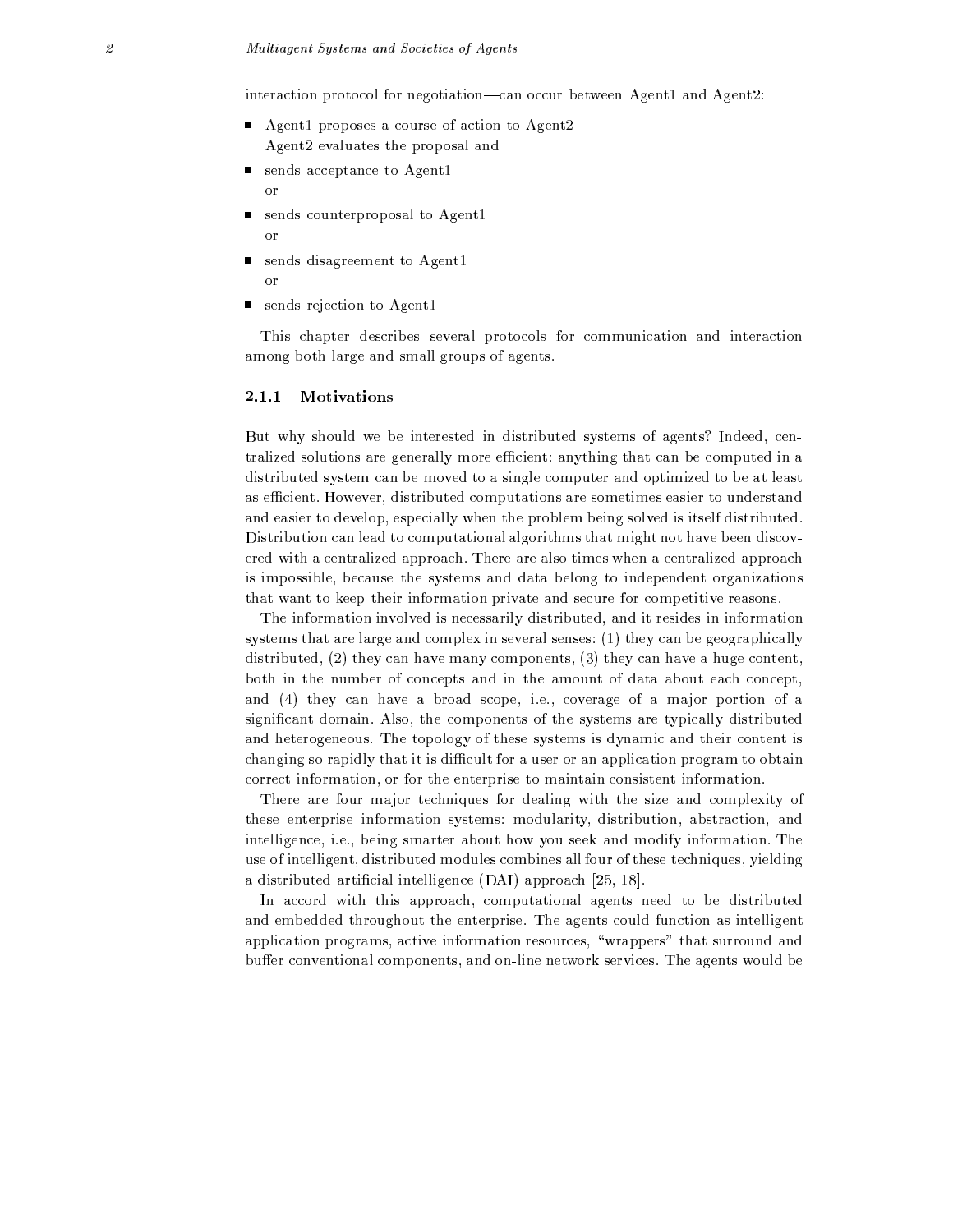$\mathcal{L}^{\alpha}$  and the compact of the compact  $\mathcal{L}^{\alpha}$  by a bundle  $\mathcal{L}^{\alpha}$  in  $\mathcal{L}^{\alpha}$  and  $\mathcal{L}^{\alpha}$  $\Delta$  and a sababa?'s a sababa?' is a sababa?' if  $\Delta$  is a sababa?' if  $\Delta$  is a sababa?' if  $\Delta$  $\mathcal{L}^{\text{max}}$  $\mathcal{D}^{a}$  by  $\mathcal{D}^{a}$  and  $\mathcal{D}^{a}$  and  $\mathcal{D}^{a}$  and  $\mathcal{D}^{a}$  and  $\mathcal{D}^{a}$  and  $\mathcal{D}^{a}$ autonomously and be developed independently.

water  $\mathbf{r}$  is a coefficient of the definition of the definition of the definition of the definition of the definition of the definition of the definition of the definition of the definition of the definition of the de enable them to cooperate in solving problems, to share expertise, to work in parallel conditional as a condition of the condition of the condition of the condition of the condition of the condition of the condition of the condition of the condition of the condition of the condition of the condition of the  $\bar{\mathcal{S}}_k$  and  $\bar{\mathcal{S}}_k$  above for the solution of the solution of the solution of the solution of the solution of the solution of the solution of the solution of the solution of the solution of the solution of the s of multiple experts, and to be reusable.

w2]d~cabaino}2no{no`MycBlgB^g[]\_^#`no^#`b]\_fhgBx\_`in^A[vn`iwªc`bwA]\_f g[]\_^#`bano^ª`bwA]?2`i2fb]u;no^  $\mathcal{L}^{\alpha}$  a.ubsze.y a.ubsze.y a.ubsze.y a.ubsze.y a.ubsze.y a.ubsze.y a.ubsze.y a.ubsze.y a.ubsze.y a.ubsz  $2$ cPfp] $\,$ gB^2k JM5\cBvDxzgB^gB^2cP`bw2]sfrgB[P]\_^#`rgBx\_xs]\_abagB^2kAab]`bwA] ^AcBv{]sk2[]qy\$gB[]s^ `;wegBa#3;LjwAna  $\blacksquare$  a a cabic graphs are concerned to the concerned for the concerned to the concerned to the concerned to the concerned to the concerned to the concerned to the concerned to the concerned to the concerned to the conce being buried in procedural code.

Multiagent systems are the best way to characterize or design distributed computaichean ais ais an chomhan an ais an ais an ais an ais an ais an ais an ais an ais an ais an ais an ais an ais seemingly everywhere, embedded in all aspects of our environment. Your kitchen  $u_{\ell}$  , the set of the set of the set of the set of the set of the set of the set of the set of the set of the set of the set of the set of the set of the set of the set of the set of the set of the set of the set of th  $\mathcal{L}=\mathcal{L}=\mathcal{L}=\mathcal{L}=\mathcal{L}=\mathcal{L}=\mathcal{L}=\mathcal{L}=\mathcal{L}=\mathcal{L}=\mathcal{L}=\mathcal{L}=\mathcal{L}=\mathcal{L}=\mathcal{L}=\mathcal{L}=\mathcal{L}=\mathcal{L}=\mathcal{L}=\mathcal{L}=\mathcal{L}=\mathcal{L}=\mathcal{L}=\mathcal{L}=\mathcal{L}=\mathcal{L}=\mathcal{L}=\mathcal{L}=\mathcal{L}=\mathcal{L}=\mathcal{L}=\mathcal{L}=\mathcal{L}=\mathcal{L}=\mathcal{L}=\mathcal{L}=\mathcal{$ hundreds in getting electricity to the kitchen. The large number of processors and the myriad ways in which they interact makes distributed computing systems the dominant computational paradigm today.

w2] d2fbc and the cobolic field in the collection of the collection of the collection of the collection of the collection of the collection of the collection of the collection of the collection of the collection of the co  $\mathcal{P}_\mathcal{B}$  and the corresponding to the corresponding  $\mathcal{P}_\mathcal{B}$  and the corresponding  $\mathcal{P}_\mathcal{B}$  $2c$ Pff $\mu$ aalis $\mu$ aalis $\mu$ aalis $\mu$ aalis $\mu$ pvw2]\_^ `bw2]x\_cG]s]!noapfb]zgk2y L|w2]s^`bw2]\_ai]!aiy ai`b]\_q"argBfi]!no^#`b]\_fix\_c^A^2]\_x\_`i]\_kaic\$`bw2]sy $\mathcal{L}^{\mathcal{B}}$ syabw2c2{okrgB{oaic }}. In the symplectic control  $\mathcal{L}^{\mathcal{B}}$ agbaida agbaida agbaida agbaida agus an coixe an coixe an coixe an coixe agus agus an coixe agus agus an coixe x\_c{o{o]\_x\_`inoc^cBRdAfbc#x\_]\_aiabcfiaM«gk2noab`ifbno}22`i]\_k!xscq!dA2`bno^2[paby#ai`b]\_q«no`0}~]\_x\_cq"]\_ag! #" \$% '& ()% r

Much of traditional AI has been concerned with how an agent can be constructed  $\blacksquare$ noque a babya babya babya babya babya babya babya babya babya babya babya babya babya babya babya babya babya function in isolation—they are at the very least a part of the environment in which  $\mathcal{L}$  the normal dependence of our deformation  $\mathcal{L}$  and  $\mathcal{L}$  and  $\mathcal{L}$  and  $\mathcal{L}$ Thus, it makes sense to view such systems in societal terms.

### - 5.e5 - . -I/A@B/e+BF.1#@B\*,:sFz\*M+: /
/)803Fz\*/
0~1 9F2191\*@/~9431#9FB:

1. notically noticed the field  $n$  and field  $n$  and field  $\alpha$  $\mathcal{B}^2$  is a contract of the component of the contract of the contract of the contract of the contract of the contract of the contract of the contract of the contract of the contract of the contract of the contract of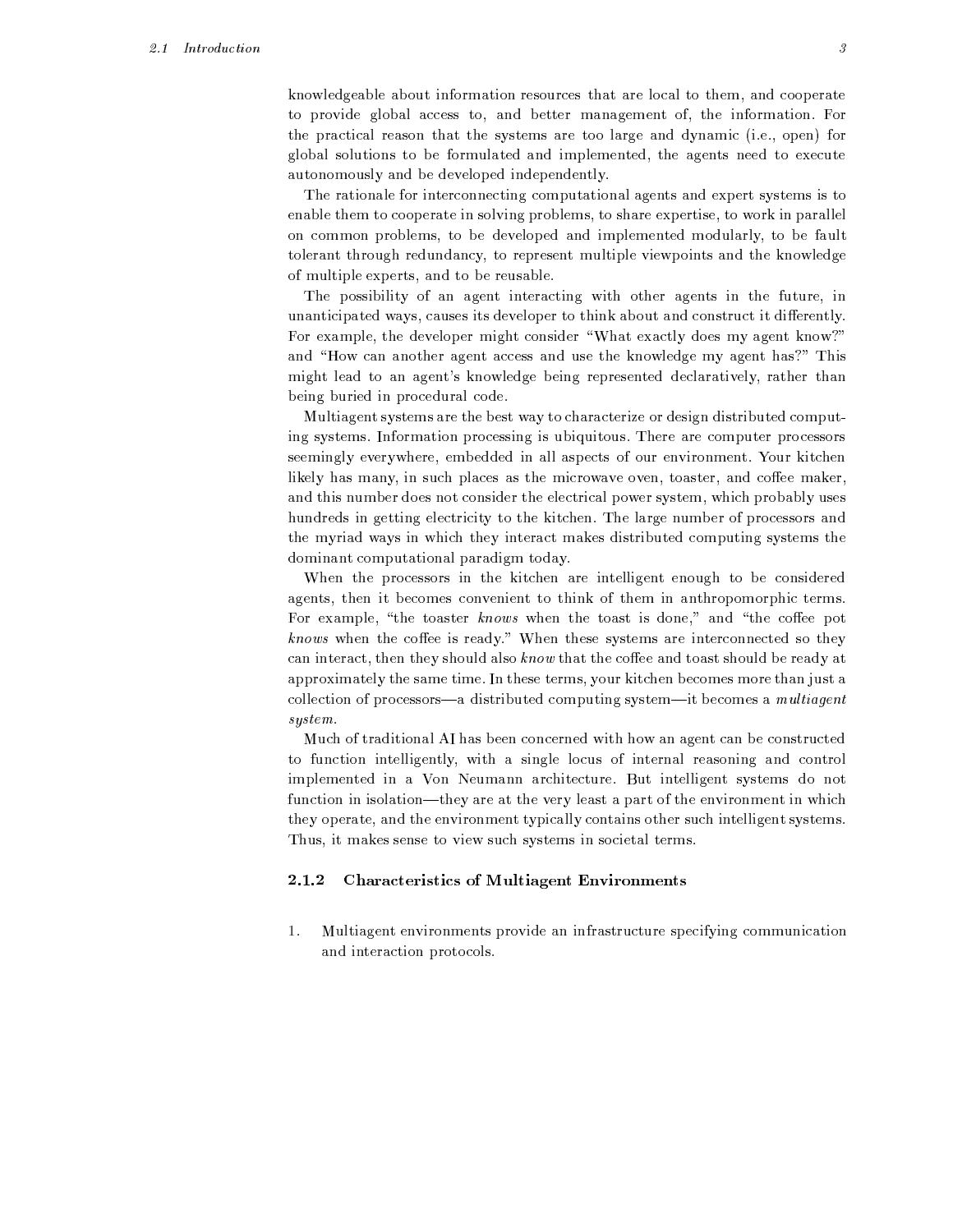- $\overline{2}$ . Multiagent environments are typically open and have no centralized designer.
- $3. \,$ Multiagent environments contain agents that are autonomous and distributed, and may be self-interested or cooperative.

A multiagent execution environment includes a number of concerns, which are enumerated as possible characteristics in Table 2.1.

| Property                     | Range of values                             |  |
|------------------------------|---------------------------------------------|--|
| Design Autonomy              | Platform/Interaction Protocol               |  |
|                              | /Language/Internal Architecture             |  |
| Communication Infrastructure | Shared memory (blackboard) or Message-based |  |
|                              | Connected or Connection-less (email)        |  |
|                              | Point-to-Point, Multicast, or Broadcast     |  |
|                              | Push or Pull                                |  |
|                              | Synchronous or Asynchronous                 |  |
| Directory Service            | White pages, Yellow pages                   |  |
| Message Protocol             | KQML                                        |  |
|                              | HTTP and HTML                               |  |
|                              | OLE, CORBA, DSOM                            |  |
| <b>Mediation Services</b>    | Ontology-based? Transactions?               |  |
| <b>Security Services</b>     | Timestamps/Authentication                   |  |
| Remittance Services          | Billing/Currency                            |  |
| <i>Operations Support</i>    | Archiving/Redundancy                        |  |
|                              | /Restoration/Accounting                     |  |

Table 2.1 Characteristics of Multiagent Environments

Table 2.2 Environment-Agent Characteristics

| Property                | Definition                                                               |
|-------------------------|--------------------------------------------------------------------------|
| Knowable                | To what extent is the environment known to the agent                     |
| Predictable             | To what extent can it be predicted by the agent                          |
| $\mathit{Controltable}$ | To what extent can the agent modify the environment                      |
| Historical              | Do future states depend on the entire history, or only the current state |
| Teleological            | Are parts of it purposeful, i.e., are there other agents                 |
| Real time               | Can the environment change while the agent is deliberating               |

Table 2.2 lists some key properties of an environment with respect to a specific agent that inhabits it. These generalize the presentation in [38].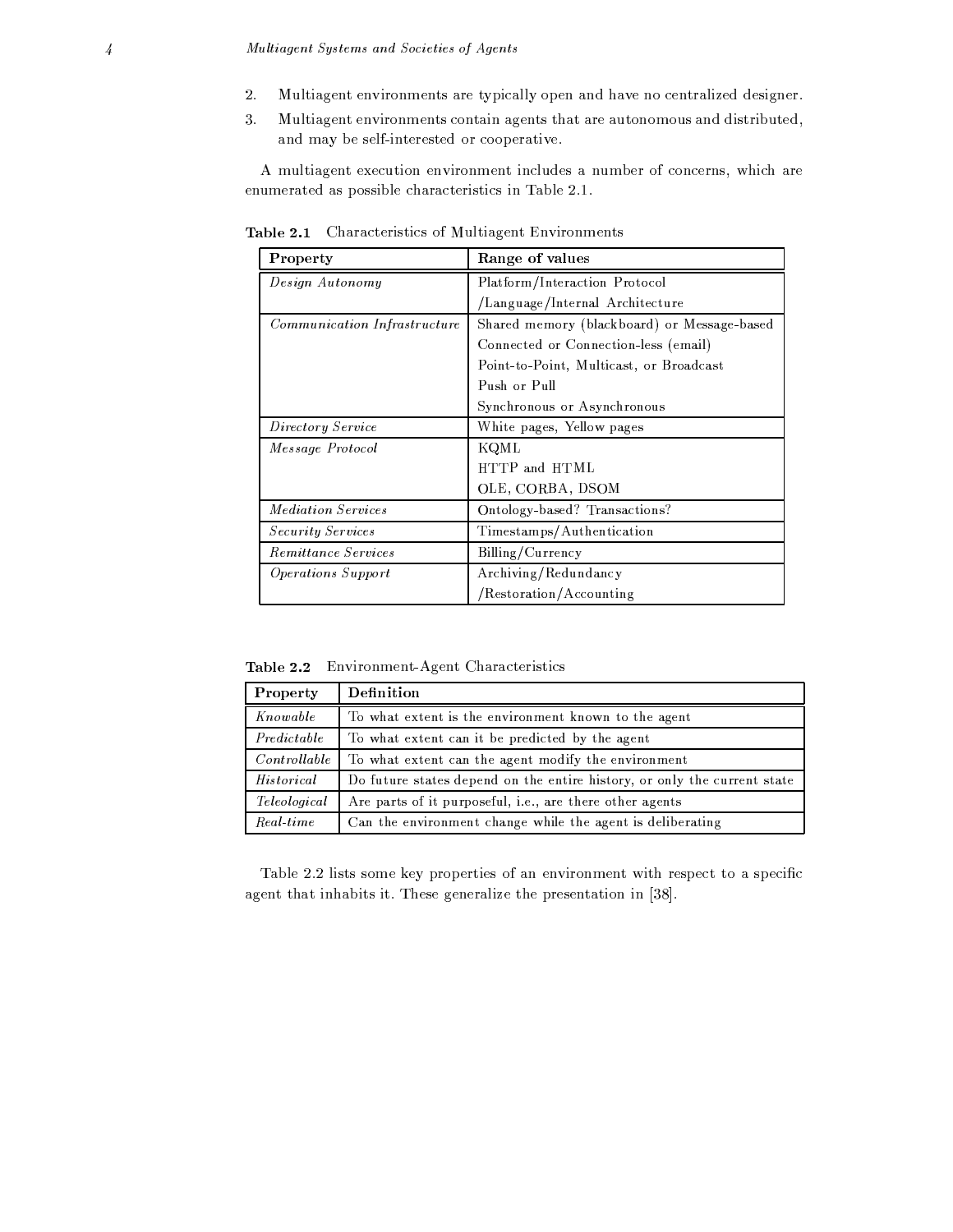### $2.2$ **Agent Communications**

We first provide a basic definition for an agent, which we need in order to describe the languages and protocols needed by multiagent systems. Fundamentally, an agent is an active object with the ability to perceive, reason, and act. We assume that an agent has explicitly represented knowledge and a mechanism for operating on or drawing inferences from its knowledge. We also assume that an agent has the ability to communicate. This ability is part perception (the receiving of messages) and part action (the sending of messages). In a purely computer-based agent, these may be the agent's only perceptual and acting abilities.

### $2.2.1$ Coordination

Agents communicate in order to achieve better the goals of themselves or of the society/system in which they exist. Note that the goals might or might not be known to the agents explicitly, depending on whether or not the agents are goal-based. Communication can enable the agents to coordinate their actions and behavior, resulting in systems that are more coherent.

Coordination is a property of a system of agents performing some activity in a shared environment. The degree of coordination is the extent to which they avoid extraneous activity by reducing resource contention, avoiding livelock and deadlock, and maintaining applicable safety conditions. Cooperation is coordination among nonantagonistic agents, while negotiation is coordination among competitive or simply self-interested agents. Typically, to cooperate successfully, each agent must maintain a model of the other agents, and also develop a model of future interactions. This presupposes sociability.



Figure 2.1 A taxonomy of some of the different ways in which agents can coordinate their behavior and activities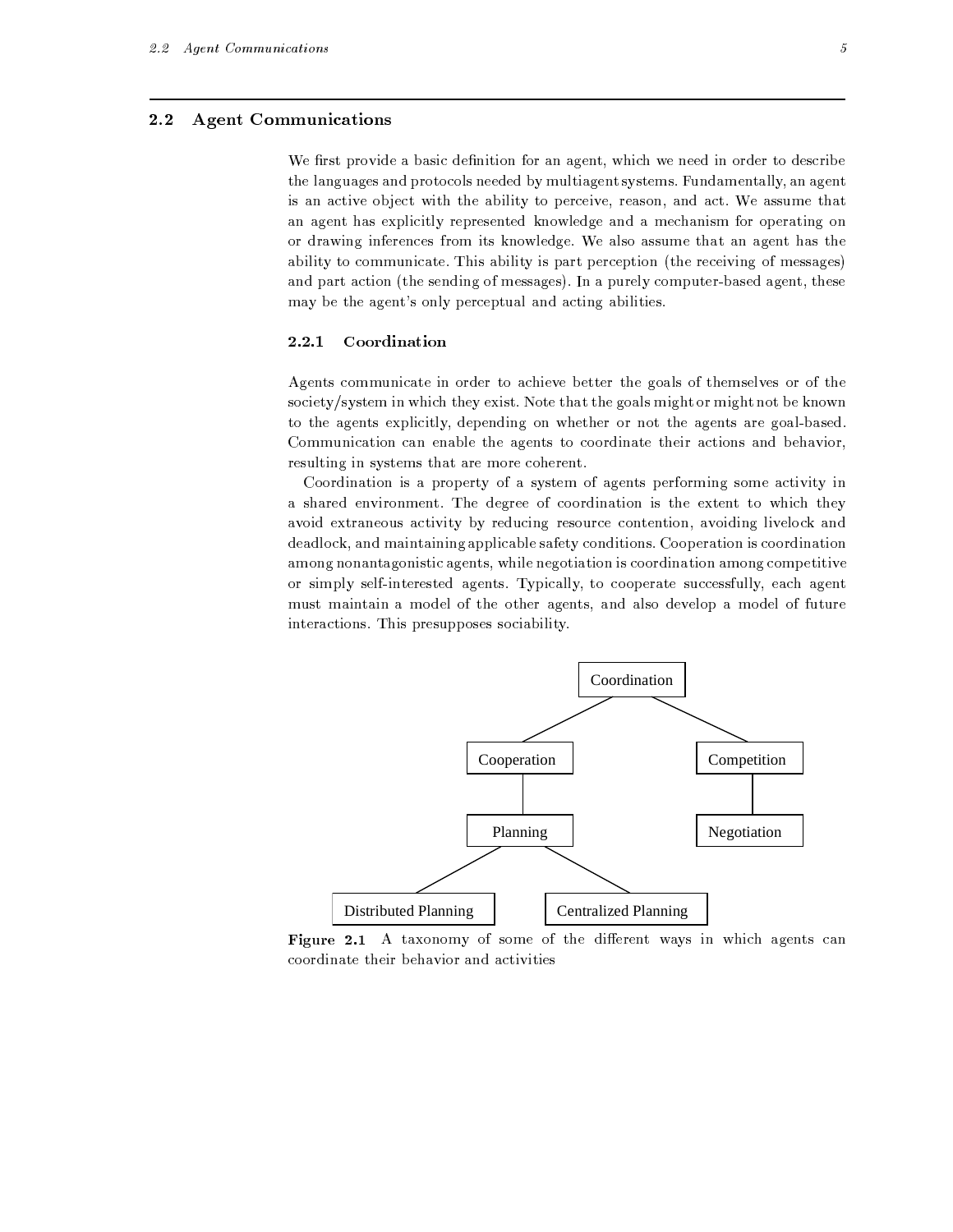Coherence is how well a system behaves as a unit. A problem for a multiagent system is how it can maintain global coherence without explicit global control. In this case, the agents must be able on their own to determine goals they share with other agents, determine common tasks, avoid unnecessary conflicts, and pool knowledge and evidence. It is helpful if there is some form of organization among the agents. Also, social commitments can be a means to achieving coherence, which is addressed in Section 2.4.

Section 2.3.7 discusses another means, based on economic principles of markets. In this regard, Simon [40] argues eloquently that although markets are excellent for clearing all goods, i.e., finding a price at which everything is sold, they are less effective in computing optimal allocations of resources. Organizational structures are essential for that purpose. It is believed that coherence and optimality are intimately related.

### 2.2.2 **Dimensions of Meaning**

There are three aspects to the formal study of communication: syntax (how the symbols of comunication are structured), semantics (what the symbols denote), and pragmatics (how the symbols are interpreted). Meaning is a combination of semantics and pragmatics. Agents communicate in order to understand and be understood, so it is important to consider the different dimensions of meaning that are associated with communication [42].

Descriptive vs. Prescriptive. Some messages describe phenomena, while others prescribe behavior. Descriptions are important for human comprehension, but are difficult for agents to mimic. Appropriately, then, most agent communication languages are designed for the exchange of information about activities and behavior.

Personal vs. Conventional Meaning. An agent might have its own meaning for a message, but this might differ from the meaning conventionally accepted by the other agents with which the agent communicates. To the greatest extent possible, multiagent systems should opt for conventional meanings, especially since these systems are typically open environments in which new agents might be introduced at any time.

**Subjective vs. Objective Meaning Similar to conventional meaning, where** meaning is determined external to an agent, a message often has an explicit effect on the environment, which can be perceived objectively. The effect might be different than that understood internally, i.e., subjectively, by the sender or receiver of the message.

Speaker's vs. Hearer's vs. Society's Perspective Independent of the conventional or objective meaning of a message, the message can be expressed according to the viewpoint of the speaker or hearer or other observers.

**Semantics vs. Pragmatics** The pragmatics of a communication are concerned with how the communicators use the communication. This includes considerations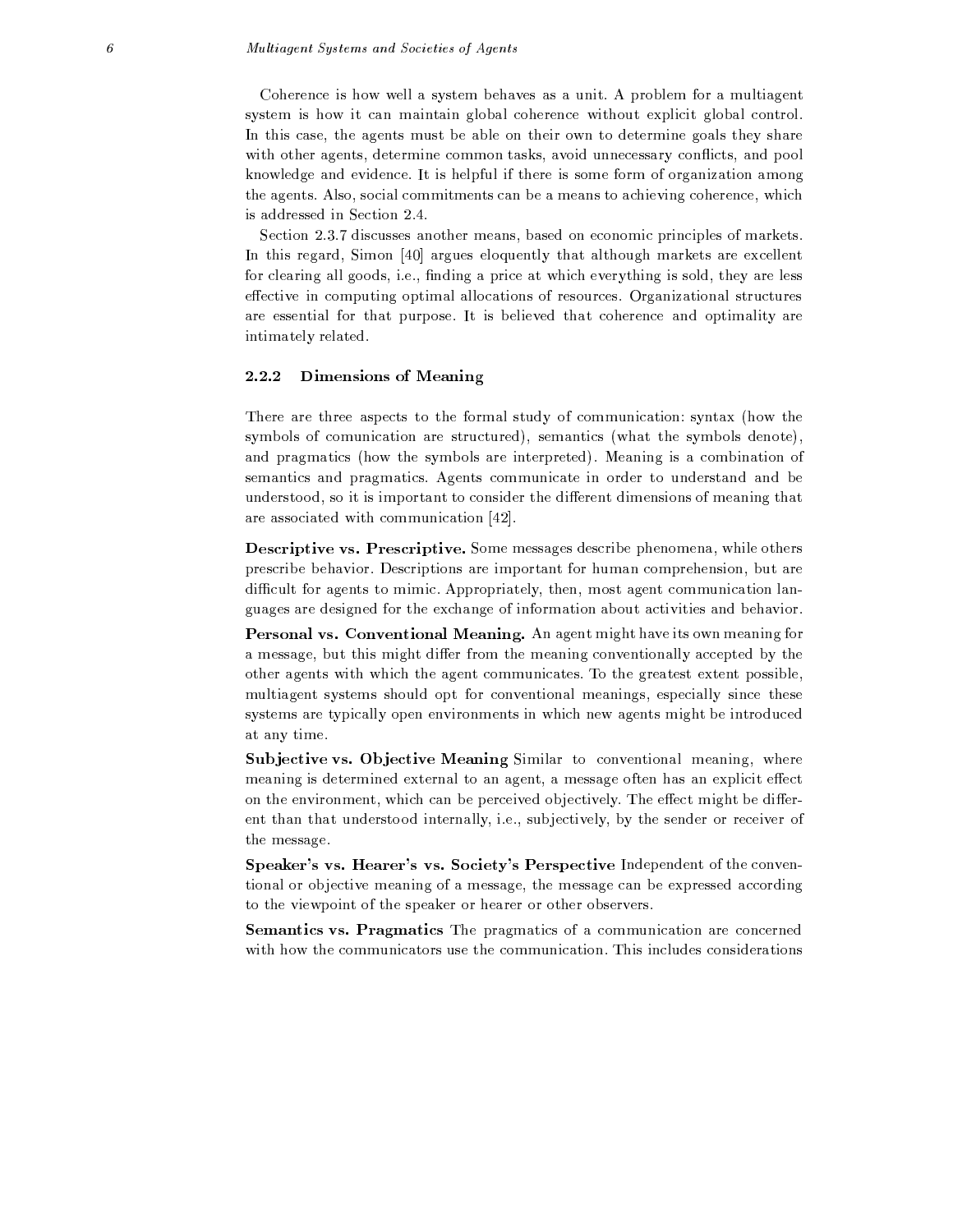of the mental states of the communicators and the environment in which they exist, considerations that are external to the syntax and semantics of the communication.

**Contextuality** Messages cannot be understood in isolation, but must be interpreted in terms of the mental states of the agents, the present state of the environment, and the environment's history: how it arrived at its present state. Interpretations are directly affected by previous messages and actions of the agents.

**Coverage** Smaller languages are more manageable, but they must be large enough so that an agent can convey the meanings it intends.

**Identity** When a communication occurs among agents, its meaning is dependent on the identities and roles of the agents involved, and on how the involved agents are specified. A message might be sent to a particular agent, or to just any agent satisfying a specified criterion.

**Cardinality** A message sent privately to one agent would be understood differently than the same message broadcast publicly.

#### 2.2.3 **Message Types**

It is important for agents of different capabilities to be able to communicate. Communication must therefore be defined at several levels, with communication at the lowest level used for communication with the least capable agent. In order to be of interest to each other, the agents must be able to participate in a dialogue. Their role in this dialogue may be either active, passive, or both, allowing them to function as a master, slave, or peer, respectively. In keeping with the above definition for and assumptions about an agent, we assume that an agent can send and receive messages through a communication network. The messages can be of several types, as defined next.

There are two basic message types: assertions and queries. Every agent, whether active or passive, must have the ability to accept information. In its simplest form. this information is communicated to the agent from an external source by means of an assertion. In order to assume a passive role in a dialog, an agent must additionally be able to answer questions, i.e., it must be able to 1) accept a query from an external source and 2) send a reply to the source by making an assertion. Note that from the standpoint of the communication network, there is no distinction between an unsolicited assertion and an assertion made in reply to a query.

In order to assume an active role in a dialog, an agent must be able to issue queries and make assertions. With these capabilities, the agent then can potentially control another agent by causing it to respond to the query or to accept the information asserted. This means of control can be extended to the control of subagents, such as neural networks and databases.

An agent functioning as a peer with another agent can assume both active and passive roles in a dialog. It must be able to make and accept both assertions and queries. A summary of the capabilities needed by different classes of agents is shown in Table 2.3.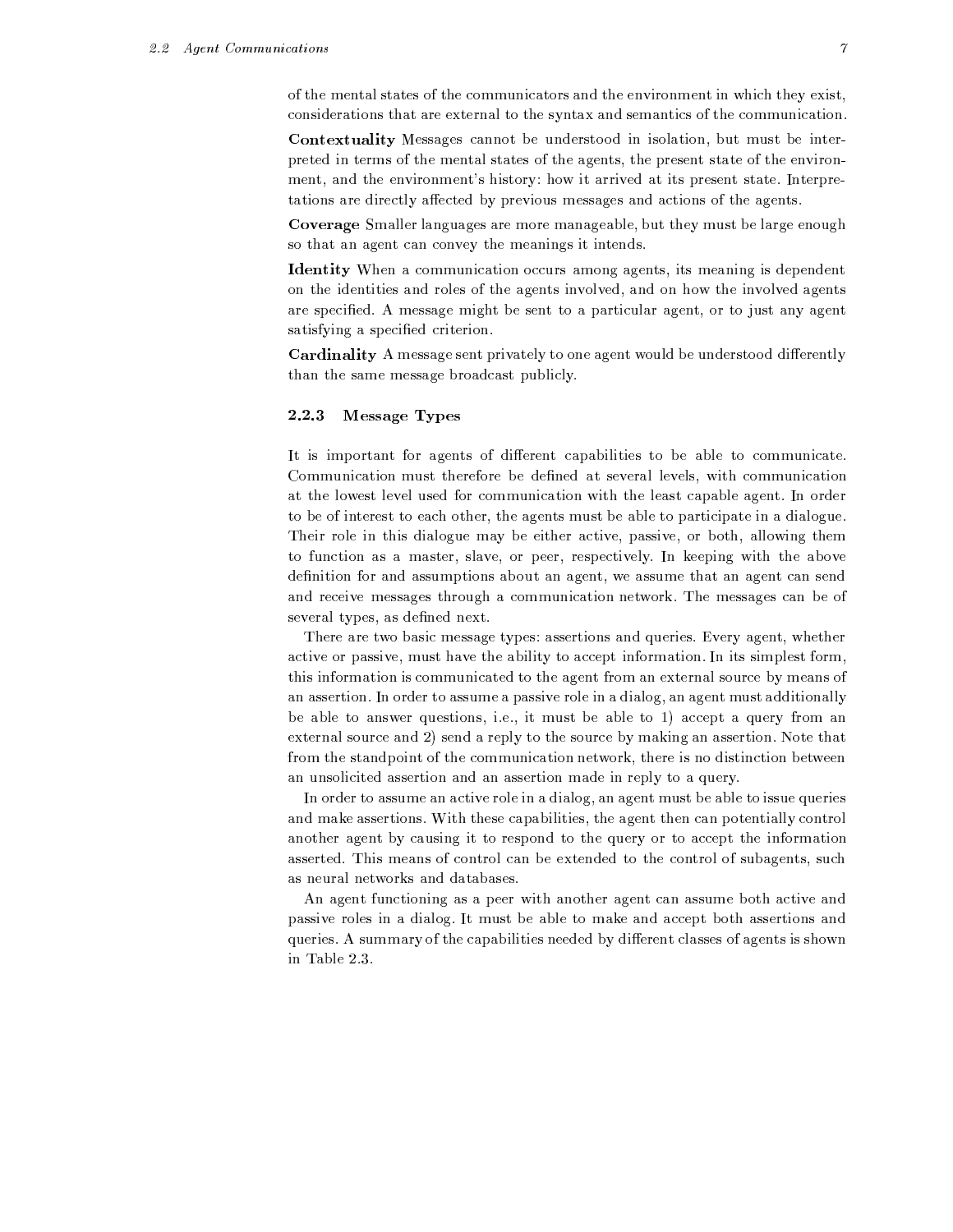- - Z\[P]\_^#`\ gBdeg}2no{on`ino]\_a

|                     | Basic Agent Passive Agent Active Agent Peer Agent |  |
|---------------------|---------------------------------------------------|--|
| Receives assertions |                                                   |  |
| Receives queries    |                                                   |  |
| Sends assertions    |                                                   |  |
| Sends queries       |                                                   |  |

-  ^#`b]\_fhgB[P]\_^#` ]\_aiag[]y#de]\_a

| Communicative Action | <b>Illocutionary Force</b> | Expected Result |
|----------------------|----------------------------|-----------------|
| Assertion            | Inform                     | Acceptance      |
| Query                | Question                   | Reply           |
| Reply                | Inform                     | Acceptance      |
| Request              | Request                    |                 |
| Explanation          | Inform                     | Agreement       |
| Command              | Request                    |                 |
| Permission           | Inform                     | Acceptance      |
| Refusal              | Inform                     | Acceptance      |
| Offer/Bid            | Inform                     | Acceptance      |
| Acceptance           |                            |                 |
| Agreement            |                            |                 |
| Proposal             | Inform                     | Offer/Bid       |
| Confirmation         |                            |                 |
| Retraction           |                            |                 |
| Denial               |                            |                 |

 $\delta$  and the component parameter  $\delta$  abdocfb  $\delta$  abdocfb  $\delta$  . If the  $\delta$  ?Ibu2gBfigate  $\delta$  ?Ibu2gBfi]p{noai`b] in Table 2.4.

### 2.2.4 Communication Levels

Communication protocols are typically specified at several levels. The lowest level  $\mathcal{A}$  and the standard standard control normalized increases the control of the standard control of the standard control of the standard control of the standard control of the standard control of the standard control o  $\blacksquare$ chaby and the contraction of contracting both  $\blacksquare$ the meaning, or semantics, of the information. The semantics refers not only to the substance of the message, but also to the type of the message.

water in the state of the boosted parameter  $\mu$  and  $\mu$  and  $\mu$  and  $\mu$  and  $\mu$  $\mathcal{P}_\mathcal{P}$  and the contribution  $\mathcal{P}_\mathcal{P}$  and the contribution  $\mathcal{P}_\mathcal{P}$  and tchock  $\mathcal{P}_\mathcal{P}$ abno  $2k$  absolute  $2k$  and  $2k$  7aic  $2k$  7aic  $2k$  7aic  $2k$  7aic  $2k$  7aic  $2k$  7aic  $2k$  7aic  $2k$  7aic $2k$  $\mathcal{L}$  and the state  $\mathcal{L}$  are an interval point of the state  $\mathcal{L}$ 

- 1. sender
- 2.  $receiver(s)$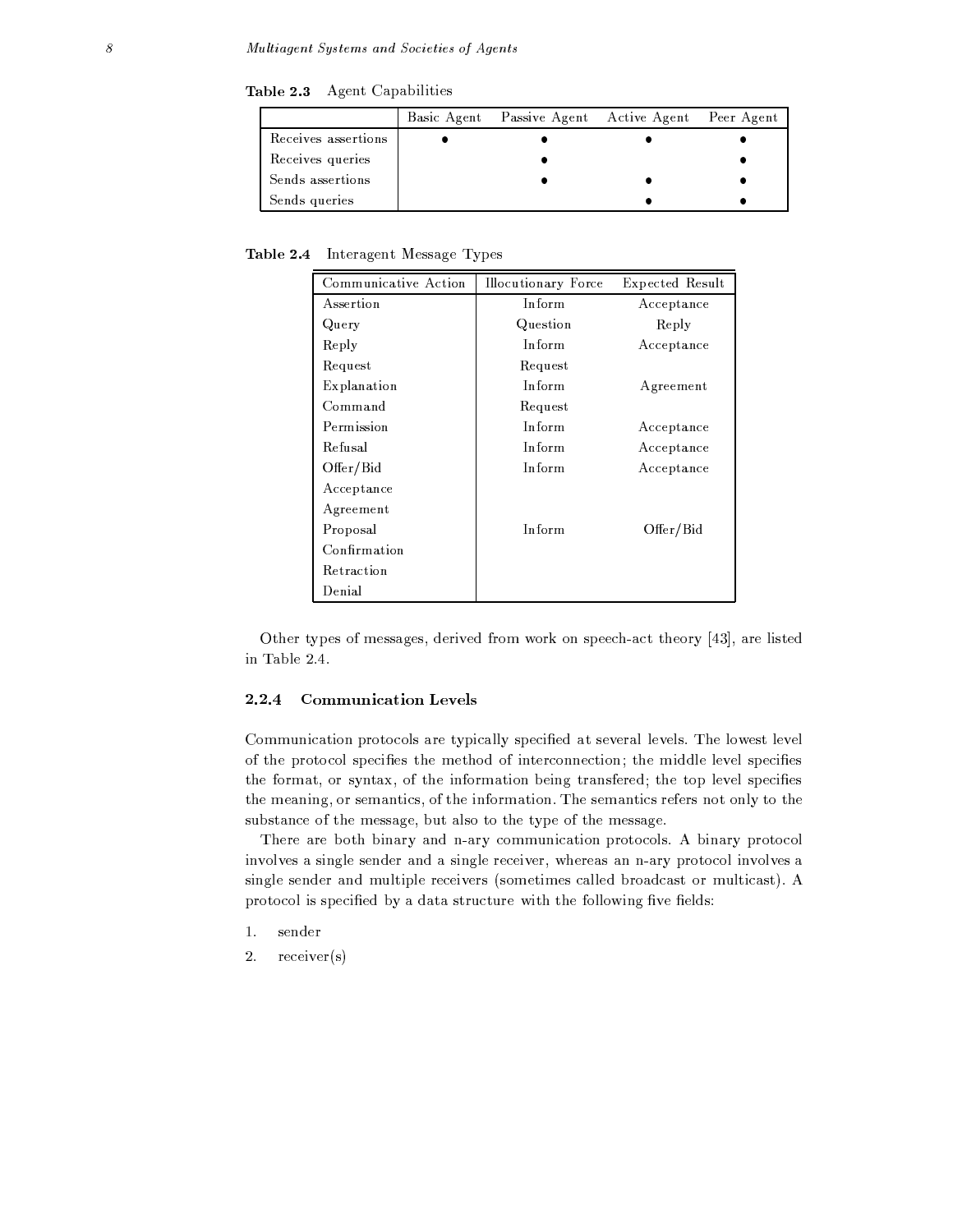- 3. language in the protocol
- 4. encoding and decoding functions
- 5. actions to be taken by the receiver(s)

#### $2.2.5$ Speech Acts

Spoken human communication is used as the model for communication among  $x^2$ hga barbocPagBaina card decPd22; decPd22; qa $x^2$ gaina c $x^2$ nox $x^2$ gaina c $x^2$ nox $x^2$ gbiinc $x^2$  $\mathcal{L}=\mathcal{L}=\mathcal{L}=\mathcal{L}=\mathcal{L}=\mathcal{L}=\mathcal{L}=\mathcal{L}=\mathcal{L}=\mathcal{L}=\mathcal{L}=\mathcal{L}=\mathcal{L}=\mathcal{L}=\mathcal{L}=\mathcal{L}=\mathcal{L}=\mathcal{L}=\mathcal{L}=\mathcal{L}=\mathcal{L}=\mathcal{L}=\mathcal{L}=\mathcal{L}=\mathcal{L}=\mathcal{L}=\mathcal{L}=\mathcal{L}=\mathcal{L}=\mathcal{L}=\mathcal{L}=\mathcal{L}=\mathcal{L}=\mathcal{L}=\mathcal{L}=\mathcal{L}=\mathcal{$  $\mathcal{L}_\mathcal{B}$  and  $\mathcal{L}_\mathcal{B}$  are accomoting to the condition of  $\mathcal{L}_\mathcal{B}$ you request something, you are not simply making a statement, but creating the request itself. When a jury declares a defendant guilty, there is an action taken: the k2]h]s^2kegB^#` aabc#x\_ngB{ai`g`b2anaxhweg^2[]skR

 $Z$ abdaidean baidean baidean baidean baidean baidean baidean baidean baidean baidean baidean baidean baidean b

- $\mathcal{L}^2$  increases and  $\mathcal{L}^2$  ainoxidation  $\mathcal{L}^2$  and  $\mathcal{L}^2$  ainoxidation  $\mathcal{L}^2$
- ,2  ${\bf x}$
- $3.$ Perlocution, the action that results from the locution.

2cPf=]\_m2gBq"d2{o]uPcw2^q"n[Pw#`Rag.y`bc gBfiy u8J£{o]zgBai]\x\_{ocPab]\`iw2]vno^2k2cBv Lpw2noagBxs`x\_cP^2abnoai`ba of the physical sounds generated by John (or the character sequences typed by John), John's intent for the message as a request or a command, and if all goes well, the window being shut.

In communication among humans, the intent of the message is not always easily nok2]\_^#`bn¡e]\_k2cPf!]\_m2gq!d2{o]u <sup>J</sup> gBq xsc{okRu LxzgB^}~]lt#no]\_v]\_k ga\$gB^gabab]sfb`bnocP^Ru\gfi]
B#2]\_ai`  $z$ communication among agents, we want to insure that there is no doubt about the type of message.

 $\alpha$  and  $\alpha$  by  $\alpha$  and  $\alpha$  and  $\alpha$  and  $\alpha$  and  $\alpha$ cBr`iw2noa|abd~]\_x\_ngB{xs{ gaba|cB2`b`i]\_fg^2x\_]0m2gBq"d2{o]\$de]sfMcPfbqjg`bnot]|tP]\_fb}2an^Ax\_{o2k2] '%  $\mathbb{R}^n$  and  $\mathbb{R}^n$  if the set of  $\mathbb{R}^n$  and  $\mathbb{R}^n$  and  $\mathbb{R}^n$  $x=a\beta$ a biababaiabnieg a 7aiog`:suk $a$ a 7yy $a$ a 7yy $a$ i ano $a$  g qigab $a$ slave structure), commissives (commitments), declaratives (statements of fact), and  $\blacksquare$ 

 $\blacksquare$  and the conocalegation of the conocalegation  $\blacksquare$ `b]\_{o{Moo LcfEJ wA]\_fb]\_}#yfi]
B#2]\_ai`zoo <sup>L</sup> ¨]\_xzg2ab]d~]\_fMcPfbq|gB`bnotP]\_aweg.t]|`iw2]\$abd~]\_x\_ng{dAfbcd~]\_fi`My  $\mu$  Jiag.y Loo  $\mu$ ano`abc $^2$ agfb $^2$ agfb $^2$ agfb $^2$ agfb $^2$ gboo $^2$  $\mathcal{C}=\mathcal{C}=\mathcal{C}=\mathcal{C}=\mathcal{C}=\mathcal{C}=\mathcal{C}=\mathcal{C}=\mathcal{C}=\mathcal{C}=\mathcal{C}=\mathcal{C}=\mathcal{C}=\mathcal{C}=\mathcal{C}=\mathcal{C}=\mathcal{C}=\mathcal{C}=\mathcal{C}=\mathcal{C}=\mathcal{C}=\mathcal{C}=\mathcal{C}=\mathcal{C}=\mathcal{C}=\mathcal{C}=\mathcal{C}=\mathcal{C}=\mathcal{C}=\mathcal{C}=\mathcal{C}=\mathcal{C}=\mathcal{C}=\mathcal{C}=\mathcal{C}=\mathcal{C}=\mathcal{$ abd $\mathcal{L}$  no $\mathcal{L}$  noonby  $\mathcal{L}$  absorbed the context vnoibus  $\mathcal{L}$  notable that  $\mathcal{L}$  no  $\mathcal{L}$ forms other than the spoken word.

 $\blacksquare$ concept of the illocutionary force, which constrains the semantics of the communi $x$  in the state  $x$  is arrowing the state of  $x$  are  $x$  and  $y$  are  $x$  and  $y$  $\Delta$  core activities and the experimental absolute  $\Delta$  are activities and the experimental absolute  $\Delta$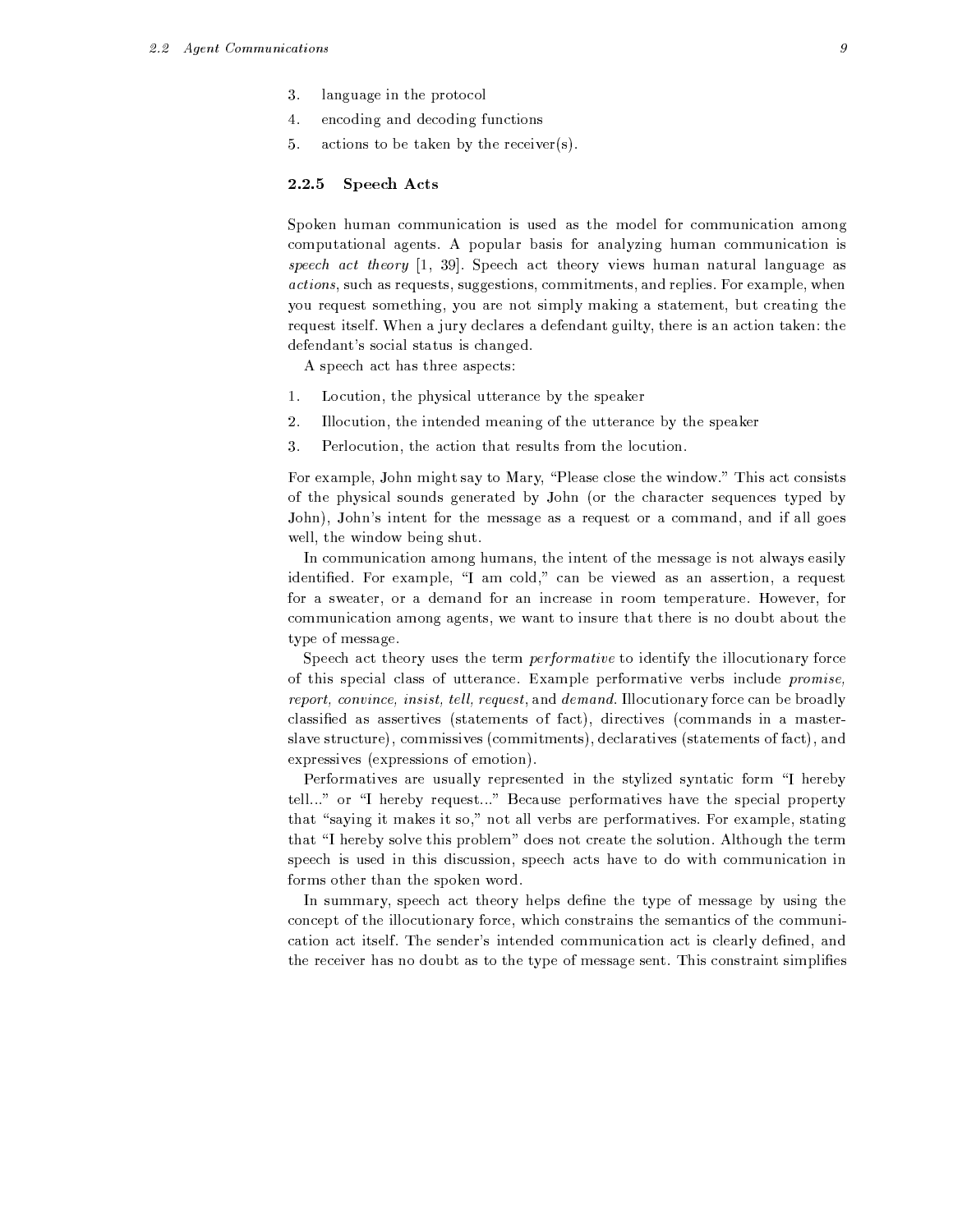the design of our software agents.

The message contained *within* the protocol may be ambiguous, may have no simple response, or may require decomposition and the assistance of other agents; however, the communication protocol itself should clearly identify the type of message being sent.

### 2.2.6 **KQML**

A fundamental decision for the interaction of agents is to separate the semantics of the communication protocol (which must be domain independent) from the semantics of the enclosed message (which may depend on the domain). The communication protocol must be universally shared by all agents. It should be concise and have only a limited number of primitive communication acts.

The knowledge query and manipulation language (KQML) is a protocol for exchanging information and knowledge, as illustrated in Figure 2.2. The elegance of KQML is that all information for understanding the content of the message is included in the communication itself. The basic protocol is defined by the following structure:



Figure 2.2 KQML is a protocol for communications among both agents and application programs

(KQML-performative

| :sender    | <word></word>             |
|------------|---------------------------|
| :receiver  | <word></word>             |
| :language  | <word></word>             |
| :ontology  | <word></word>             |
| :content   | <expression></expression> |
| $\ldots$ ) |                           |

The syntax is Lisp-like; however, the arguments—identified by keywords preceded by a colon—may be given in any order. The KQML-performatives are modeled on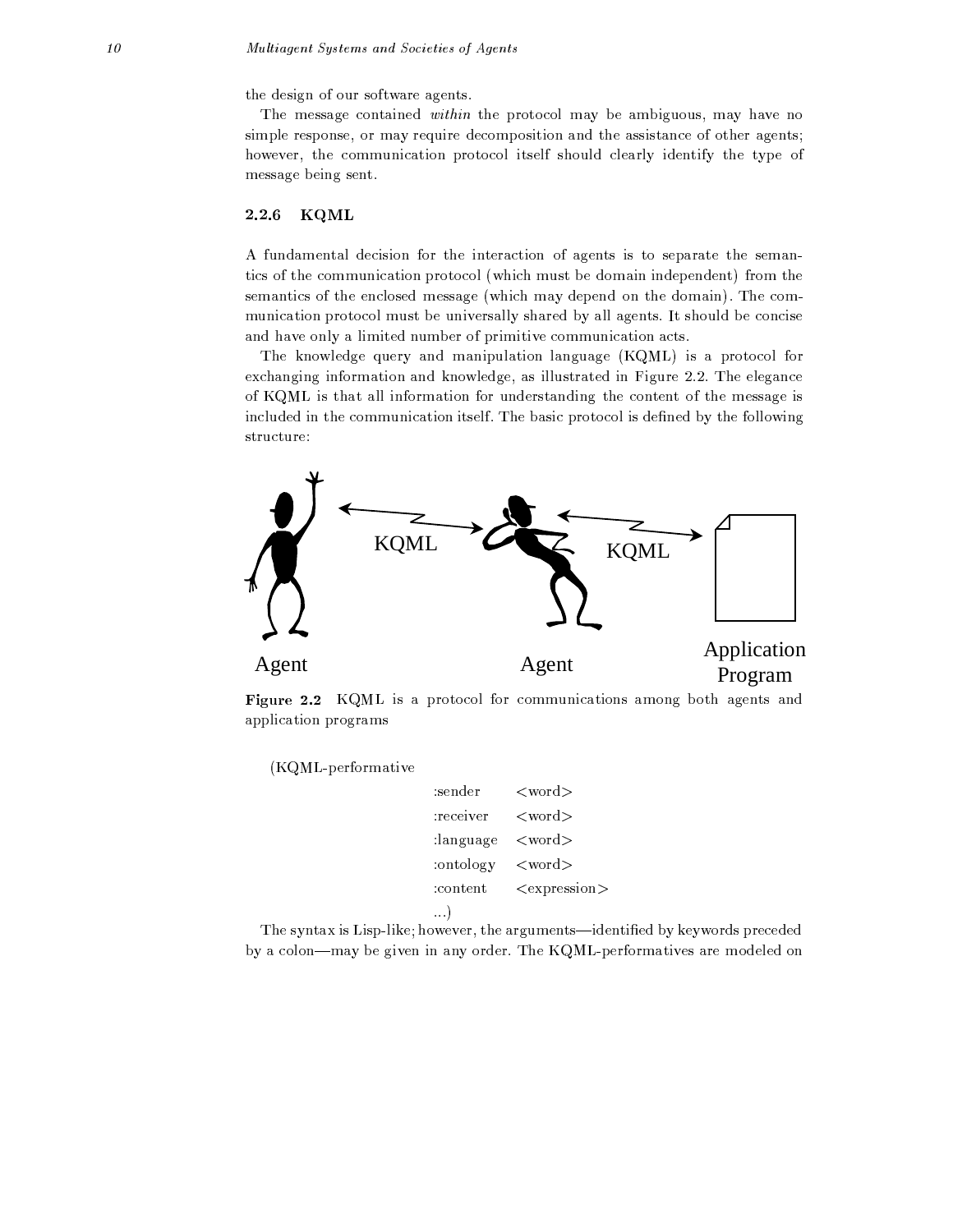abd $\alpha$  and the positive definition of the comparison of  $\alpha$  and  $\alpha$  and  $\alpha$  analyze  $\alpha$  $\alpha$  k2 k2 and  $\alpha$  while the componeties of the messens is defined by the folds  $\alpha$  -gap  $\alpha$  $\gamma$ im2aiab $\gamma$ y2[[]no $\gamma$ im2aiag $\gamma$  $\Box$  in the film of  $\Box$  is a set of  $\Box$  in the  $\Box$  $\mu$  and the contract of the case of the case of the case of the case of the case of the case of the case of the case of the case of the case of the case of the case of the case of the case of the case of the case of the understand the message itself, the recipient must understand the language and we get the contribution of the contribution of  $\mathcal{P}_\mathcal{A}$  is a contribution of  $\mathcal{P}_\mathcal{A}$ 

 $\tau$ be terme is a that ilergal and is the deliverte the computing of the messes of Other erguments including coarders crossivers crowly with end -# \$ ugBfb] degBfhgBq!]s`b]\_fiacBj`iw2]q"]\_abahgB[] degBaiabno^2[~ gabai2q!]\_agaby#^#  $\alpha$  abvey accomparation of the fields  $\alpha$  in  $\alpha$  is the from a sendor and  $\alpha$  in  $\alpha$  in  $\alpha$ fbcPacePoin2[g]\_absabd=co2][g]\_absabd=co2] gastacheed  $\delta$  absorption by going  $\delta$  abdo-co2aid  $\delta$ 

 noadegBfi`Iceg}2fic gBk;fb]\_ai]zgBfixw]GcPfb`0`bck2]\_t]s{cPdgq"]\_`bwAc kAc{oc[Pycfk2noab`bfino}22`bno^2[ $\mathcal{A}$  and  $\mathcal{B}$  are degenerated DF? and DF? and DF?  $\mathcal{A}$ `bw2]p^2cBv{o]\_k2[P] ^ `i]\_fbxhweg^2[]2AcfiqjgB`7):su2gpcPfbq|gB{2aiy ^#`hgBmcPffi]\_d2fb]sab]\_^#`bno^2["#^2cBv{¡ $\mathcal{P}_n$  and the coince  $\mathcal{P}_n$  and  $\mathcal{P}_n$  is a general density of  $\mathcal{P}_n$  and  $\mathcal{P}_n$ calculus. Another part of the effort is defining ontologies that define the common  $x\mapsto A^2\in\mathbb{R}^2$ ailaac $P$ aabw $A$ abaabw $A$ abw $A$ aabw $A$ ac $P$ faabw $A$  $k=2$ apc $2$ apc $2$ apc $2$ a $\beta$  $2c$  and an extra contract occurs in the cocoperation of the cocperation of the coceperation of the case of the case of the cocoperation of the cocoperation of the cocoperation of the cocoperation of the cocoperation of t  $\blacksquare$ noac^|`bcPdjcI}2{oc#xh ¨ xsc2{ok!}~]x\_cPq!q2^Anx.gB`b]skgac{o{ocBvaz¢

 $(tell]$ 

| Agent1                             |
|------------------------------------|
| Agent2                             |
| KIF                                |
| :ontology: Blocks-World            |
| (AND (Block A) (Block B) (On A B)) |
|                                    |

was a constant of the constant  $\mu$  above  $\mu$  if a constant  $\mu$  above  $\mu$  abit  $\mu$   $\mu$  $\mathbf{F}=\mathbf{F}^T\mathbf{F}^T\mathbf{F}^T\mathbf{F}^T\mathbf{F}^T\mathbf{F}^T\mathbf{F}^T\mathbf{F}^T\mathbf{F}^T\mathbf{F}^T\mathbf{F}^T\mathbf{F}^T\mathbf{F}^T\mathbf{F}^T\mathbf{F}^T\mathbf{F}^T\mathbf{F}^T\mathbf{F}^T\mathbf{F}^T\mathbf{F}^T\mathbf{F}^T\mathbf{F}^T\mathbf{F}^T\mathbf{F}^T\mathbf{F}^T\mathbf{F}^T\mathbf{F}$ be used.

 $\mathcal{D}_\mathcal{D}$ zgf $\mathcal{D}_\mathcal{D}$ zgf $\mathcal{D}_\mathcal{D}$  $\mathcal{L}^2$  as a set of the contracted band of the contracted band of the contracted band of the contracted band of the contracted band of the contracted band of the contracted band of the contracted band of the contracted  $\mathcal{L}^2$  and  $\mathcal{L}^2$  are gaing at  $\mathcal{L}^2$  and  $\mathcal{L}^2$  are given by  $\mathcal{L}^2$  and  $\mathcal{L}^2$  $\mathcal{B}^{\mathcal{B}}$  able to a control control  $\mathcal{B}^{\mathcal{B}}$  about the 2 non-2 form  $\mathcal{B}^{\mathcal{B}}$ .general control control control control control control control control control control control control control control cont gBx\_`ino^2[eu#vw2noxhw|vcP2{ok!`iw2]\_^\$}~]pn^#`i]\_fbfi2d2`b]sklvw2]s^jfi]\_d2{ono]\_a\gBfifbnot]g`\g{ g`b]\_f`inoq!]

w international and the contract of the contract of the contract of the contract of the contract of the contract of the contract of the contract of the contract of the contract of the contract of the contract of the contra  $\rho$  and the contract of the contract of the contract of the contract of the contract of the contract of the contract of the contract of the contract of the contract of the contract of the contract of the contract of the  $\Delta$ ia i $\Delta$ Z\[P]\_^#`?>:su2Z[]\_^#`+\*pq"no[w#`gBai!Z[]\_^#`?`iccfbvgBfik\$gq"]\_abahgB[]p`icZ\[]s^ `#,2¢

wa gcPfbfbka] abahaga bahaga bahaga bahaga bahaga bahaga bahaga bahaga bahaga bahaga bahaga bahaga bahaga baha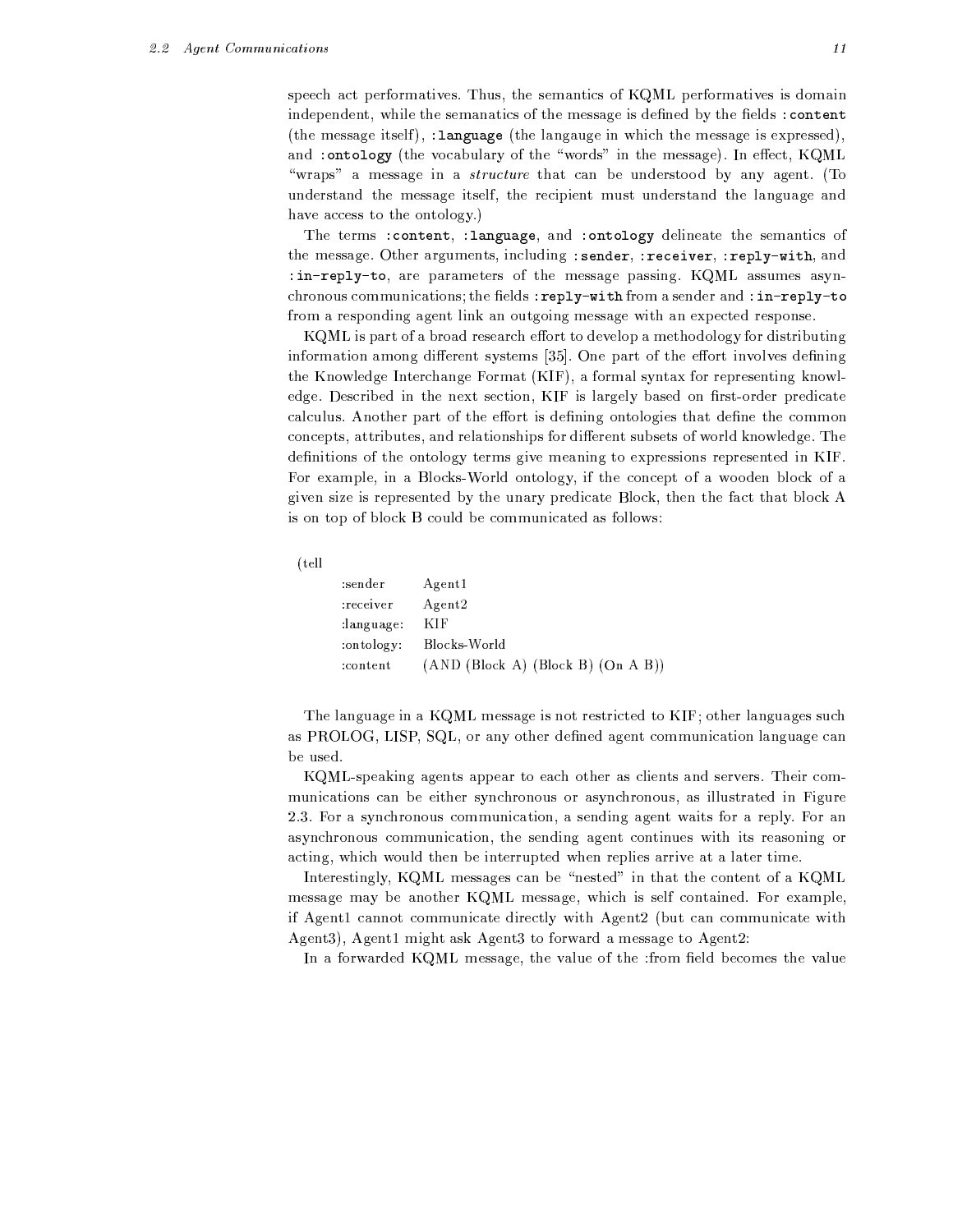



c !j( - #y#^2xhw2fic^2cP2a!gB^2k?gBaiy ^AxwAfbc^Ac2ax\_cPq!q2^Anx.gB`bnocP^2agBq!cP^2[\$gB[P]\_^#`ba`bw~gB`2^2k2]sfbab`hgB^2k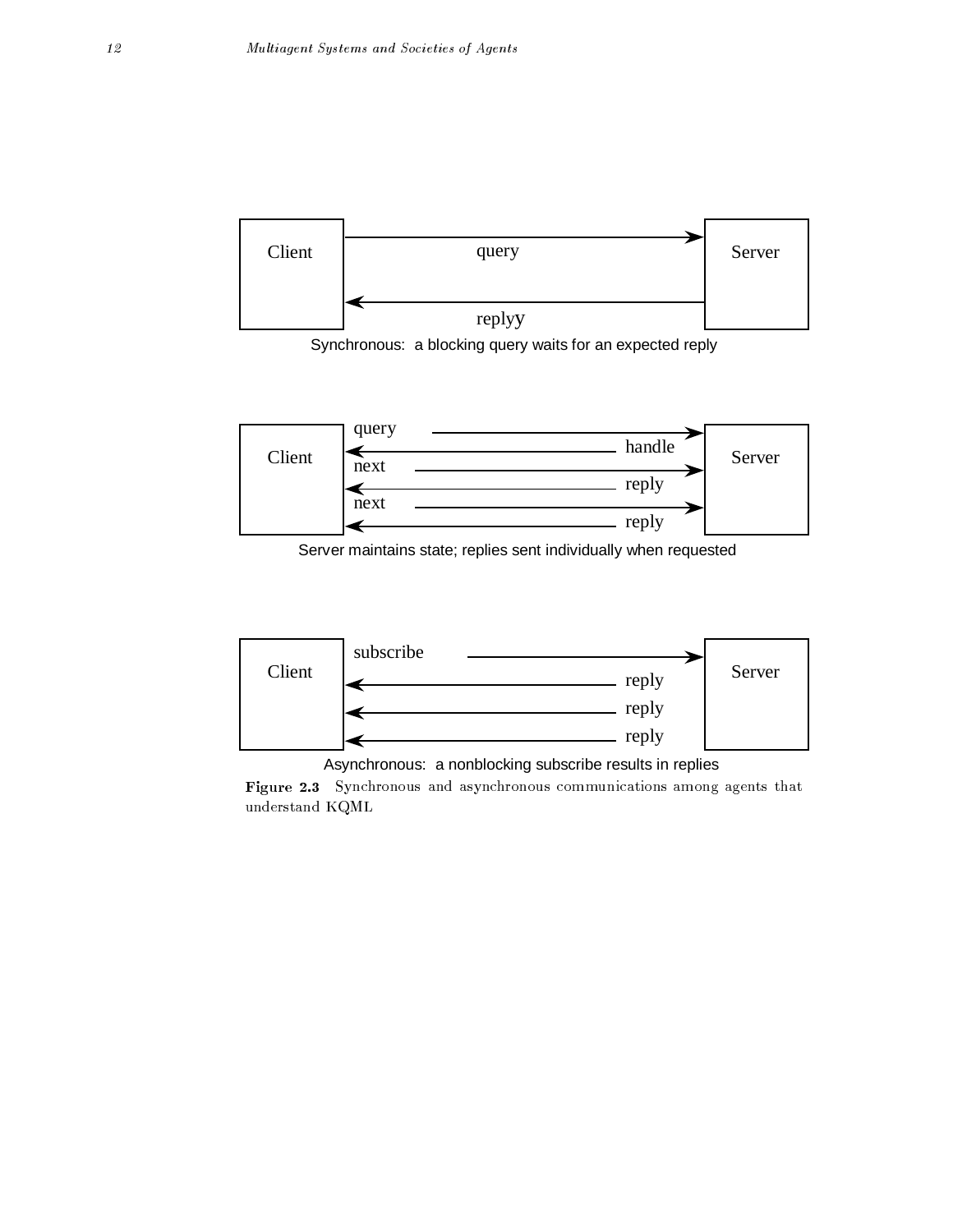| (forward |           |               |                            |
|----------|-----------|---------------|----------------------------|
|          | $:$ from  | Agent1        |                            |
|          | :to       | $A$ gent $2$  |                            |
|          | :sender   | Agent1        |                            |
|          | :receiver | Agent3        |                            |
|          | :language | KQML          |                            |
|          | :ontology | kqml-ontology |                            |
|          | :content  | (tell)        |                            |
|          |           | :sender       | Agent1                     |
|          |           | :receiver     | $A$ gent $2$               |
|          |           | :language     | KIF                        |
|          |           | :ontology:    | Blocks-World               |
|          |           | :content      | (On (Block A) (Block B)))) |

in the wender fold of the content messeare and the velue of the cto fold in the  $\sim$  $c$ li lici

was an internal parameter  $\alpha$  and  $\alpha$  and  $\alpha$  is a contract of  $\alpha$  internal parameters  $\alpha$ 

- $\blacksquare$ ¨ gBainox B#2]sfby|de]sfMcPfbqjg`bnot]sa 7Y]\_tgB{oeg`b]u2gabP,cP^2]u~gBabPbgB{o{MueooF:
- $\blacksquare$  $2^{o\bullet}$  based backgrounds backgrounds backgrounds by  $\mathcal{C}$  and  $\mathcal{C}$   $\mathcal{C}$  and  $\mathcal{C}$
- $\blacksquare$  $\blacksquare$
- Generic informational performatives (tell, achieve, cancel, untell, unachieve, ...)  $\blacksquare$
- $\blacksquare$  $\bullet$  and the following and the following  $\mu$  are the following the following  $\mu$
- Gapability-definition performatives (advertise, subscribe, monitor, ...)  $\blacksquare$
- Networking performatives (register, unregister, forward, broadcast, ...)  $\blacksquare$

The education performetive is used by a weeder agent to informe a unequiring abaut the casader's copebilities.

(advertise

| :sender   | Agent2          |                |
|-----------|-----------------|----------------|
| :receiver | Agent1          |                |
| :language | KQML            |                |
| :ontology | kgml-ontology   |                |
| :content  | (ask-all        |                |
|           | :sender         | Agentl         |
|           | :receiver       | Agent2         |
|           | $:$ in-reply-to | id1            |
|           | :language       | Prolog         |
|           | :ontology:      | Blocks-World   |
|           | :content        | " $on(X,Y)$ ") |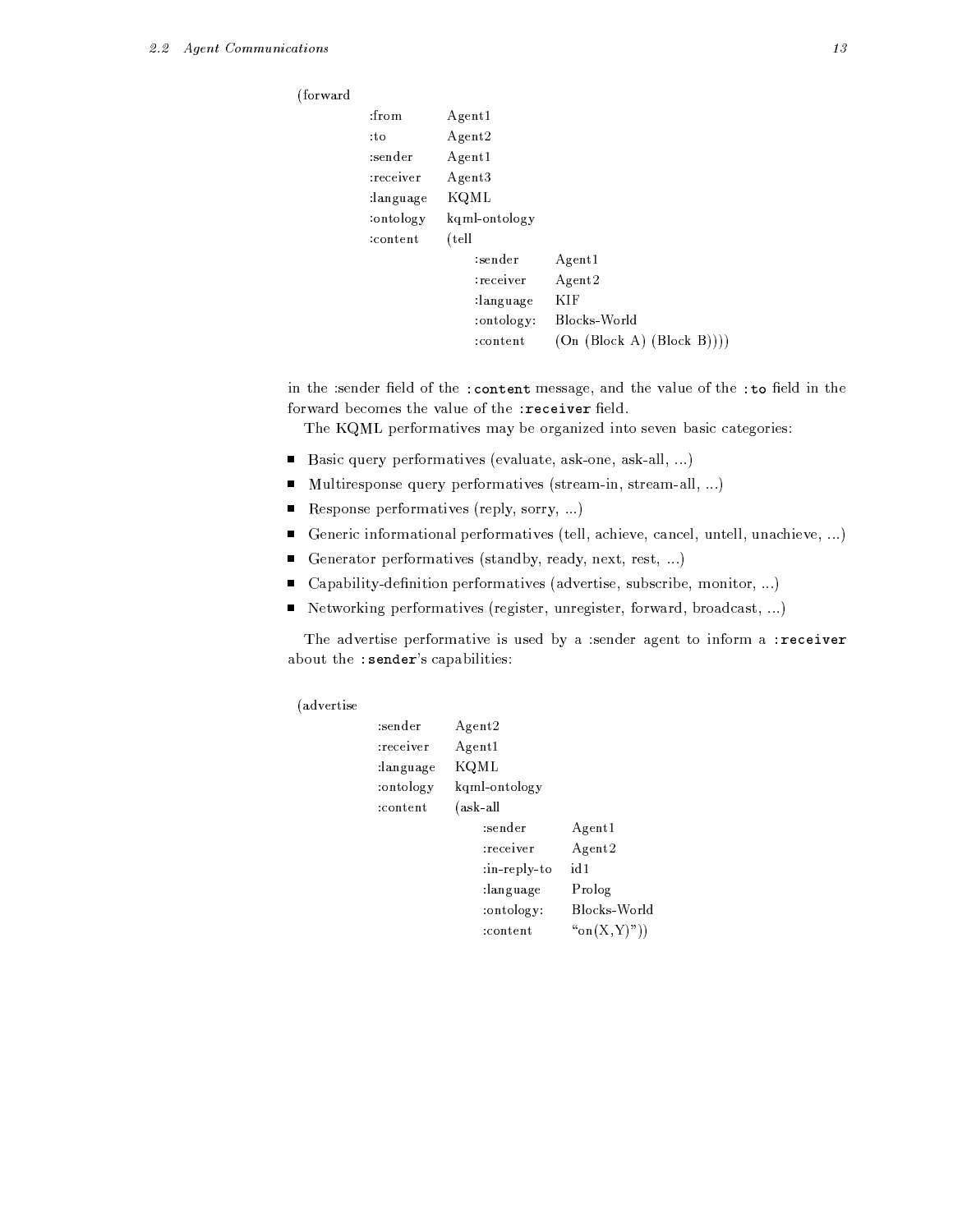Now Agent1 may query Agent2:

| (ask-all |                 |                 |
|----------|-----------------|-----------------|
|          | :sender         | Agentl          |
|          | :receiver       | $A$ gent $2$    |
|          | $:$ in-reply-to | id 1            |
|          | :reply-with     | id <sub>2</sub> |
|          | :language:      | Prolog          |
|          | :ontology:      | Blocks-World    |
|          | :content        | " $on(X,Y)$ "   |

Agent2 could respond with matching assertions from its knowledge base:

```
(tell]
```

| :sender      | $A$ gent $2$        |
|--------------|---------------------|
| receiver:    | Agentl              |
| in-reply-to: | id2                 |
| :language:   | Prolog              |
| :ontology:   | Blocks-World        |
| :content     | "[on(a,b),on(c,d)]" |

### Issues:

was a continuous continuous continuous continuous continuous continuous continuous continuous continuous continuous continuous continuous continuous continuous continuous continuous continuous continuous continuous contin being used; the ontology must be created and be accesssible to the agents who are communicating.

 $KQML$  must operate within a communication infrastructure that allows agents  $\delta$  and the component of the followall control for the component of the component of the component of the component of the component of the component of the component of the component of the component of the component of noque about a both  $\mathcal{O}_\mathcal{A}$  and  $\mathcal{O}_\mathcal{A}$  are about a set  $\mathcal{O}_\mathcal{A}$  . And the set of  $\mathcal{O}_\mathcal{A}$  $\bar{a}$  and  $\bar{a}$  and  $\bar{a}$  general galaxies  $\bar{a}$  and  $\bar{a}$  and  $\bar{a}$  $\Box$ io{gBziicfg]\_in="international" and ono of the 2 king Basic Basic Basic Basic Basic Basic Basic Basic Basic Basic Basic Basic Basic Basic Basic Basic Basic Basic Basic Basic Basic Basic Basic Basic Basic Basic Basic B  $A$ gent $2$ 's capabilities.

KQML is still a work in progress and its semantics have not been completely defined. Labrou and Finin [31] have recently proposed a new KQML specification that refines the original draft [15]. However, there is yet no offical KQML specification that agent builders can rely on.

### - <sup>5</sup> - 5 "9)/r312<0e1 h9RF.1#@+.-I/A940~1 8/~@3/2F

Agents need descriptions of real-world things. The descriptions could be expressed no abiashy gada $\mu$ a.u.abiashy gada $\mu$ abaJofinialabada abxofilialabada abxibilix.gbdega abxsfbno $2$ a wide variety of things and situations. However, the meaning of a natural language statement is often subject to different interpretations.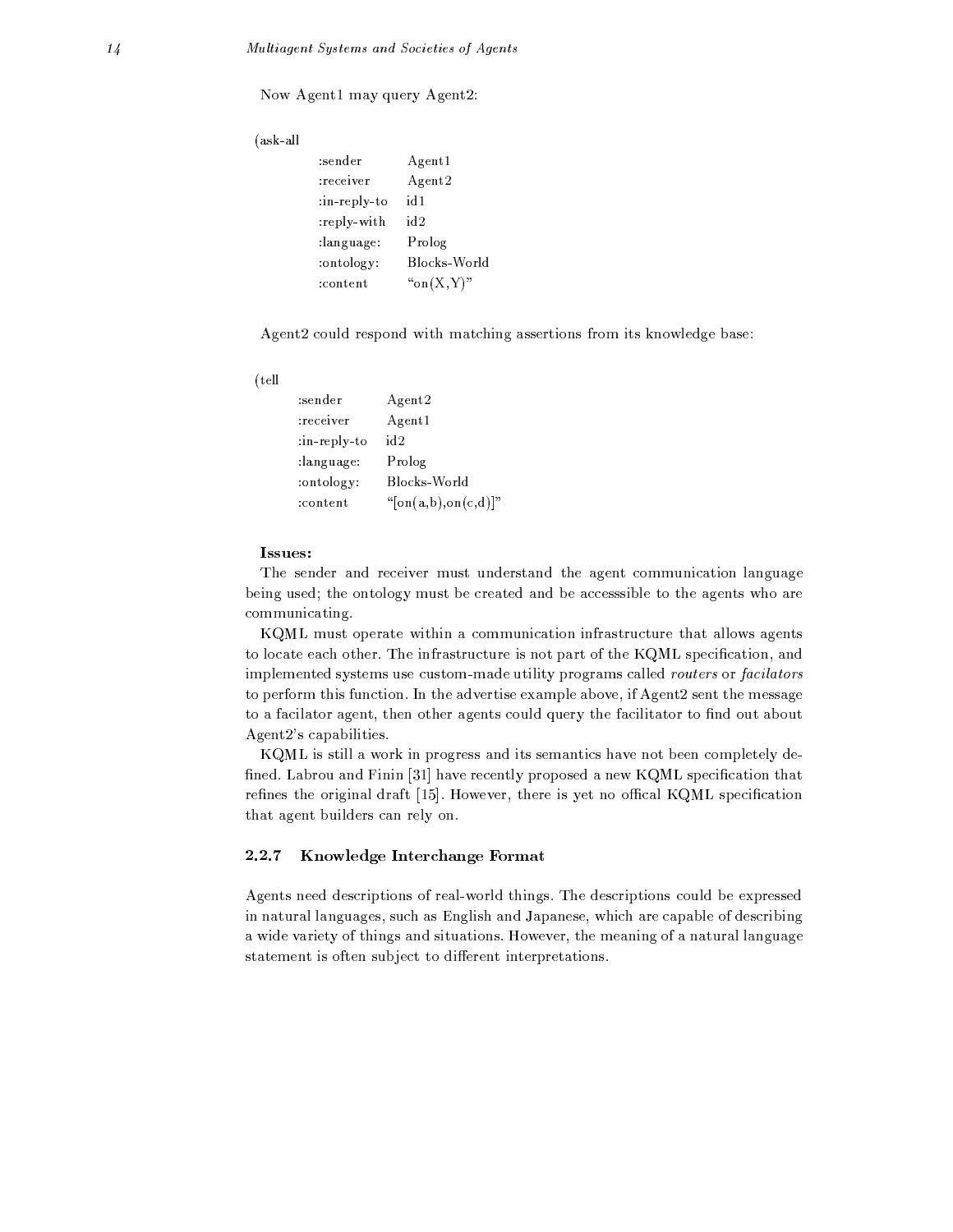Symbolic logic is a general mathematical tool for describing things. Rather simple logics (e.g., the first order predicate calculus) have been found to be capable of describing almost anything of interest or utility to people and other intelligent agents. These things include simple concrete facts, definitions, abstractions, inference rules, constraints, and even metaknowledge (knowledge about knowledge).

KIF, a particular logic language, has been proposed as a standard to use to describe things within expert systems, databases, intelligent agents, etc. It is readable by both computer systems and people. Moreover, it was specifically designed to serve as an "interlingua," or mediator in the translation of other languages. For example, there is a translation program that can map a STEP/PDES expression about products into an equivalent KIF expression and vice versa. If there were a translation program for mapping between the healthcare language HL7 and KIF, then there would be a way to translate between STEP/PDES and HL7 (to exchange information about healthcare products) using KIF as an intermediate representation.

KIF is a prefix version of first order predicate calculus with extensions to support nonmonotonic reasoning and definitions. The language description includes both a specification for its syntax and one for its semantics. KIF provides for the expression of simple data. For example, the sentences shown below encode 3 tuples in a personnel database (arguments stand for employee ID number, department assignment, and salary, respectively):

```
(salary 015-46-3946 widgets 72000)
(salary 026-40-9152 grommets 36000)
(salary 415-32-4707 fidgets 42000)
```
More complicated information can be expressed through the use of complex terms. For example, the following sentence states that one chip is larger than another:

```
(> (* (width chip1) (length chip1))
  (* (width chip2) (length chip2)))
```
KIF includes a variety of logical operators to assist in the encoding of logical information, such as negation, disjunction, rules, and quantified formulas. The expression shown below is an example of a complex sentence in KIF. It asserts that the number obtained by raising any real-number ?x to an even power ?n is positive:

```
( => (and (real-number ?x)(even-number ?n))
    (>(\text{expt }?x ?n) 0))
```
KIF provides for the encoding of knowledge about knowledge, using the backquote (') and comma (,) operators and related vocabulary. For example, the following sentence asserts that agent Joe is interested in receiving triples in the salary relation. The use of commas signals that the variables should not be taken literally.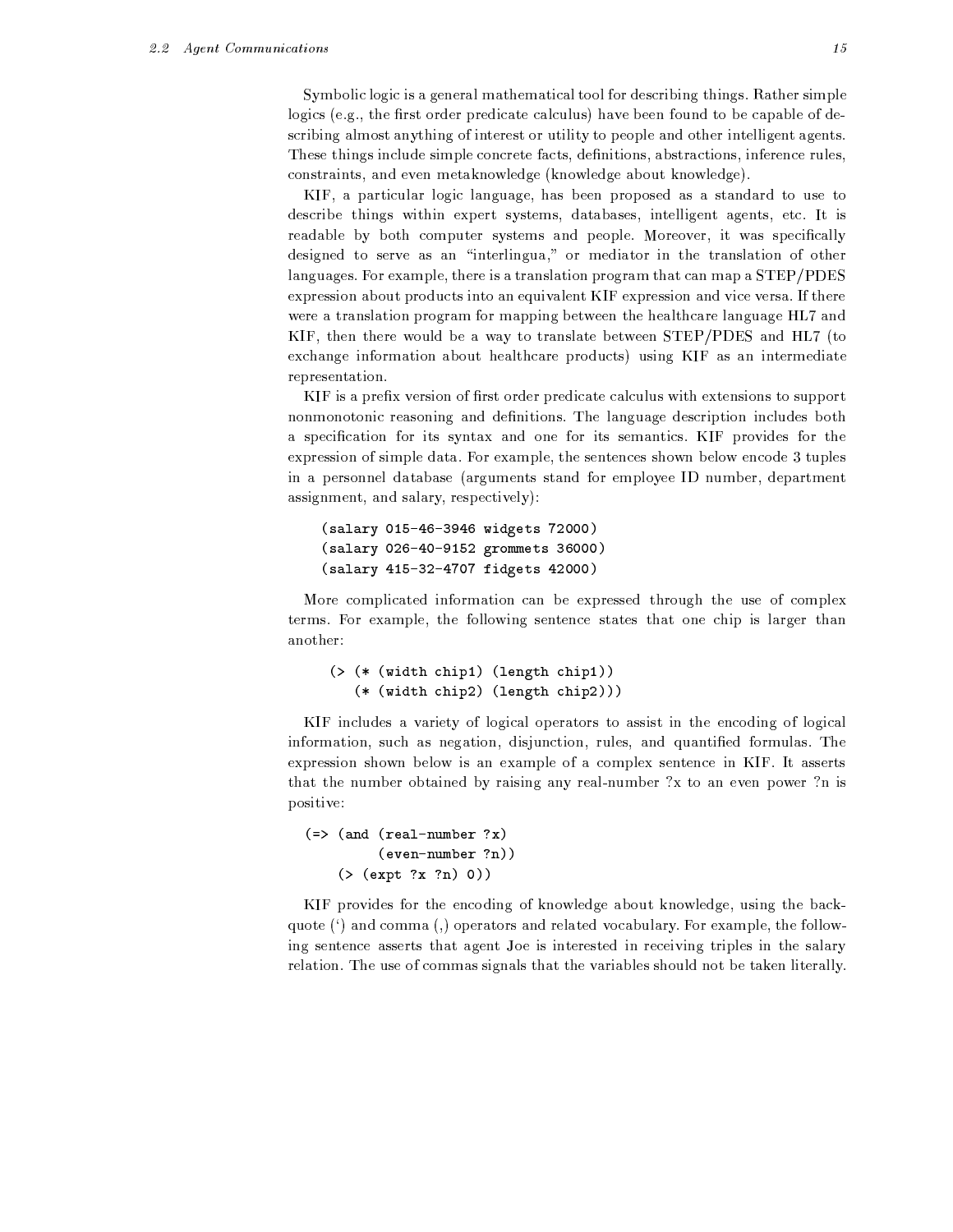Without the commas, this sentence

(interested joe '(salary, ?x, ?y, ?z))

would say that agent joe is interested in the sentence (salary ?x ?y ?z) instead of its instances.

KIF can also be used to describe procedures, i.e., to write programs or scripts for agents to follow. Given the prefix syntax of KIF, such programs resemble Lisp or Scheme. The following is an example of a three-step procedure written in KIF. The first step ensures that there is a fresh line on the standard output stream; the second step prints "Hello!" to the standard output stream; the final step adds a carriage return to the output.

```
(progn (fresh-line t)
       (print "Hello!")
       (fresh-line t))
```
The semantics of the KIF core (KIF without rules and definitions) is similar to that of first-order logic. There is an extension to handle nonstandard operators (like backguote and comma), and there is a restriction that models must satisfy various axiom schemata (to give meaning to the basic vocabulary in the format). Despite these extensions and restrictions, the core language retains the fundamental characteristics of first-order logic, including compactness and the semi-decidability of logical entailment.

#### 2.2.8 Ontologies

An ontology is a specification of the objects, concepts, and relationships in an area of interest. In the Blocks-World example above, the term Block represents a concept and the term On represents a relationship. Concepts can be represented in first-order logic as unary predicates: higher-arity predicates represent relationships. To express the idea that a block is a physical object, we might use the first-order expression

```
\forall x (Block x) \Rightarrow (PhysicalObject x)
```
There are other, more general representations. Instead of (Block A), the expression (instanceOf A Block) could be used. Both A and Block are now objects in the universe of discourse, and new relationships instance Of and subclass Of are introduced:

```
(class Block)
(class PhysicalObject)
(subclassOf Block PhysicalObject)
\forall x, y, z (instanceOf x y) \land (subclassOf y z) \Rightarrow (instanceOf x z)
```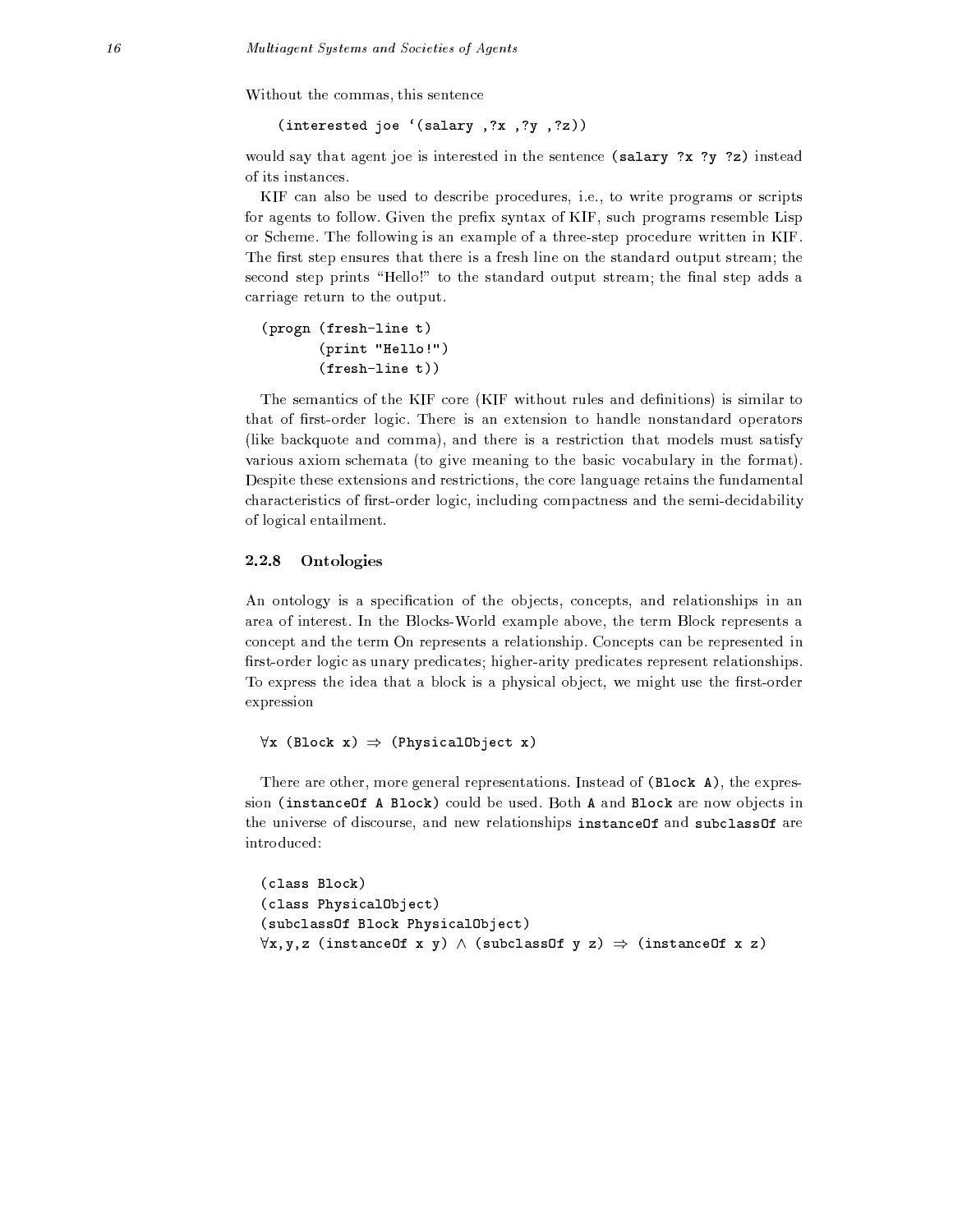was a bounded by a coincident of the coincident of the coincident of the coincident of the coincident of the coincident of the coincident of the coincident of the coincident of the coincident of the coincident of the coin

 $\mathcal{L}^2$  and  $\mathcal{L}^2$  are algorithmic points given by the condition  $\mathcal{L}^2$  and  $\mathcal{L}^2$  $\bar{P}_\mu = \bar{P}_\mu - \bar{P}_\mu$  and  $\bar{P}_\mu = \bar{P}_\mu - \bar{P}_\mu$  and  $\bar{P}_\mu = \bar{P}_\mu - \bar{P}_\mu$  and  $\bar{P}_\mu = \bar{P}_\mu - \bar{P}_\mu$  $\mathcal{C}$  is the solution of the contract  $\mathcal{C}$  and  $\mathcal{C}$  absorption of  $\mathcal{C}$  $\lambda$  Black). An entelegr is enalogene to a detelesce geleves not the contents of database itself.

 $\Delta$  is a contract of  $\Delta$  contract  $\Delta$  contract  $\Delta$  contract  $\Delta$  contract  $\Delta$  contract  $\Delta$  as  $\Delta$ 

Implicit in this discussion is that an agent must represent its knowledge in the  $\alpha$  and  $\alpha$  and  $\alpha$  and  $\alpha$  and  $\alpha$  and  $\alpha$  $\blacksquare$  $\mathcal{P}_\mathcal{P}$  by a particle in the contract bundle in the contract of  $\mathcal{P}_\mathcal{P}$ we grade the contract and the contract of the contract of the contract of  $\mathcal{C}^2$  nor  $\mathcal{C}^2$ 

 $\blacksquare$ detail than just a character string. For example, the domain and range of a binary relationship can be specified;

```
\lambda , and \lambda and \lambda\ell and \ell and \ell
```
These restrictions limit the velues ellewed in using a relationship  $(P_m, A, B)$  is deasily in the four contract  $g$  and  $f$  and  $f$  if no  $\mathbb{R}^2$ of  $\mathbf{u}_k$ ,  $\mathbf{v}_k$  ( $\mathbf{u}_k$  is  $\mathbf{v}_k$ ),  $\mathbf{v}_k$  and  $\mathbf{v}_k$  is  $\mathbf{v}_k$  and  $\mathbf{v}_k$  and  $\mathbf{v}_k$  is  $\mathbf{v}_k$  $\mathcal{C}$  and  $\mathcal{C}$  is defined by the contract of  $\mathcal{C}$ 

 $\,$ notic  $\,$  $\alpha$  and the general dans  $\alpha$  cabinet  $\alpha$  cabinet  $\alpha$ . An aince  $q_{\sigma}$  is a context group  $\sigma$  and  $\sigma$  are  $\sigma$  and  $\sigma$  are  $\sigma$  and  $\sigma$ .  $\sigma$ fb]\_{g`bnoc^2aiw2nod2azug^2k?2^Ax\_`bnoc^Aaz n[P2fb] ,2 Aaiw2cBvajg^]\_m2gBq"d2{o]jcrabAxwgB^ c^#`bcP{cP[y#  $\sim$  a.u.B.base2no{on}\_a.ubcoifgatgfbno\_a.ubcoifgatganb2no{on}\_a.ubcoifgatganbase2no{on}\_a.ubcoifgatgraph\_icp^  $\cdots$  is a complementary denote the complex notable  $\cdots$  and  $\cdots$  and  $\cdots$  and  $\cdots$ compared to the contract of the compared term in the contract  $\mathcal{L}$  by  $\mathcal{L}$ 

### 2.2.9 Other Communication Protocols

was a coasciered as coasciered as coastered as  $\alpha$  and  $\alpha$  and  $\alpha$  and  $\alpha$ by which computational agents can interact, communicate, and be interconnected. For example, one agent may be able to view a second agent with a camera, and use the resulting images to coordinate its own actions with those of the second agent.

 $\overline{\phantom{a}}$  and  $\overline{\phantom{a}}$  and  $\overline{\phantom{a}}$  and  $\overline{\phantom{a}}$  and  $\overline{\phantom{a}}$  gain  $\overline{\phantom{a}}$  gain  $\overline{\phantom{a}}$  given groups given by higher level protocols can be readily implemented. The next section describes some of these.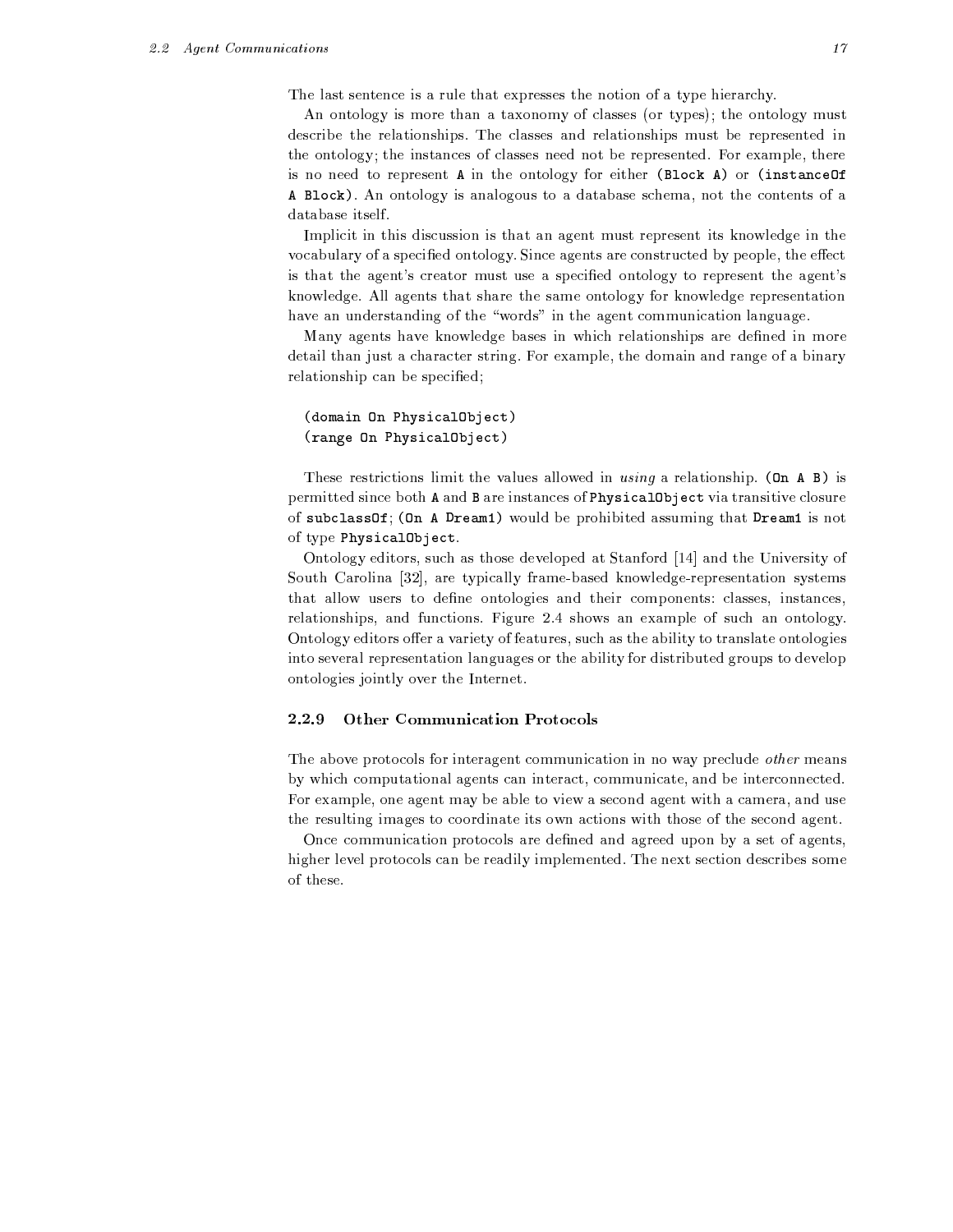

Figure 2.4 Example ontology for a simple business, showing classes and their subclasses, relationships, and instances (indicated by a dashed line)

### $2.3$ **Agent Interaction Protocols**

The previous section describes mechanisms for agents to communicate *single* messages. Interaction protocols govern the exchange of a *series* of messages among agents—a conversation. Several interaction protocols have been devised for systems of agents. In cases where the agents have conflicting goals or are simply selfinterested, the objective of the protocols is to maximize the payoffs (utilities) of the agents [37]. In cases where the agents have similar goals or common problems, as in distributed problem solving (DPS), the objective of the protocols is to maintain globally coherent performance of the agents without violating autonomy, i.e., without explicit global control [11]. For the latter cases, important aspects include how to

- determine shared goals  $\blacksquare$
- determine common tasks  $\blacksquare$
- avoid unnecessary conflicts
- pool knowledge and evidence.  $\blacksquare$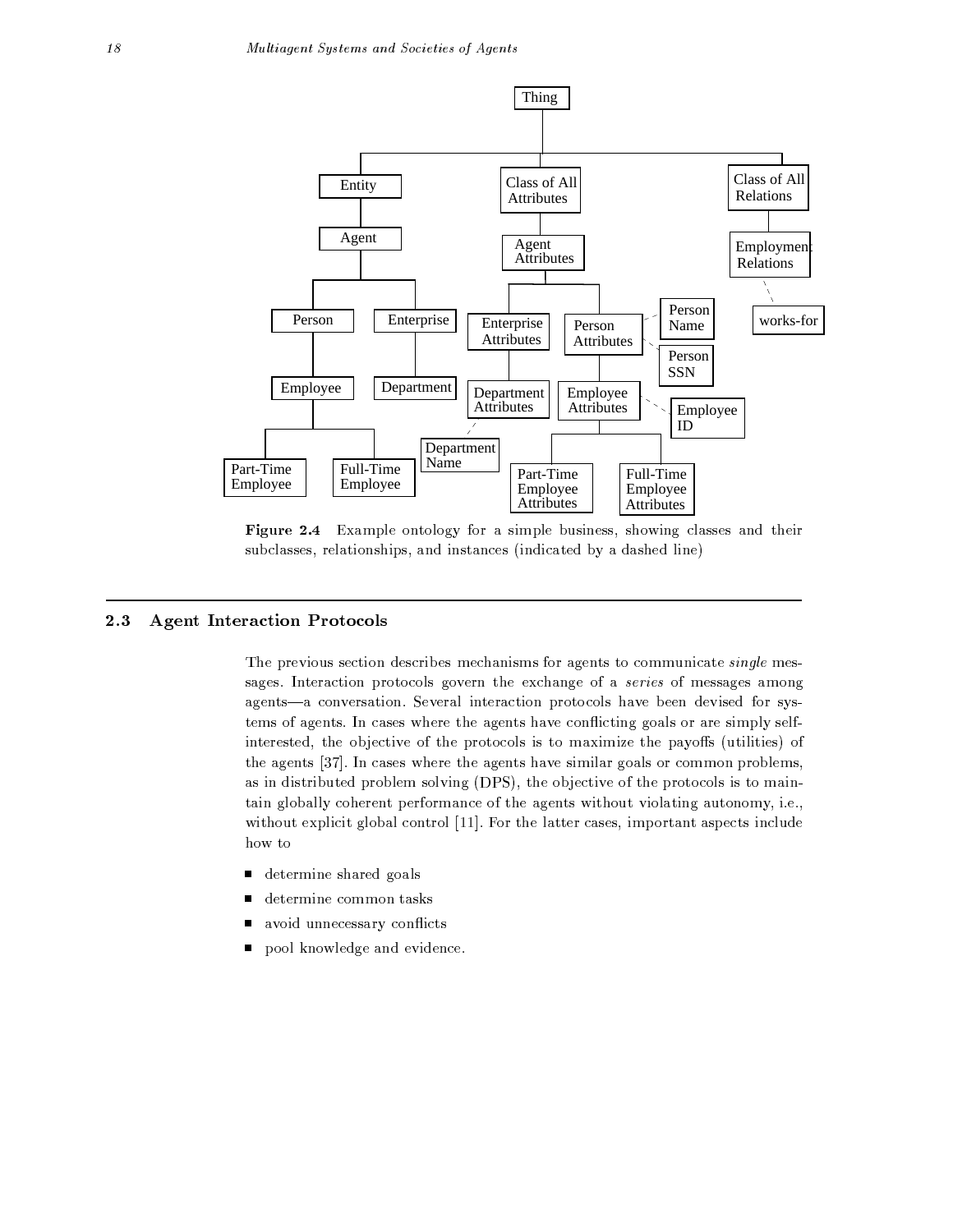### 2.3.1 **Coordination Protocols**

In an environment with limited resources, agents must coordinate their activities with each other to further their own interests or satisfy group goals. The actions of multiple agents need to be coordinated because there are dependencies between agents' actions, there is a need to meet global constraints, and no one agent has sufficient competence, resources or information to achieve system goals. Examples of coordination include supplying timely information to other agents, ensuring the actions of agents are synchronized, and avoiding redundant problem solving.

To produce coordinated systems, most DAI research has concentrated on techniques for distributing both control and data. Distributed control means that agents have a degree of autonomy in generating new actions and in deciding which goals to pursue next. The disadvantage of distributing control and data is that knowledge of the system's overall state is dispersed throughout the system and each agent has only a partial and imprecise perspective. There is an increased degree of uncertainty about each agent's actions, so it is more difficult to attain coherent global behavior.

The actions of agents in solving goals can be expressed as search through a classical AND/OR goal graph. The goal graph includes a representation of the dependencies between the goals and the resources needed to solve the primitive goals (leaf nodes of the graph). Indirect dependencies can exist between goals through shared resources.

Formulating a multiagent system in this manner allows the activities requiring coordination to be clearly identified. Such activities include: (1) defining the goal graph, including identification and classification of dependencies; (2) assigning particular regions of the graph to appropriate agents; (3) controlling decisions about which areas of the graph to explore;  $(4)$  traversing the graph; and  $(5)$  ensuring that successful traversal is reported. Some of the activities may be collaborative, while some may be carried out by an agent acting in isolation. Determining the approach for each of the phases is a matter of system design.

While the distributed goal search formalism has been used frequently to characterize both global and local problems, the key agent structures are commitment and convention [29]. Commitments are viewed as pledges to undertake a specified course of action, while *conventions* provide a means of managing commitments in changing circumstances. Commitments provide a degree of predictability so that agents can take the future activities of others into consideration when dealing with interagent dependencies, global constraints, or resource utilization conflicts. As situations change, agents must evaluate whether existing commitments are still valid. Conventions constrain the conditions under which commitments should be reassessed and specify the associated actions that should then be undertaken: either retain, rectify or abandon the commitments.

If its circumstances do not change, an agent will endeavor to honor its commitments. This obligation constrains the agent's subsequent decisions about making new commitments, since it knows that sufficient resources must be reserved to honor its existing ones. For this reason, an agent's commitments should be both internally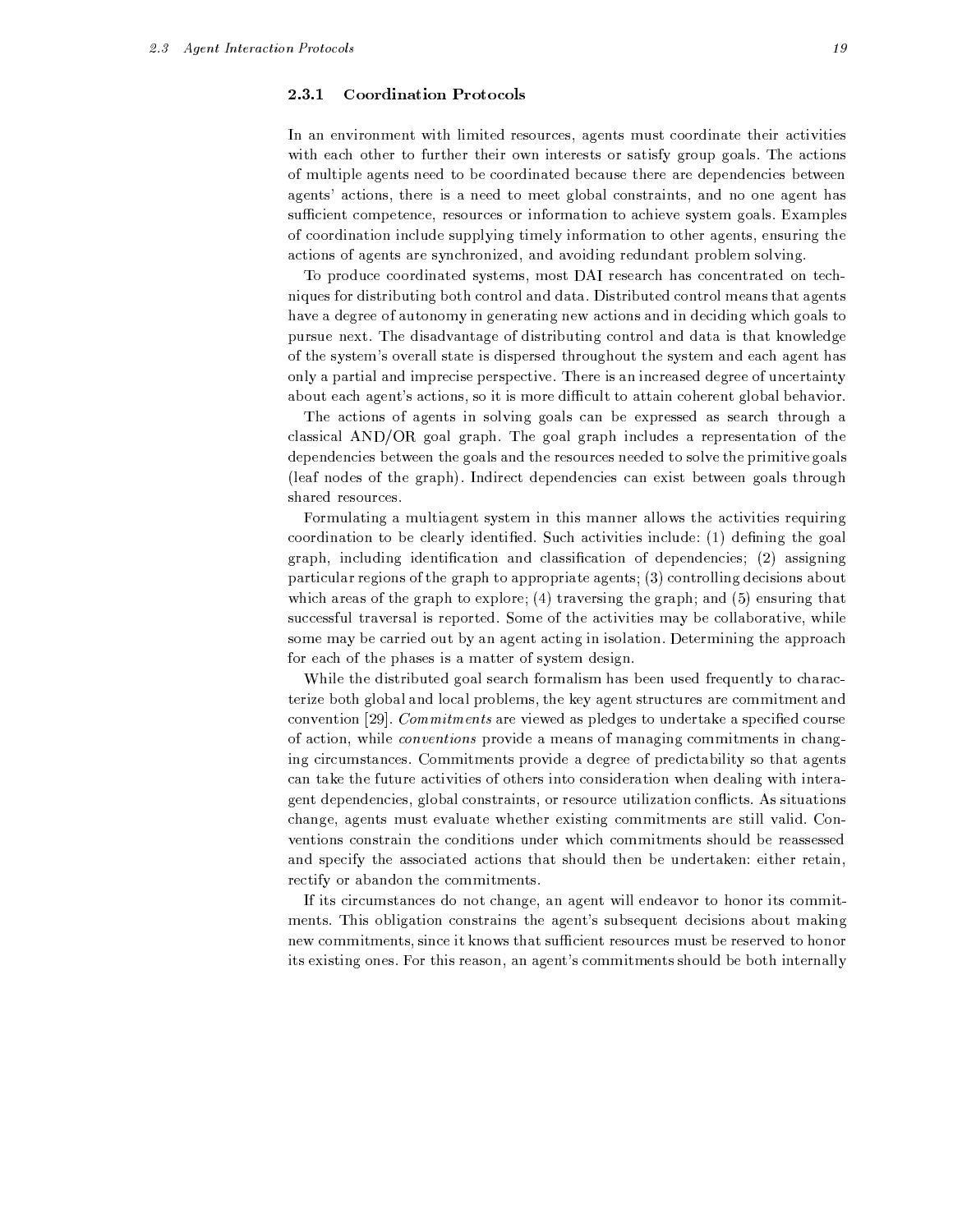consistent and consistent with its beliefs.

Conventions help an agent manage its commitments, but they do not specify how the agent should behave towards others if it alters or modifies its commitments. However for goals that are dependent, it is essential that the relevant agents be informed of any substantial change that affects them. A convention of this type is a social one. If communication resources are limited, the following social convention might be appropriate:

### LIMITED-BANDWIDTH SOCIAL CONVENTION

```
INVOKE WHEN
       Local commitment dropped
       Local commitment satisfied
ACTIONS
RULE1: IF Local commitment satisfied
       THEN inform all related commitments
Rule2:
       IF local commitments dropped because unattainable or
           motivation not present
       THEN inform all strongly related commitments
Rule3:
       IF local commitments dropped because unattainable or
           motivation not present
       AND communication resources not opverburdened
       THEN inform all weakly related commitments
```
When agents decide to pursue a joint action, they jointly commit themselves to a common goal, which they expect will bring about the desired state of affairs. The minimum information that a team of cooperating agents should share is (1) the status of their commitment to the shared objective, and (2) the status of their commitment to the given team framework. If an agent's beliefs about either of these issues change, then the semantics of joint commitments requires that all team members be informed. As many joint actions depend upon the participation of an entire team, a change of commitment by one participant can jeopardize the team's efforts. Hence, if an agent comes to believe that a team member is no longer jointly committed, it also needs to reassess its own position with respect to the joint action. These three basic assumptions are encoded in a convention that represents the minimum requirement for joint commitments, as shown below.

## BASIC JOINT-ACTION CONVENTION

INVOKE WHEN

Status of commitment to joint action changes Status of commitment to attaining joint action in present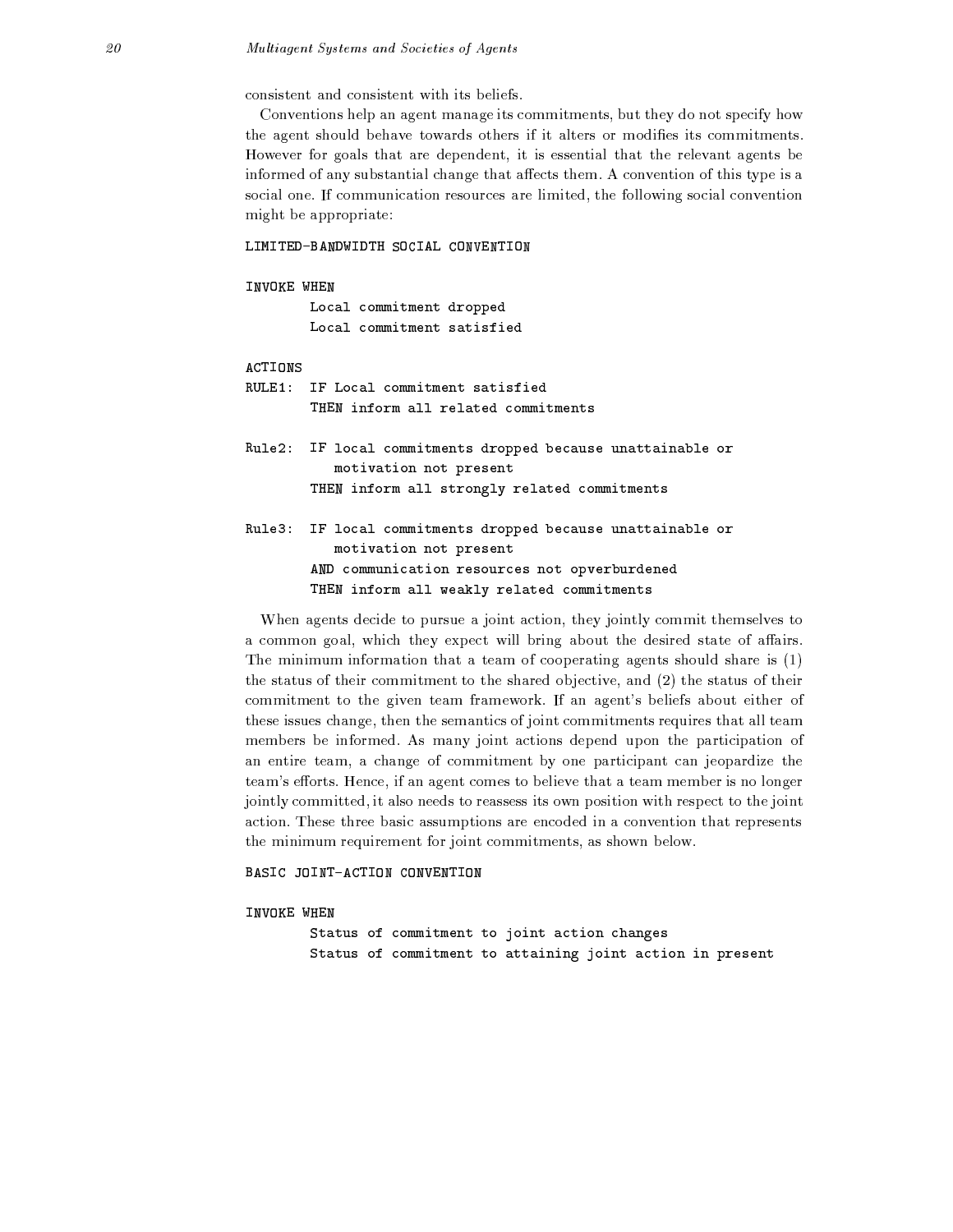team context changes Status of joint commitment of a team member changes ACTIONS Rule1: IF Status of commitment to joint action changes **OR** IF Status of commitment to present team context changes THEN inform all other team member of these changes Rule2: IF Status of joint commitment of a team member changes THEN Determine whether joint commitment still viable

Commitments and conventions are the cornerstones of coordination: commitments provide the necessary structure for predictable interactions, and social conventions provide the necessary degree of mutual support.

#### 2.3.2 **Cooperation Protocols**

A basic strategy shared by many of the protocols for cooperation is to decompose and then distribute tasks. Such a divide-and-conquer approach can reduce the complexity of a task: smaller subtasks require less capable agents and fewer resources. However, the system must decide among alternative decompositions, if available, and the decomposition process must consider the resources and capabilities of the agents. Also, there might be interactions among the subtasks and conflicts among the agents.

Task decomposition can be done by the system designer, whereby decomposition is programmed during implementation, or by the agents using hierarchical planning, or it might be inherent in the representation of the problem, as in an AND-OR graph. Task decomposition might be done spatially, based on the layout of information sources or decision points, or functionally, according to the expertise of available agents.

Once tasks are decomposed, they can be distributed according to the following criteria [13]:

- Avoid overloading critical resources
- Assign tasks to agents with matching capabilities
- Make an agent with a wide view assign tasks to other agents  $\blacksquare$
- Assign overlapping responsibilities to agents to achieve coherence
- Assign highly interdependent tasks to agents in spatial or semantic proximity. This minimizes communication and synchronization costs
- Reassign tasks if necessary for completing urgent tasks.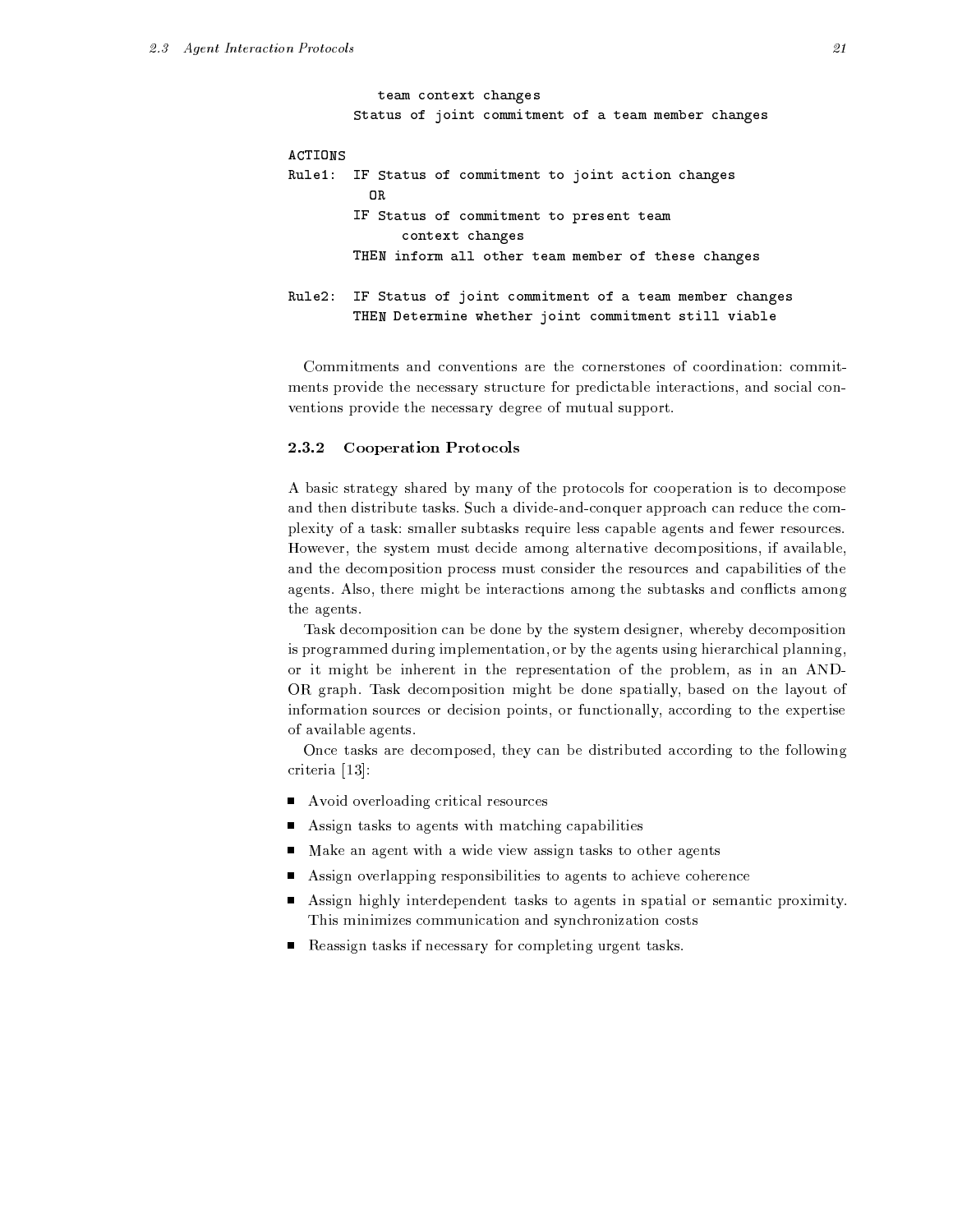The following mechanisms are commonly used to distribute tasks:

- In Market mechanisms: tasks are matched to agents by generalized agreement or mutual selection (analogous to pricing commodities)
- Contract net: announce, bid, and award cycles
- Multiagent planning: planning agents have the responsibility for task assignment  $\blacksquare$
- Organizational structure: agents have fixed responsibilities for particular tasks.

Figure 2.5 illustrates two of the methods of task distribution. Details of additional methods are described in the sections that follow.

Spatial decomposition by information source or decision point:



Functional decomposition by expertise:



**Figure 2.5** Two commonly used methods for distributing tasks among cooperative agents

### 2.3.3 **Contract Net**

Of the above mechanisms, the best known and most widely applied is the contract net protocol [44, 9]. The contract net protocol is an interaction protocol for cooperative problem solving among agents. It is modeled on the contracting mechanism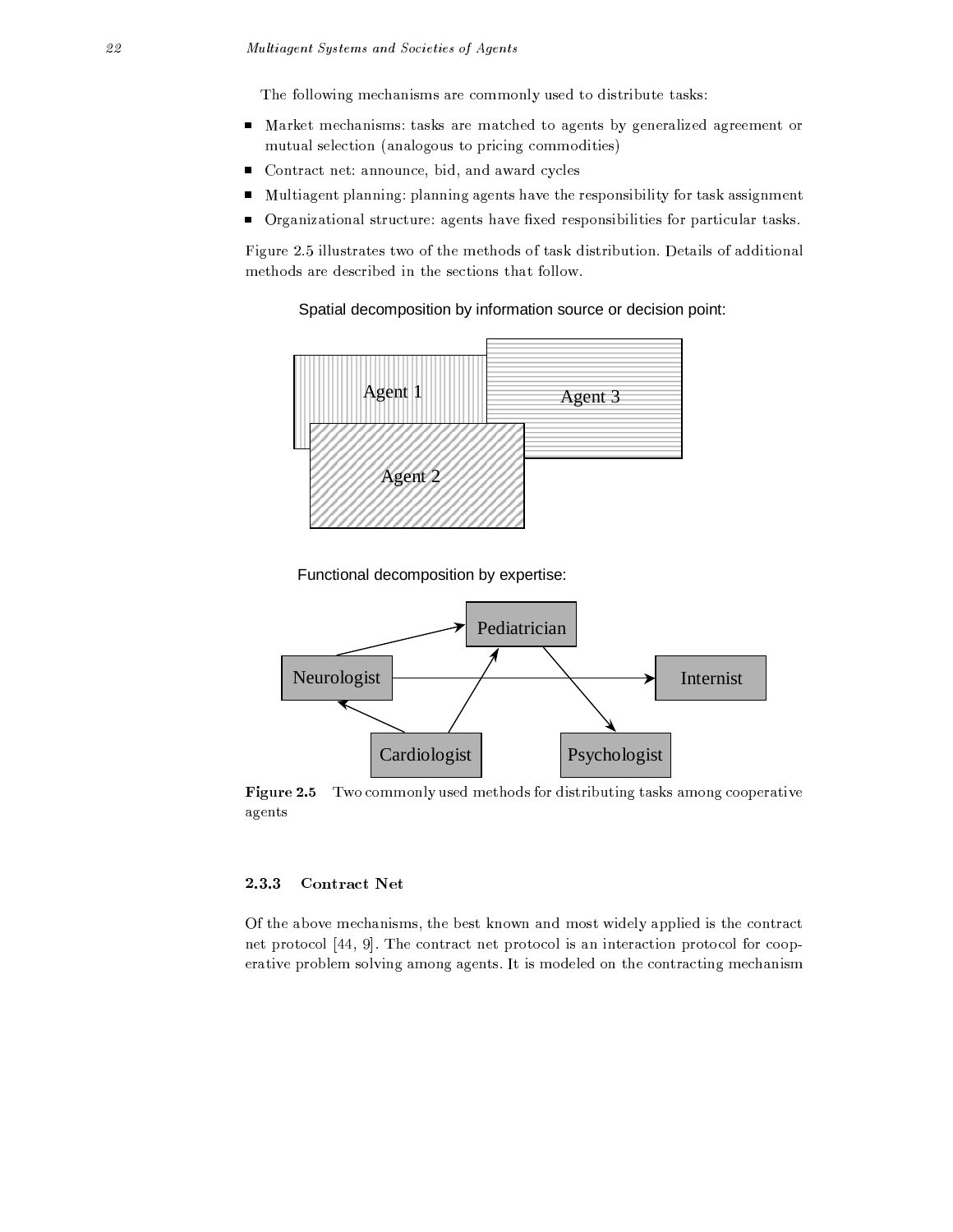#### **Agent Interaction Protocols**  $2.3$

used by businesses to govern the exchange of goods and services. The contract net provides a solution for the so-called *connection problem*: finding an appropriate agent to work on a given task. Figure 2.6 illustrates the basic steps in this protocol.

An agent wanting a task solved is called the *manager*; agents that might be able to solve the task are called potential *contractors.* From a manager's perspective, the process is

- Announce a task that needs to be performed
- Receive and evaluate bids from potential contractors
- Award a contract to a suitable contractor
- Receive and synthesize results.

 $i$ . From a contractor's perspective, the process is

- Receive task announcements
- Evaluate my capability to respond
- Respond (decline, bid)
- Perform the task if my bid is accepted
- Report my results.

The roles of agents are not specified in advance. Any agent can act as a manager by making task announcements; any agent can act as a contractor by responding to task announcements. This flexibility allows for further task decomposition: a contractor for a specific task may act as a manager by soliciting the help of other agents in solving parts of that task. The resulting manager-contractor links form a control hierarchy for task sharing and result synthesis.

The contract net offers the advantages of graceful performance degradation. If a contractor is unable to provide a satisfactory solution, the manager can seek other potential contractors for the task.

The structure of a task announcement includes slots for *addressee*, *eligibility* specification, task abstraction, bid specification, and expiration time. The tasks may be addressed to one or more potential contractors who must meet the criteria of the elibibility specification. The task abstraction, a brief description of the task, is used by contractors to rank tasks from several task announcements. The bid specification tells potential contractors what information must be provided with the bid; returned bid specifications give the manager a basis for comparing bids from different potential contractors. The expiration time is a deadline for receiving bids.

Each potential contractor evaluates unexpired task announcements to determine if it is eligible to offer a bid. The contractor then chooses the most attractive task (based on some criteria) and offers a bid to the corresponding manager.

A manager receives and evaluates bids for each task announcement. Any bid deemed satisfactory may be accepted before the expiration time of the task announcement. The manager notifies the contractor of bid acceptance with an an-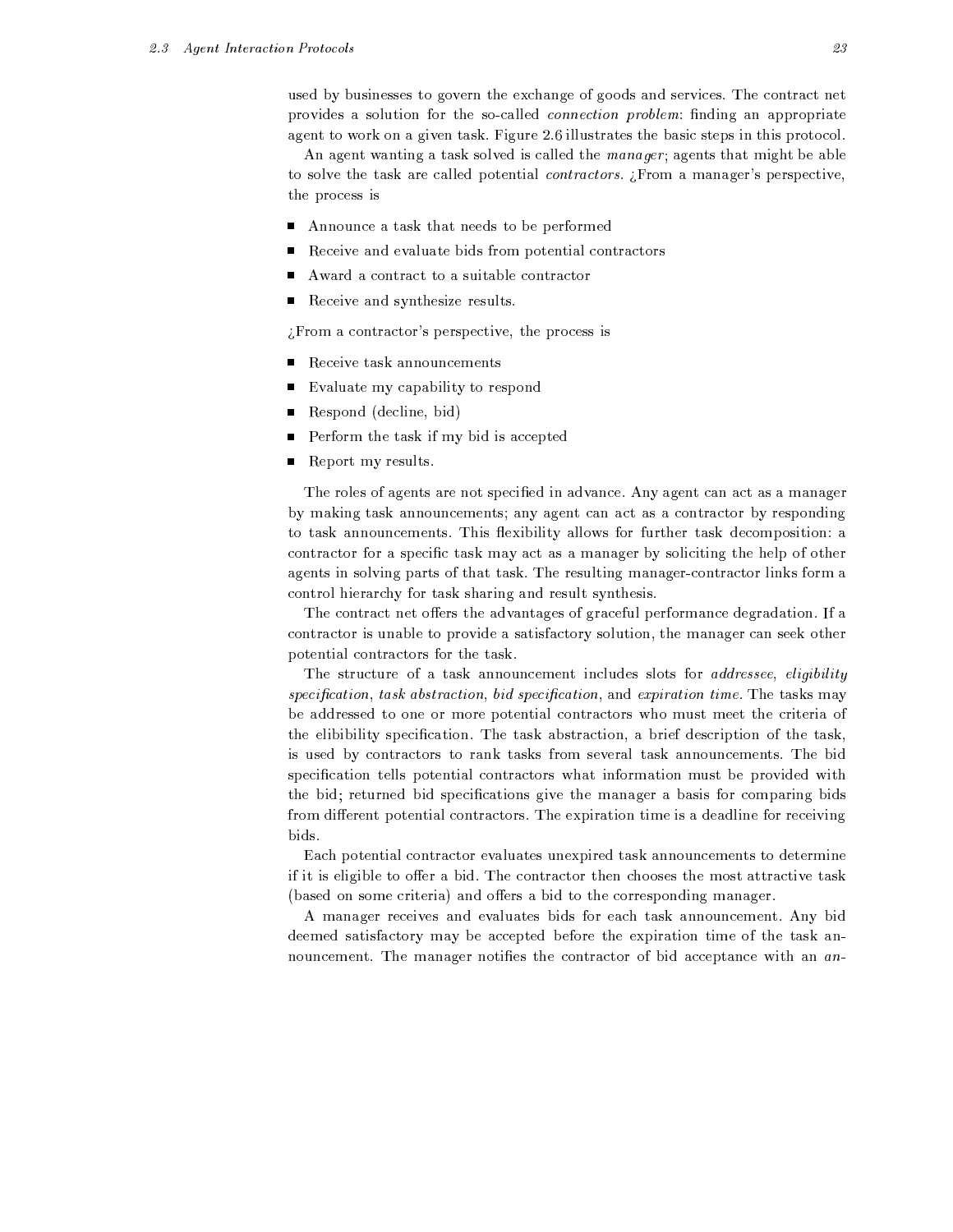A manager announces the existence of tasks via a (possibly selective) multicast



Agents evaluate the announcement. Some of these agents submit bids



The manager awards a contract to the most appropriate agent



The manager and contractor communicate privately as necessary was another than the contract of the contract of the contract of the contract of the contract of the contract of the contract of the contract of the contract of the contract of the contract of the contract of the contract noop as a set of the contract of the contract of the contract of the contract of the contract of the contract of the contract of the contract of the contract of the contract of the contract of the contract of the contract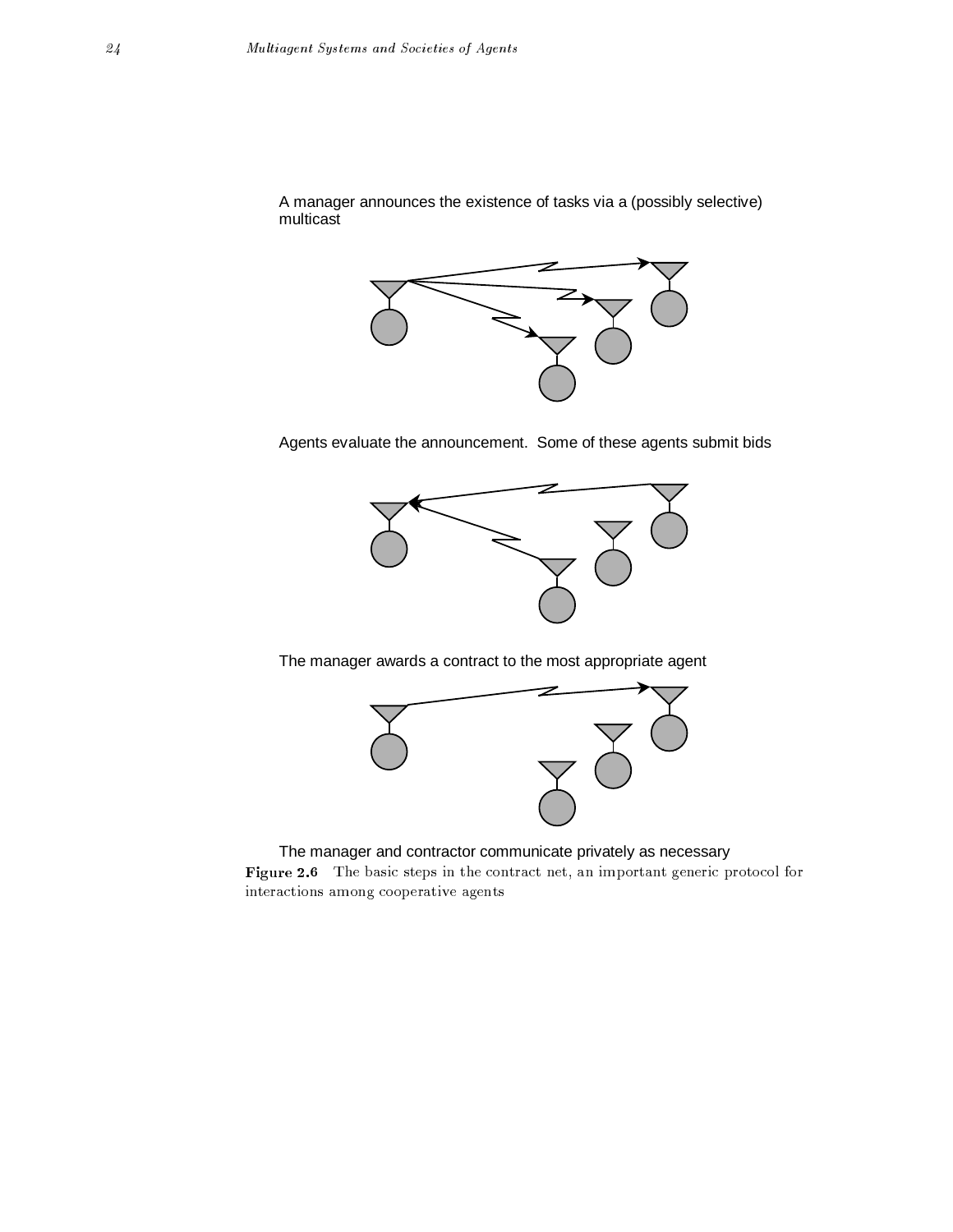nounced award message. (A limitation of the contract net protocol is that a task might be awarded to a contractor with limited capability if a better qualified contractor is busy at award time. Another limitation is that a manager is under no obligation to inform potential contractors that an award has already been made.)

A manager may not receive bids for several reasons: (1) all potential contractors are busy with other tasks, (2) a potential contractor is idle but ranks the proposed task below other tasks under consideration, (3) no contractors, even if idle, are capable of working on the task. To handle these cases, a manager may request immediate response bids to which contractors respond with messages such as *eligible* but busy, ineligible, or uninterested (task ranked too low for contractor to bid). The manager can then make adjustments in its task plan. For example, the manager can wait until a busy potential contractor is free.

The contract net provides for *directed contracts* to be issued without negotiation. The selected contractor responds with an *acceptance* or *refusal*. This capability can simplify the protocol and improve effiency for certain tasks.

#### 2.3.4 **Blackboard Systems**

Blackboard-based problem solving is often presented using the following metaphor:

"Imagine a group of human or agent specialists seated next to a large blackboard. The specialists are working cooperatively to solve a problem, using the blackboard as the workplace for developing the solution. Problem solving begins when the problem and initial data are written onto the blackboard. The specialists watch the blackboard, looking for an opportunity to apply their expertise to the developing solution. When a specialist finds sufficient information to make a contribution, he records the contribution on the blackboard. This additional information may enable other specialists to apply their expertise. This process of adding contributions to the blackboard continues until the problem has been solved."

This metaphor captures a number of the important characteristics of blackboard systems, each of which is described below.

Independence of expertise. The specialists (called knowledges sources or KSs) are not trained to work solely with that specific group of specialists. Each is an expert on some aspects of the problem and can contribute to the solution independently of the particular mix of other specialists in the room.

Diversity in problem-solving techniques. In blackboard systems, the internal representation and inferencing machinery used by each KS are hidden from direct view.

Flexible representation of blackboard information. The blackboard model does not place any prior restrictions on what information can be placed on the blackboard.

**Common interaction language.** KSs in blackboard systems must be able to correctly interpret the information recorded on the blackboard by other KSs. In prac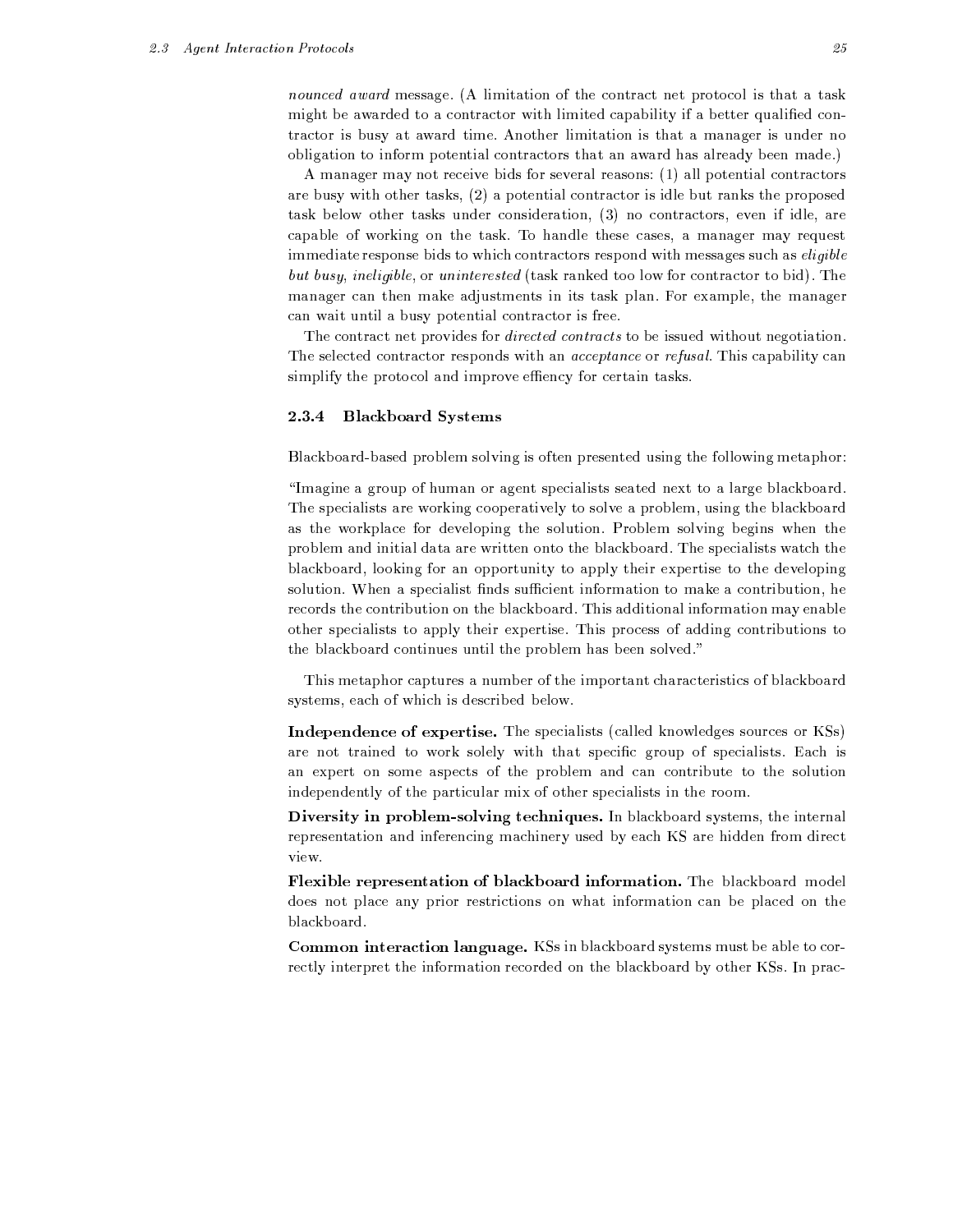tice, there is a tradeoff between the representational expressiveness of a specialized representation shared by only a few KSs and a fully general representation understood by all KSs.

**Event-based activation.** KSs in blackboard systems are triggered in response to blackboard and external events. Blackboard events include the addition of new information to the blackboard, a change in existing information, or the removal of existing information. Rather than having each KS scan the blackboard, each KS informs the blackboard system about the kind of events in which it is interested. The blackboard system records this information and directly considers the KS for activation whenever that kind of event occurs.

Need for control. A control component that is separate from the individual KSs is responsible for managing the course of problem solving. The control component can be viewed as a specialist in directing problem solving, by considering the overall benefit of the contributions that would be made by triggered KSs. When the currently executing KS activation completes, the control component selects the most appropriate pending KS activation for execution.

When a KS is triggered, the KS uses its expertise to evaluate the quality and importance of its contribution. Each triggered KS informs the control component of the quality and costs associated with its contribution, without actually performing the work to compute the contribution. The control component uses these estimates to decide how to proceed.

Incremental solution generation. KSs contribute to the solution as appropriate, sometimes refining, sometimes contradicting, and sometimes initiating a new line of reasoning.

Figure 2.7 shows the architecture of a basic blackboard system.

### 2.3.5 Negotiation

A frequent form of interaction that occurs among agents with different goals is termed negotiation. Negotiation is a process by which a joint decision is reached by two or more agents, each trying to reach an individual goal or objective. The agents first communicate their positions, which might conflict, and then try to move towards agreement by making concessions or searching for alternatives.

The major features of negotiation are (1) the language used by the participating agents,  $(2)$  the protocol followed by the agents as they negotiate, and  $(3)$  the decision process that each agent uses to determine its positions, concessions, and criteria for agreement.

Many groups have developed systems and techniques for negotiation. These can be either environment-centered or agent-centered. Developers of environmentcentered techniques focus on the following problem: "How can the rules of the environment be designed so that the agents in it, regardless of their origin, capabilities, or intentions, will interact productively and fairly?" The resultant negotiation mechanism should ideally have the following attributes: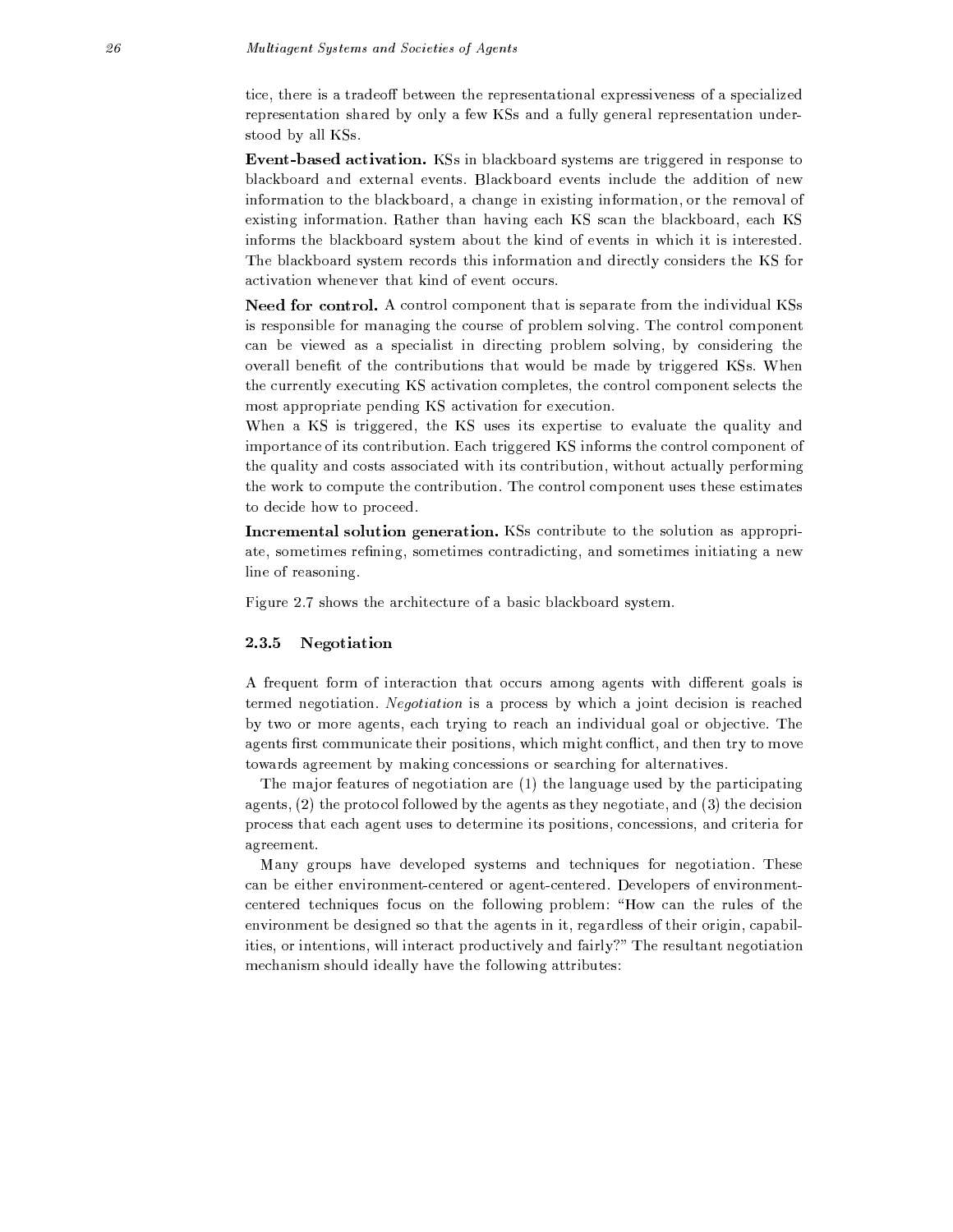**Efficiency:** the agents should not waste resources in coming to an agreement.

**Stability:** no agent should have an incentive to deviate from agreed-upon strategies.

**Simplicity:** the negotiation mechanism should impose low computational and bandwidth demands on the agents.

**Distribution:** the mechanism should not require a central decision maker.

Symmetry: the mechanism should not be biased against any agent for arbitrary or inappropriate reasons.

An articulate and entertaining treatment of these concepts is found in [36]. In particular, three types of environments have been identified: worth-oriented domains, state-oriented domains, and task-oriented domains.



**Figure 2.7** The architecture of a basic blackboard system, showing the blackboard, knowledge sources or agents, and control components

A task-oriented domain is one where agents have a set of tasks to achieve, all resources needed to achieve the tasks are available, and the agents can achieve the tasks without help or interference from each other. However, the agents can benefit by sharing some of the tasks. An example is the "Internet downloading domain," where each agent is given a list of documents that it must access over the Internet. There is a cost associated with downloading, which each agent would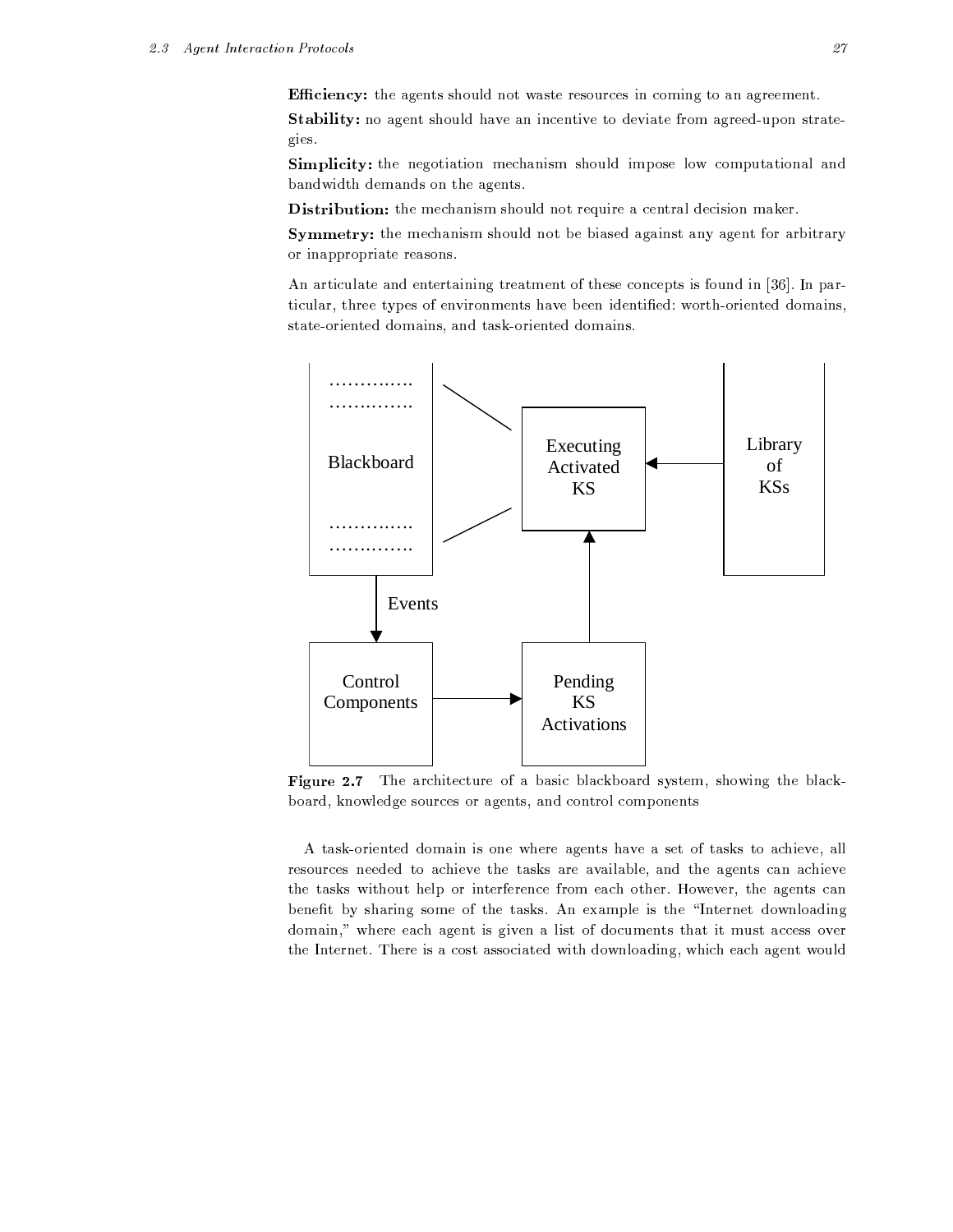like to minimize. If a document is common to several agents, then they can save downloading cost by accessing the document once and then sharing it.

The environment might provide the following simple negotiation mechanism and constraints: (1) each agent declares the documents it wants, (2) documents found to be common to two or more agents are assigned to agents based on the toss of a coin,  $(3)$  agents pay for the documents they download, and  $(4)$ agents are granted access to the documents they download, as well as any in their common sets. This mechanism is simple, symmetric, distributed, and efficient (no document is downloaded twice). To determine stability, the agents' strategies must be considered.

An optimal strategy is for an agent to declare the true set of documents that it needs, regardless of what strategy the other agents adopt or the documents they need. Because there is no incentive for an agent to diverge from this strategy, it is stable.

Developers of agent-centered negotiation mechanisms focus on the following problem: "Given an environment in which my agent must operate, what is the best strategy for it to follow?" Most such negotiation strategies have been developed for specific problems, so few general principles of negotiation have emerged. However, there are two general approaches, each based on an assumption about the particular type of agents involved.

For the first approach, speech-act classifiers together with a possible world semantics are used to formalize negotiation protocols and their components. This clarifies the conditions of satisfaction for different kinds of messages. To provide a flavor of this approach, we show in the following example how the commitments that an agent might make as part of a negotiation are formalized  $[21]$ :

 $\forall x (x \neq y) \land$  $\neg (Precommit_a y x \phi) \wedge (Goal y Eventually(Achieves y \phi)) \wedge (William y \phi)$  $\iff (Internal \, y \, Eventually (Achieves \, y \, \phi))$ 

This rule states that an agent forms and maintains its commitment to achieve  $\phi$ individually iff (1) it has not precommitted itself to another agent to adopt and achieve  $\phi$ , (2) it has a goal to achieve  $\phi$  individually, and (3) it is willing to achieve  $\phi$ individually. The chapter on "Formal Methods in DAI" provides more information on such descriptions.

The second approach is based on an assumption that the agents are economically rational. Further, the set of agents must be small, they must have a common language and common problem abstraction, and they must reach a common solution. Under these assumptions, Rosenschein and Zlotkin [37] developed a unified negotiation protocol. Agents that follow this protocol create a *deal*, that is, a joint plan between the agents that would satisfy all of their goals. The *utility* of a deal for an agent is the amount he is willing to pay minus the cost of the deal. Each agent wants to maximize its own utility. The agents discuss a *negotiation set*, which is the set of all deals that have a positive utility for every agent.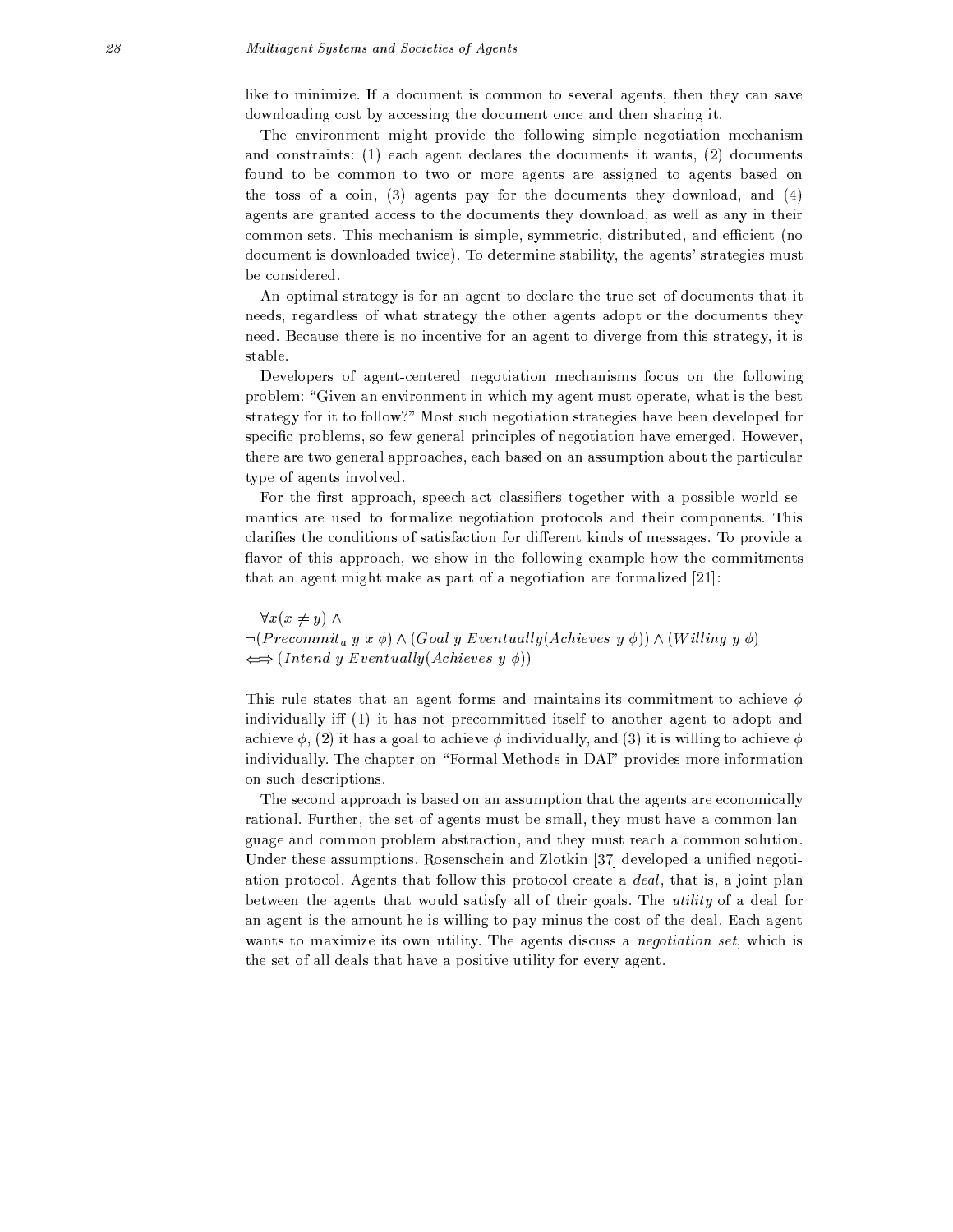In formal terms, a task-oriented domain under this approach becomes a tuple

 $\langle T, A, c \rangle$ 

where T is the set of tasks. A is the set of agents, and  $c(X)$  is a monotonic function for the cost of executing the tasks  $X$ . A deal is a redistribution of tasks. The utility of deal  $d$  for agent  $k$  is

$$
U_k(d) = c(T_k) - c(d_k)
$$

The conflict deal D occurs when the agents cannot reach a deal. A deal d is individually rational if  $d > D$ . Deal d is pareto optimal if there is no deal  $d' > d$ . the set of all deals that are individual rational and pareto optimal is the negotiation set, NS. There are three possible situations:

- conflict: the negotiation set is empty  $\mathbf{1}$
- $2.5$ compromise: agents prefer to be alone, but since they are not, they will agree to a negotiated deal
- cooperative: all deals in the negotiation set are preferred by both agents over 3. achieving their goals alone.

When there is a conflict, then the agents will not benefit by negotiating—they are better off acting alone. Alternatively, they can "flip a coin" to decide which agent gets to satisfy its goals. Negotiation is the best alternative in the other two cases.

Since the agents have some execution autonomy, they can in principle deceive or mislead each other. Therefore, an interesting research problem is to develop protocols or societies in which the effects of deception and misinformation can be constrained. Another aspect of the research is to develop protocols under which it is rational for agents to be honest with each other.

The connections of the economic approaches with human-oriented negotiation and argumentation have not yet been fully worked out.

### **Multiagent Belief Maintenance** 2.3.6

A multiagent truth-maintenance system can serve as a detailed example of a highlevel interaction among agents. A truth-maintenance system (TMS) [10] is designed to ensure the integrity of an agent's knowledge, which should be stable, wellfounded, and logically consistent. Depending on how beliefs, justifications, and data are represented, a *stable* state of a knowledge base is one in which 1) each datum that has a valid justification is believed, and 2) each datum that lacks a valid justification is disbelieved. A well-founded knowledge base permits no set of its beliefs to be mutually dependent. A *logically consistent* knowledge base is one that is stable at the time that consistency is determined and in which no logical contradiction exists. A consistent knowledge base is one in which no datum is both believed and disbelieved (or neither), or in which no datum and its negation are both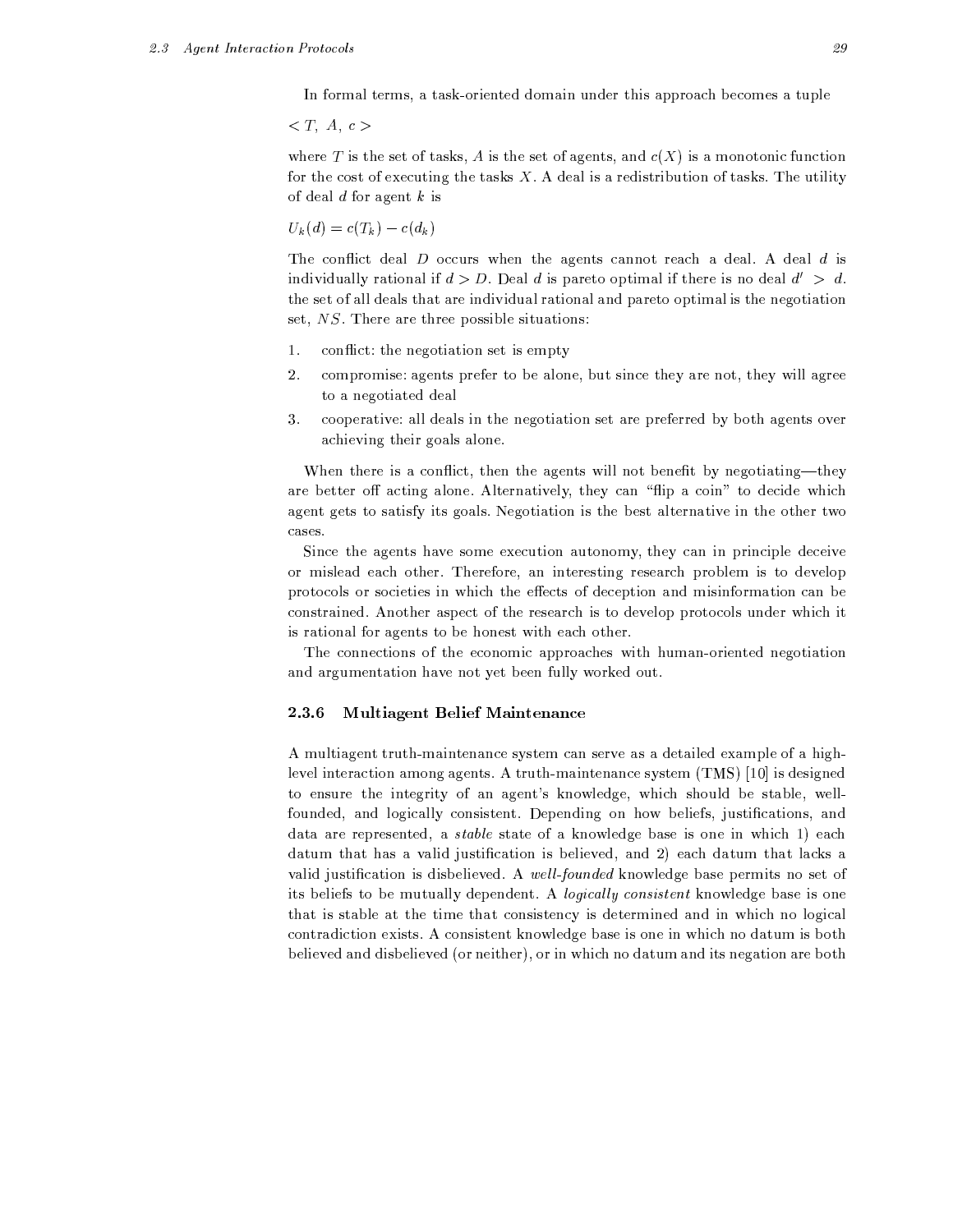believed. Other desirable properties for a knowledge base are that it be complete, concise, accurate, and efficient.

A single-agent TMS attempts to maintain well-founded stable states of a knowledge base by adjusting which data are believed and which are disbelieved. However, it is important for a group of agents to be able to assess and maintain the integrity of communicated information, as well as of their own knowledge. A multiagent TMS can provide this integrity [27].

We consider a modified justification-based TMS, in which every datum has a set of justifications and an associated status of INTERNAL (believed, because of a valid local justification), EXTERNAL (believed, because another agent asserted it). or **OUT** (disbelieved). Consider a network of many agents, each with a partiallyindependent system of beliefs. The agents interact by communicating data, either unsolicited or in response to a query. For well-foundedness, a communicated datum must be INTERNAL to at least one of the agents that believes it and either INTERNAL or EXTERNAL to the rest.

The support status of a communicated datum is jointly maintained by several agents. Hence, a single agent is generally not free to change the status on its own accord. It must coordinate with the other agents so that they are all consistent on the status of the datum.

The multiagent TMS is invoked by the addition or removal of a justification, and obeys the following principles:

- Belief changes should be resolved with as few agents as possible.
- Belief changes should be resolved by changing as few beliefs as possible.

When invoked, it does the following three things:

- Unlabels some data, including the newly justified datum and, presumably, its  $1.$ consequences. This unlabeled data set might be confined to a single agent or it might span several agents. If a communicated datum is unlabeled in some agent, it must be unlabeled in all the agents that share it.
- $\overline{2}$ . Chooses labelings for all the unlabeled shared data, as defined above.
- Initiates labeling by each of the affected agents with respect to the require-3. ments imposed by the shared data. If any of the affected agents fails to label successfully, it then backtracks. It either chooses different labelings for the shared data (step 2), or unlabels a different set of data (step 1).

Consider the justification network in Figure 2.8. There are two agents, Agent 1 and Agent 2, and they share the communicated datum T. Assume that the initial labeling shown in the diagram is perturbed by the addition of a new justification for Q. Agent 1 initially unlabels just the changed datum and private data downstream, P and Q, but there is no consistent relabeling. Hence, Agent 1 unlabels all shared data downstream of P and Q, and all private data downstream from there: P, Q, both Ts, and U. Again labeling fails. Since there is no further shared data downstream, Agent 1 and Agent 2 unlabel upstream and privately downstream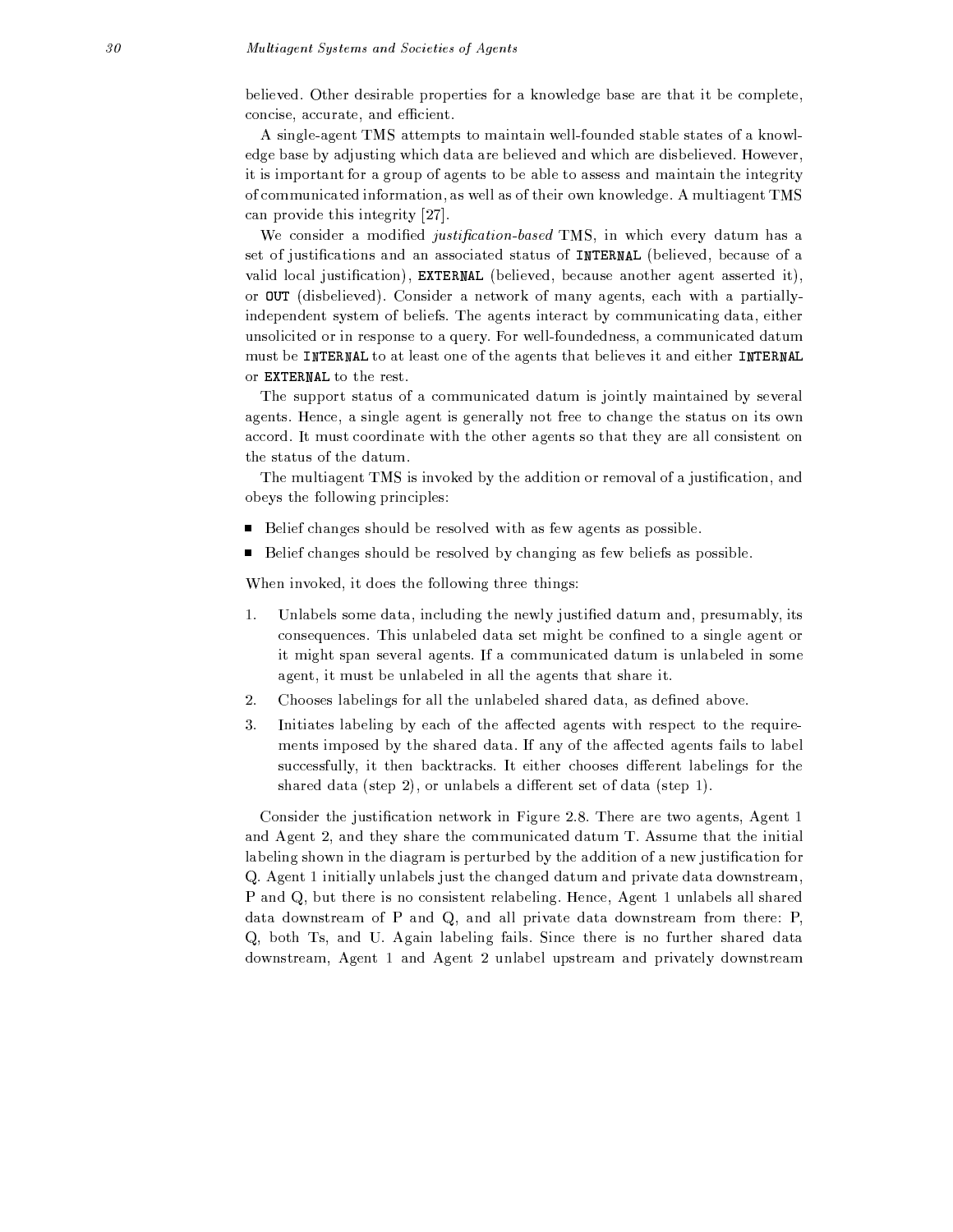

Figure 2.8 A multiagent TMS network before a new justification for datum Q (shown dashed) is added; this invokes the multiagent TMS algorithm and results in a relabeling of the network

from there: P, Q, Ts, U, R, and S. Now labeling succeeds, with S and U IN and everything else OUT, as shown in Figure 2.9. Had labeling failed, unlabel would not be able to unlabel more data, and would report that the network is inconsistent.

### 2.3.7 **Market Mechanisms**

Most of the protocols and mechanisms described earlier in this chapter require agents to communicate with each other directly, so are appropriate for small numbers of agents only. Other mechanisms for coordination are needed when there are a large or unknown number of agents. One mechanism is based on voting, where agents choose from a set of alternatives, and then adopt the alternative receiving the most votes. This mechanism is simple, equitable, and distributed, but it requires significant amounts of communication and organization, and is most useful when there are just a few well defined issues to be decided.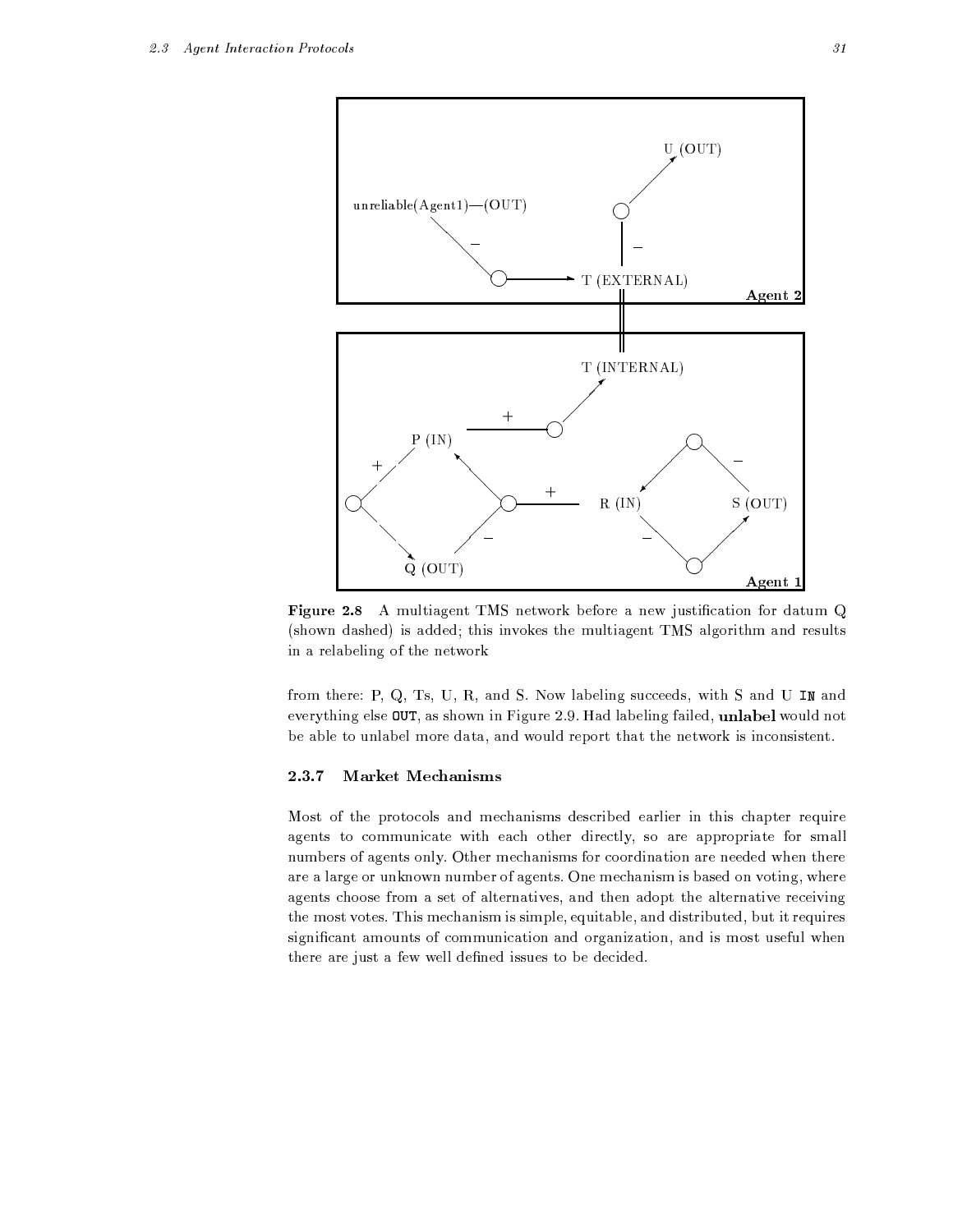

Figure 2.9 The resultant stable labeling of the justification network that is produced by the multiagent TMS algorithm

Computational economies, based on market mechanisms, are another approach [47]. These are effective for coordinating the activities of many agents with minimal direct communication among the agents. The research challenge is to build computational economies to solve specific problems of distributed resource allocation.

Everything of interest to an agent is described by current prices—the preferences or abilities of others are irrelevant except insofar as they (automatically) affect the prices. There are two types of agents, consumers, who exchange goods, and *producers*, who transform some goods into other goods. Agents bid for goods at various prices, but all exchanges occur at current market prices. All agents bid so as to maximize either their profits or their utility.

To cast a problem in terms of a computational market, one needs to specify

- $\blacksquare$  the goods being traded
- the consumer agents that are trading the goods
- the producer agents, with their technologies for transforming some goods into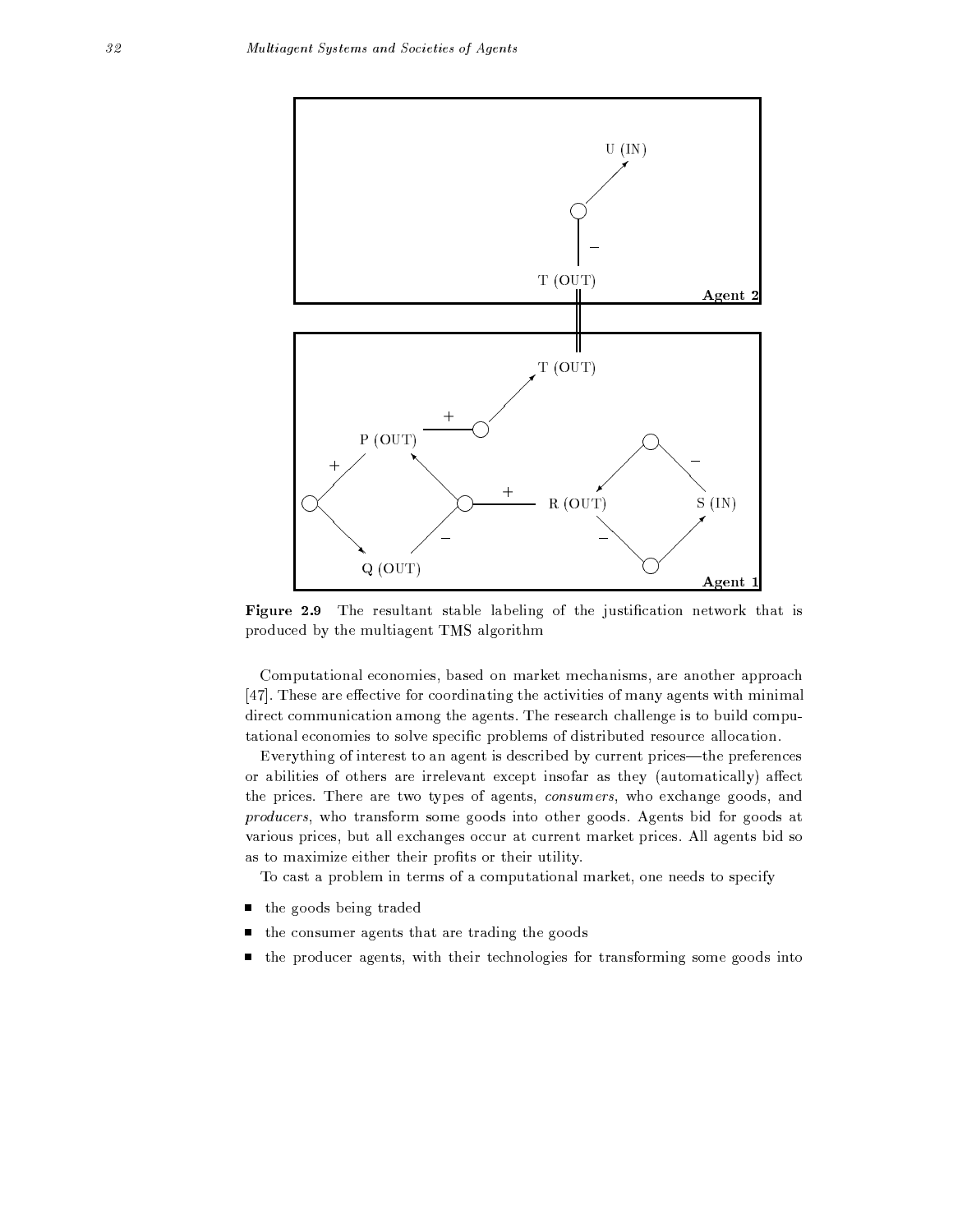$others$ 

no. Pharmaca nocepha and the contract of the contract of the contract of the contract of the contract of the c

 $\alpha$  cf  $\alpha$  cf  $\alpha$  cf  $\alpha$  cf  $\alpha$  cf  $\alpha$  in  $\alpha$  is a cf  $\alpha$  in  $\alpha$  in  $\alpha$  $g\in\mathbb{R}^d$ equilibrium such that (1) consumers bid to maximize their utility, subject to their budget constraints, (2) producers bid to maximize their profits, subject to their  $\ell=2$  and  $\ell=2$  and  $\ell=2$  and  $\ell=2$  and  $\ell=2$  and  $\ell=2$ 

waxaa boof decepharaa boof decepharaa boof decepharaa boof decepharaa boof decepharaa boof decepharaa boof decepharaa boof decepharaa boof decepharaa boof decepharaa boof decepharaa boof decepharaa boof decepharaa boof de component contains a set of a containing  $\alpha$  and a contained by 2 km2 and 2 km2 as a contact of a contact of a  $\bar{P}_-$  and  $\bar{P}_-$  sface  $\bar{P}_-$  and  $\bar{P}_-$  are the contoned of  $\bar{P}_$ certain conditions, such as when the effect of an individual on the market is assumed negligible, they can be guaranteed to exist uniquely.

 $j$ gbia $B$ filiang bagbagbag bagbagbag bagbagbag bagbag bagbag bagbag bagbag bagbag bagbag bagbag bagbag bagbag bag  $\alpha$  and  $\alpha$  contributions are equal on  $\alpha$  and  $\alpha$  are equal baiab2q. The equal on  $\alpha$  $\blacksquare$ rational action for an agent is the one that maximizes preferences.

 $\overline{\phantom{a}}$  in the state canonical capacity canonical capacity control  $\overline{\phantom{a}}$ nator" approach—if you can reduce everything to money, you can talk about maxnot in the sage of the sage of the sage of the sage of the sage of the sage of the sage of the sage of the sag

 $\overline{\phantom{a}}$  and  $\overline{\phantom{a}}$ d2^Ana $\Delta$ ka $\Delta$ ka $\Delta$ ka $\Delta$ kd2fbcP} $\Delta$ kd2fbcP}  $\overline{z}$  , and  $\overline{z}$  increases and  $\overline{z}$  and  $\overline{z}$  are  $\overline{z}$  and  $\overline{z}$ `bw2noa{o]zgk2a`bcw2no[Pw2{oy]hG]sx\_`bnot];d2{gB^2ac7gBxs`bnoc^2a DF,A2u ,>,;Ib

 $\overline{\phantom{a}}$  and  $\overline{\phantom{a}}$  are the set of  $\overline{\phantom{a}}$  and  $\overline{\phantom{a}}$  are the set of  $\overline{\phantom{a}}$  $f$  and the computation computation contains  $\alpha$  contains  $\alpha$  coing  $\alpha$  coinverse  $\alpha$ .uight  $\alpha$ d2fb]]\_fb]s^2x\_]\_a\$qAab`}~]\$fb]sk22x\_]\_k `bcgabno^2[{o]"abxzg{ gfr`iwegB`x.gB^?}e]|x\_cPq!degfb]\_k ]h]\_x\_`bnotP]\_{oy with other scalars. This is often difficult unless one can carefully circumscribe the  $\mathcal{L}^2$  is a component of the control  $\mathcal{L}^2$  and  $\mathcal{L}^2$  are controlled by  $\mathcal{L}^2$  $x^2$  iar2^ak2]  $x^2$  are achieved by  $x^2$  and  $y^2$  and  $y^2$  and  $y^2$  and  $y^2$  becomes a point  $x^2$  $\mathcal{C}_\mathbf{p}$ sk $\mathcal{C}_\mathbf{p}$ abigab $\mathcal{C}_\mathbf{p}$ q abigab $\mathcal{C}_\mathbf{p}$ q abigab $\mathcal{C}_\mathbf{p}$ present time, then we can develop a utility function that gives additional weight to past commitments. This approach may work in principle, but, in practice, it only abcw $2n$ aibfb $\alpha$ aibfb $\alpha$ aibfbaxano` $\alpha$ iaeno` $\alpha$ iweg $\alpha$ was and the contract of the contract of the contract of the contract of the contract of the contract of the contract of the contract of the contract of the contract of the contract of the contract of the contract of the c

### JIK -0T7WAX~QX T -ORQ

Much of traditional AI has been concerned with how an agent can be constructed  $\blacksquare$ noque a babya babya babya babya babya babya babya babya babya babya babya babya babya babya babya babya babya function in isolation—they are at the very least a part of the environment in which  $\mathcal{L}$  the normal dependence of our deformation  $\mathcal{L}$  and  $\mathcal{L}$  and  $\mathcal{L}$  and  $\mathcal{L}$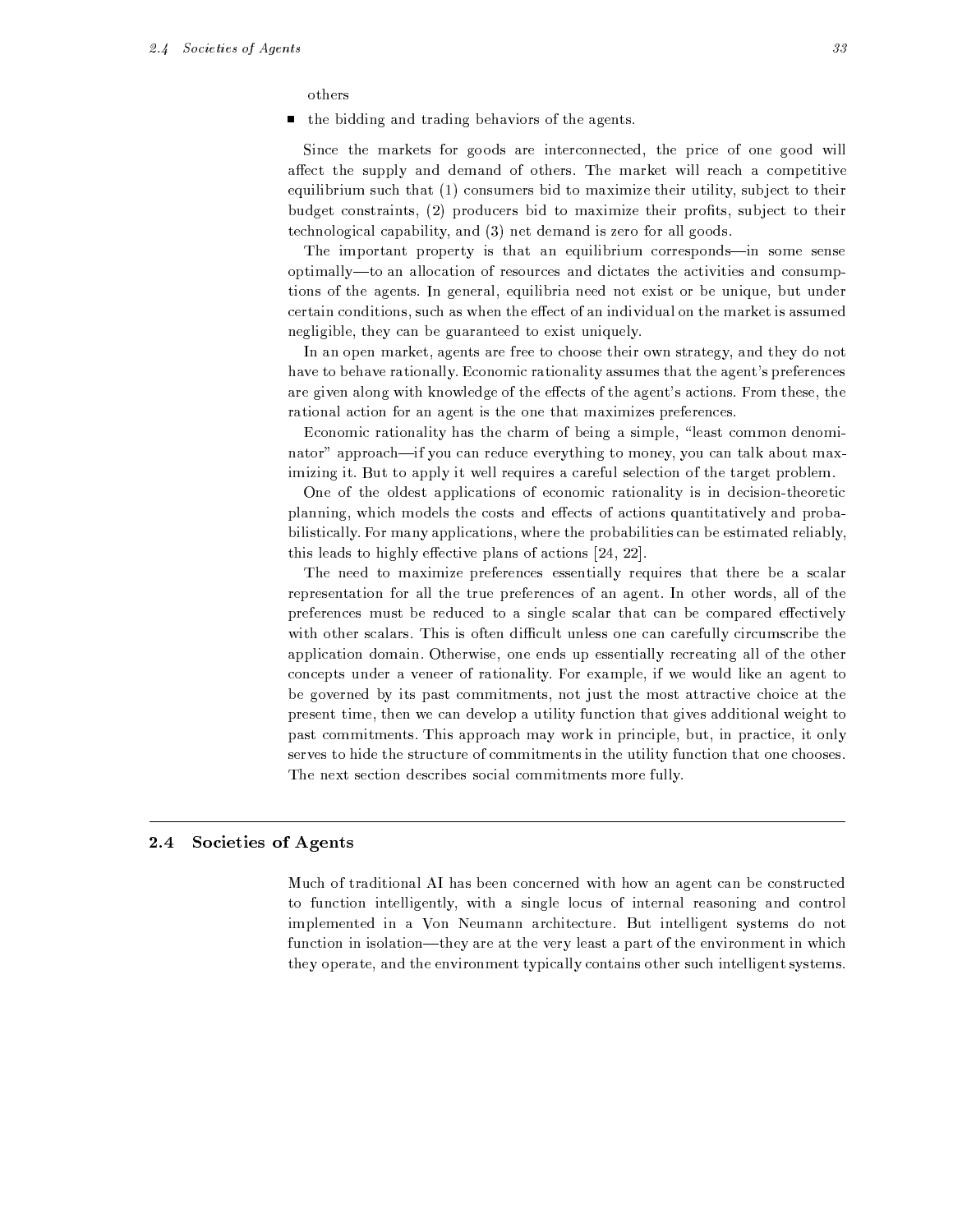Thus, it makes sense to view such systems in societal terms.

There are promising opportunities engendered by the combination of increasingly large information environments, such as the national information infrastructure and the intelligent vehicle highway system, and recent advances in multiagent systems. Planned information environments are too large, complex, dynamic, and open to be managed centrally or via predefined techniques—the only feasible alternative is for computational intelligence to be embedded at many and sundry places in such environments to provide distributed control. Each locus of embedded intelligence is best thought of as an autonomous agent that finds, conveys, or manages information. Because of the nature of the environments, the agents must be long-lived (they should be able to execute unattended for long periods of time), adaptive (they should be able to explore and learn about their environment, including each other), and social (they should interact and coordinate to achieve their own goals, and the goals of their society; they should rely on other agents to know things so they do not have to know everything).

Techniques for managing societies of autonomous computational agents are useful not only for large open information environments, but also for large open physical environments. For example, such techniques can yield new efficiencies in defense logistics: by considering each item of material to be an intelligent entity whose goal is to reach a destination, a distribution system could manage more complicated schedules and surmount unforeseen difficulties.

A group of agents can form a small society in which they play different roles. The group defines the roles, and the roles define the commitments associated with them. When an agent joins a group, he joins in one or more roles, and acquires the commitments of that role. Agents join a group autonomously, but are then constrained by the commitments for the roles they adopt. The groups define the *social context* in which the agents interact.

Social agency involves abstractions from sociology and organizational theory to model societies of agents. Since agents are often best studied as members of multiagent systems, this view of agency is important and gaining recognition. Sociability is essential to cooperation, which itself is essential for moving beyond the somewhat rigid client-server paradigm of today to a true peer-to-peer distributed and flexible paradigm that modern applications call for, and where agent technology finds its greatest payoffs.

Although mental primitives, such as beliefs, desires, and intentions, are appropriate for a number of applications and situations, they are not suitable in themselves for understanding all aspects of social interactions. Further, economic models of agency, although quite general in principle, are typically limited in practice. This is because the value functions that are tractable essentially reduce an agent to a selfish agent. [7] argue that a self-interested agent need not be selfish, because it may have other interests than its immediate personal gain. This is certainly true in many cases when describing humans, and is likely to be a richer assumption for modeling artificial agents in settings that are appropriately complex.

*Social commitments* are the commitments of an agent to another agent. These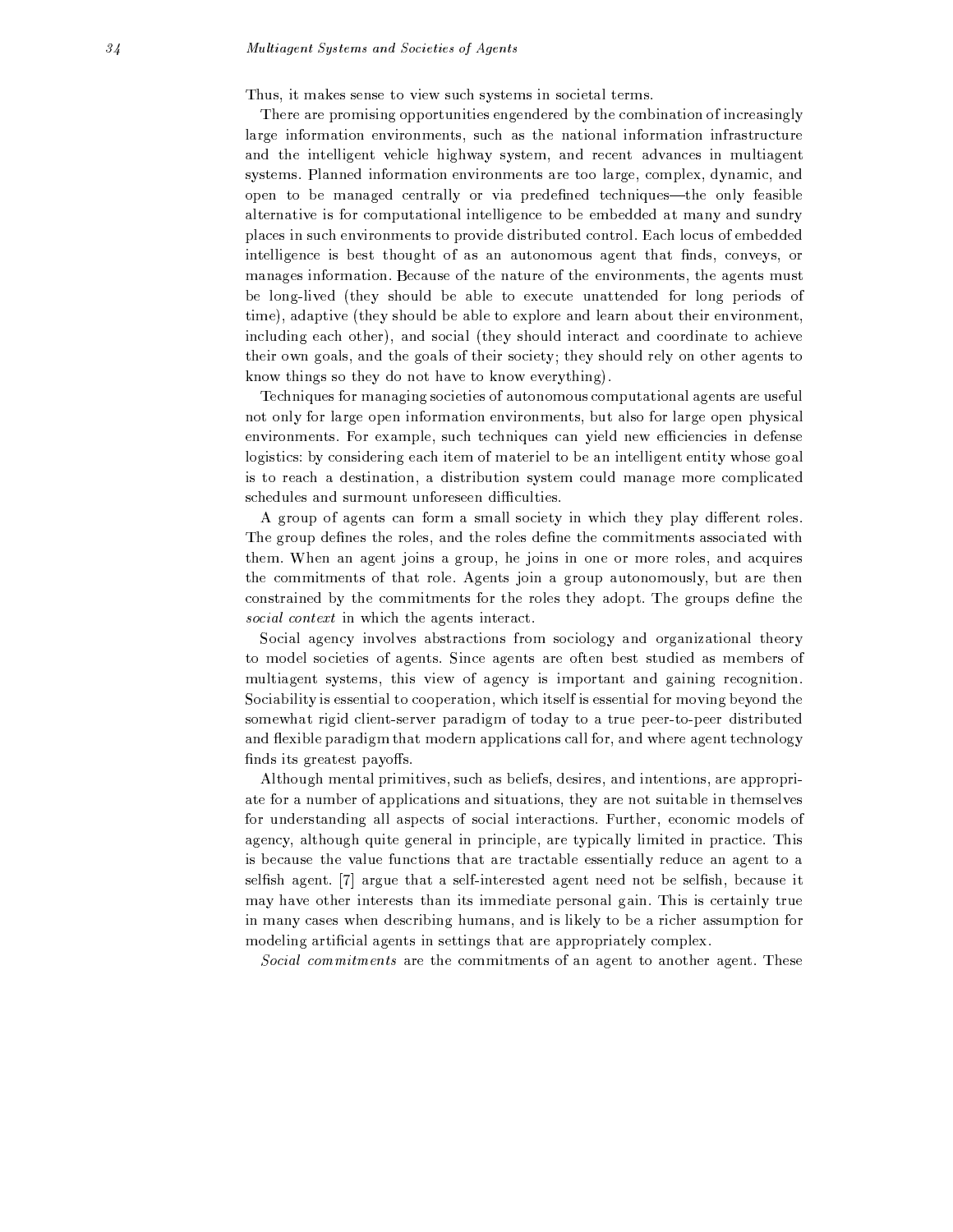### 2.4 Societies of Agents

must be carefully distinguished from internal commitments. Social commitments have been studied by a number of researchers, including [17, 28]. There are a number of definitions in the literature, which add components such as witnesses [5] or contexts [41]. Social commitments are a flexible means through which the behavior of autonomous agents is constrained. An important concept is that of social dependence, defined as

$$
(SocialDependence x y a p) \equiv (Goal x p) \land
$$
  
\n
$$
\neg (CanDo x a) \land
$$
  
\n
$$
(CanDo y a) \land
$$
  
\n
$$
((DonBy y a) \implies Eventually p)
$$

that is, agent x depends on agent y with regard to act  $a$  for realizing state  $p$ , when  $p$  is a goal of x and x is unable to realize p while y is able to do so.

Social dependence can be voluntary when the agents adopt the roles that bind them to certain commitments. However, it is an objective relationship, in that it holds independently of the agents' awareness of it. Of course, there may be consequences that occur when the agents become aware of it, such as x might try to influence  $y$  to pursue  $p$ .

Social dependencies may be compound. For example, mutual dependence occurs when x and y depend on each other for realizing a common goal p, which can be achieved by a plan including at least two different actions, such that x depends on y doing  $a_y$  and y depends on x doing  $a_x$ , as

### $\exists p((SocialDependence x y a_y p) \land (SocialDependence y x a_x p))$

Cooperation is a form of such mutual dependence.

Reciprocal dependence occurs when  $x$  and  $y$  depend on each other for realizing different goals,  $p_x$  for x and  $p_y$  for y, as

 $\exists p_x \exists p_y((SocialDependence x y a_y p_x) \wedge (SocialDependence y x a_x p_y))$ 

Social exchange is a form of such reciprocal dependence.

With this as a basis, a group of agents form a cooperative team when

- All agents share a common goal.
- Each agent is required to do its share to achieve the common goal by the group itself or a subgroup.
- Each agent adopts a request to do its share.

Beyond social dependencies, social laws may govern the behaviors of large numbers of agents in a society. See [34] for a treatment of this concept.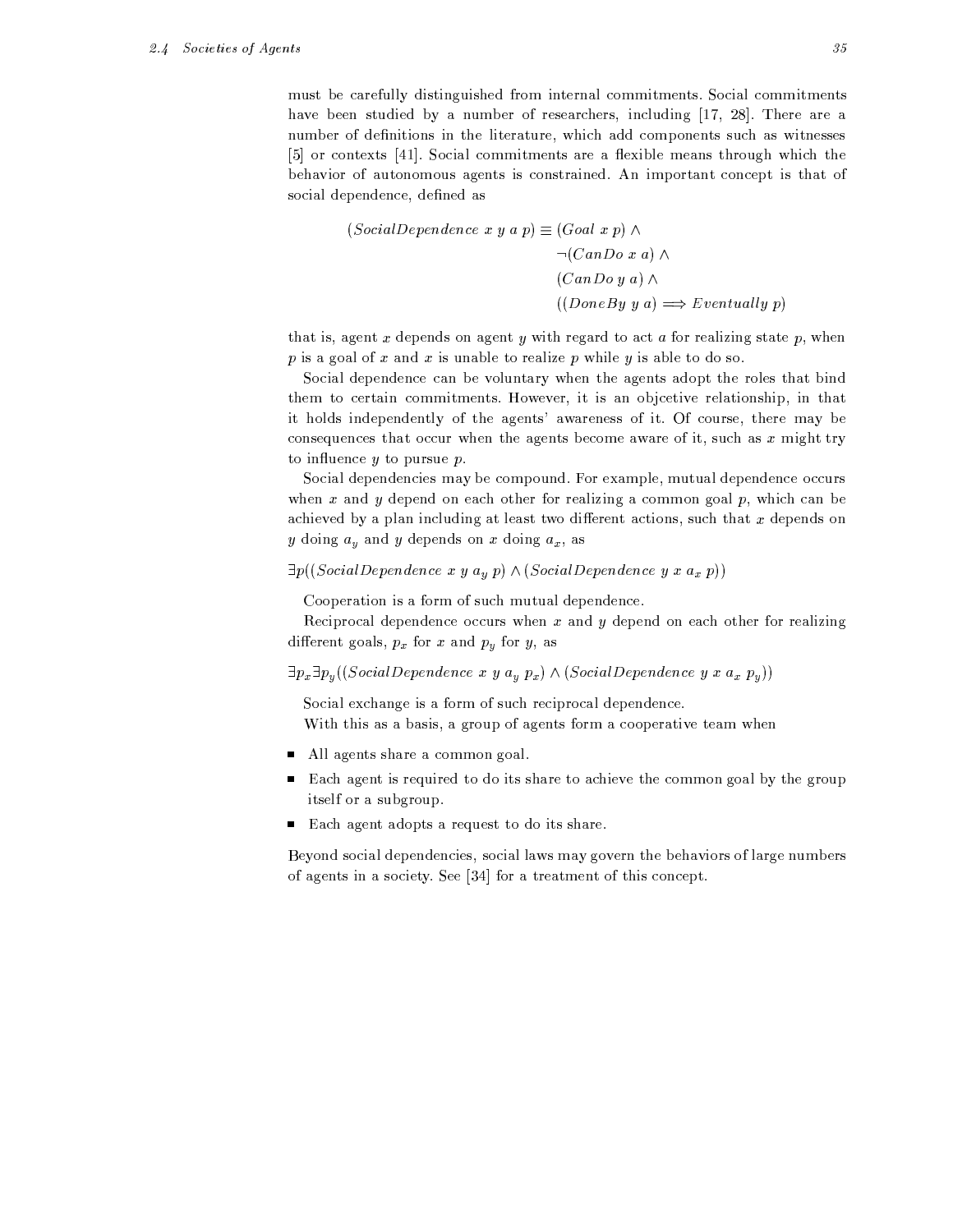### Conclusions 2.5

This chapter described elements of a computational environment that are needed for the interaction of multiple software agents. The elements enable agents to communicate, cooperate, and negotiate while they act in the interests of themselves or their society.

Further research is needed to develop the basis and techniques for societies of autonomous computational agents that execute in open environments for indefinite periods. This research will rely on the ability of agents to acquire and use representations of each other. This is what is needed for negotiation, cooperation, coordination, and multiagent learning. What should be the contents of these representations? Subsequent chapters of this textbook provide the answers.

### 2.6 Exercises

- $1.$ *Level 1]* What are some of the advantages and disadvantages of synchronous versus asynchronous communications among agents?
- $2<sup>1</sup>$ *[Level 1]* Imagine that two agents are negotiating a contract. In the course of the negotiation, they engage in the following speech acts: propose, counterpropose, accept, reject, retract, explain, ask-for-clarification, agree, disagree. Draw a state diagram for the negotiation protocol followed by each agent.
- 3. [Level 3] Consider an environment having one broker agent with which many information agents can advertise. When an information agent advertises, it provides the broker with a list of predicate calculus expressions summarizing its knowledge. To find information agents knowledgeable about certain topics, a query agent supplies predicate calculus expressions to the broker and asks for pointers to the relevant information agents. The broker then returns a list of all relevant information agents.
	- (a) List the KQML message that would be sent when query agent Q1 asks broker agent B1 for pointers to information agents knowledgeable about the predicate calculus expression weight (Automobile  $x$ ). Hint: the following is an example KQML message for an information agent advertising with a broker:

```
(advertise
:content weight(Automobile ?z)
:language Predicate-Calculus
:ontology Transportation-Domain
:sender info-agent-3
:receiver broker-1)
```
(b) The Transportation-Domain ontology is common to all agents. Draw a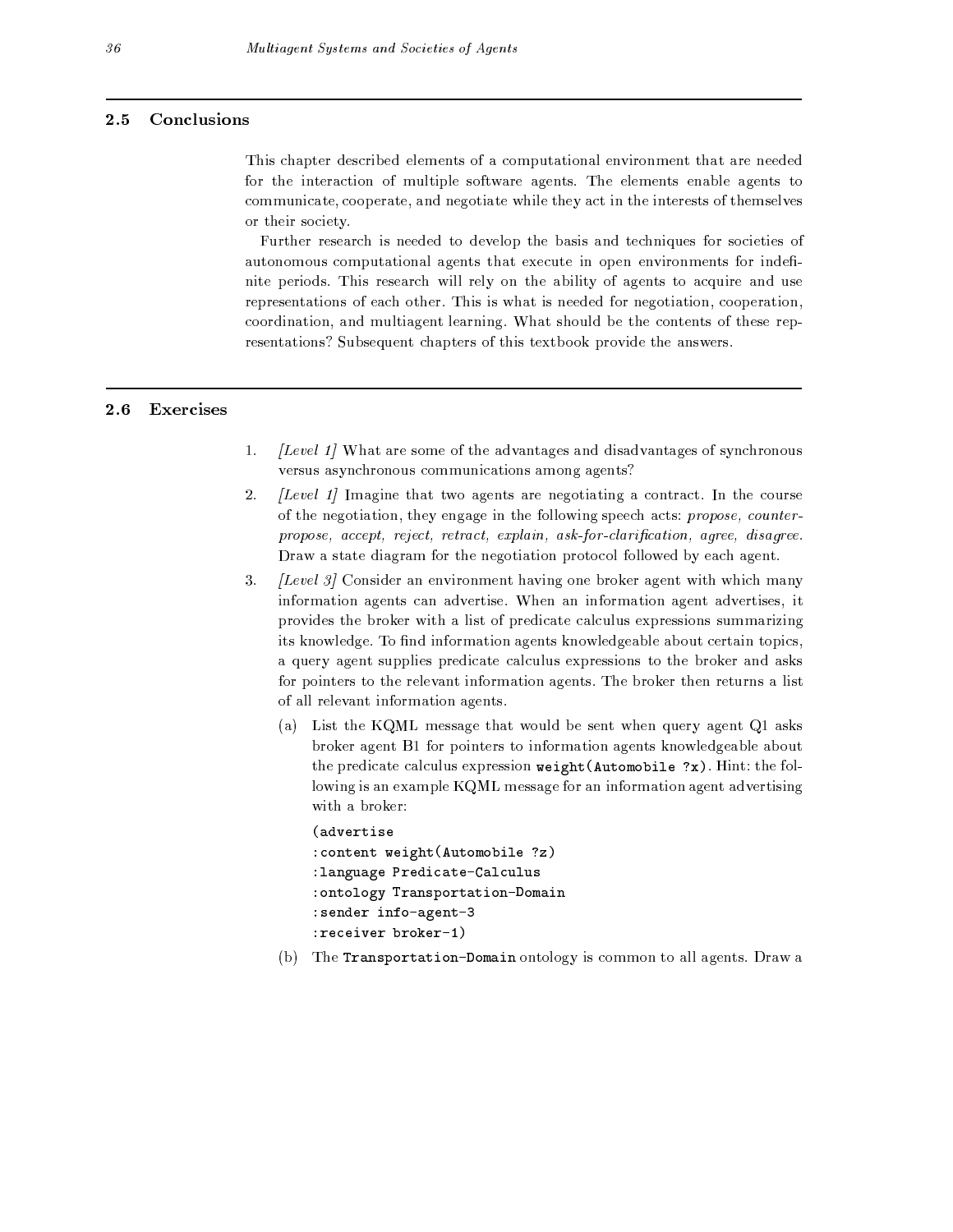state transition diagram for each agent. Be sure that every speech act sent and received serves as a "condition" for a state transition. State any simplifying assumptions used.

- [Level 1] What is the difference between the concepts coherence and coordi- $4.$ nation?
- *[Level 1]* Give an advantage and disadvantage of the use of the contract net 5. protocol.
- 6. *Level 2* Formalize the following protocol for the contract net in KQML. Clearly state which parts must be in the : content part of the communications. "One agent, the Manager, has a task that it wants to be solved. The Manager announces the task by broadcasting the task description in a taskannouncement message to the other agents, the potential contractors. When contractors receives a task announcement, they evaluate it and some of them respond with a bid message, containing an estimate of their ability and a cost. The manager evaluates the bids, chooses the best one, and sends an award message to the winning contractor."
- [Level 2] List the sequence of KQML performatives that must the generated 7. by agents A, B, and C in solving the following problem: "Agent A wants to find out the cost of football tickets. Agent A does not know the cost, but Agent A knows that Agent B exists. Agent B does not know the cost either, but Agent B knows that Agent C exists. Agent C knows the cost." Assume that the agents are cooperative and truthful.
- 8. *[Level 2]* Describe how three agents might negotiate to find a common telephone line for a conference call. Assume that Agent A has telephones lines 1, 2, 3; Agent B, 1, 3; and Agent C, 2, 3. The negotiation proceeds pair-wise: two agents at a time. The agents negotiate

in order: A, B, C, A, B, C, A... Also, alternate lines are chosen in the order specified above for each agent.

Initially.

Agent A proposes line 1 to Agent B, and Agent B accepts it.

Agent B proposes line 1 to Agent C, but Agent C rejects it.

Complete the process until all agents have picked a common line.

*[Level 3]* "Multiagent Truth Maintenance:" A single agent who knows P and 9.  $P \Rightarrow Q$  would have its knowledge labeled as follows: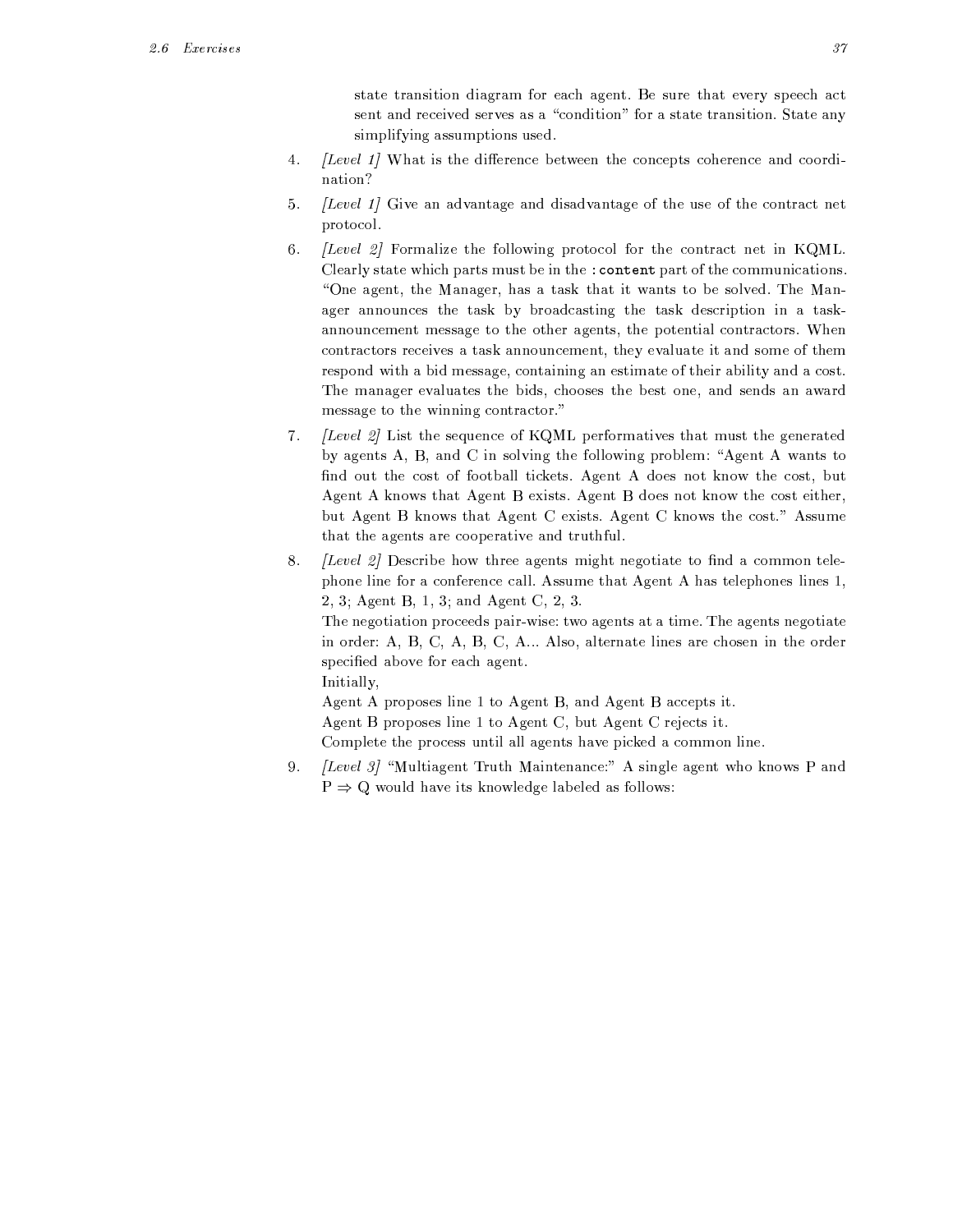$fact1:$  $\mathbf{P}$  $(IN)$ status: shared with:  $(NIL)$ (PREMISE) justification:  $rule1:1.1em \textbf{rule1:}$  $P \Rightarrow Q$ status:  $(IN)$ shared with:  $(NIL)$ justification: (PREMISE)  $fact 2:$  $\mathbf Q$  $(IN)$ status: shared with:  $(NIL)$  $(fact1, rule1)$ justification:

If the agent shares fact1 with another agent, fact1's status changes to IN-TERNAL, and the agent receiving the knowledge labels its new fact as having status EXTERNAL.

Now consider the following situation in which the knowledge is initially local to each agent:

| Agent A                  | Agent B                  | Agent C |
|--------------------------|--------------------------|---------|
| fact1: P                 | rule1: $P \Rightarrow Q$ | fact: R |
| rule1: $S \Rightarrow V$ | rule2: R $\Rightarrow$ Q |         |
|                          | rule3: $R \Rightarrow S$ |         |
|                          | rule4: $Q \Rightarrow W$ |         |

- (a) Suppose that Agent A shares fact1 with Agent B, who uses forward chaining to make all possible conclusions from his knowledge. Show the effect of Agent A sharing fact1 on the status, shared with, and justification fields for all data in each agent.
- (b) Now suppose Agent C shares fact1 with Agent B. Show the effect of sharing this knowledge on the status, shared with, and justification fields for all data in each agent.
- (c) Now suppose that Agent A retracts fact1 by making fact1 have status OUT. Show the changes that would occur to the status, shared with, and justification fields for all data in each agent.
- 10. *[Level 1]* In the discussion of the unified negotiation protocol, it is stated that the agents might decide to "flip a coin" when the negotiation set is empty. Under what conditions might this be beneficial to the agents.
- 11. *[Level 4]* Imagine a two-dimensional domain consisting of packages and destinations. In this domain, robots must move the packages to the correct destinations. Robots can carry only one package at a time, and they are not allowed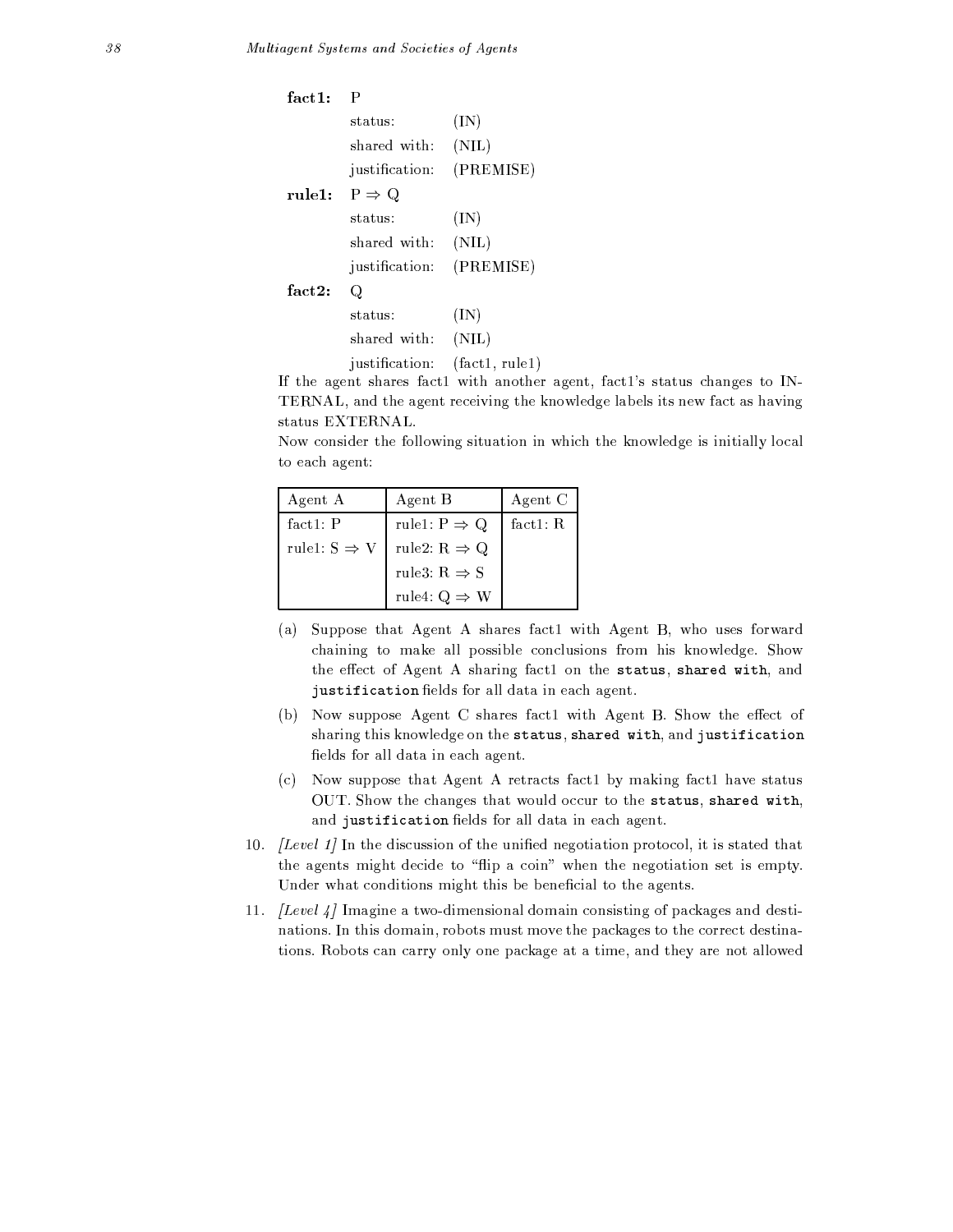

Figure 2.10 A domain where robots must move packages to their destinations

to travel through a package—they must maneuver around it. There is a cost associated with moving a package, but not with picking it up or setting it down. If a robot encounters a package when it is already carrying another, it can either move the package out of the way, or it can go around it. Moving it has a higher cost, but it might be beneficial to itself or other robots in the future to have the package out of the way. Assume that a robot is rewarded according to the amount that it moves a package closer to its destination. Develop a computer simulation of this domain, and try to establish answers to the following questions:

- (a) Will the robots develop any social conventions regarding which direction they move packages that are obstacles?
- (b) Under what conditions will "roadways" (paths without obstacles) form for the robots to travel on?
- Destination points will likely become congested with robots attempting  $(c)$ to drop off their packages. Gridlock might even occur. Will the robots become specialized in their operation, where some robots bring packages near the destinations and other robots move them from the drop-off points to the final destinations?
- (d) If the robots communicate information about their intentions regarding the packages they are moving, will other robots be able to take advantage of the information?

Suggestions: choose a grid of size NxN containing P packages, R robots, and D destinations, where initial values for the parameters are N=100, P=50, R=8, and  $D=3$ . Assume that a robot and a package each take up one square of the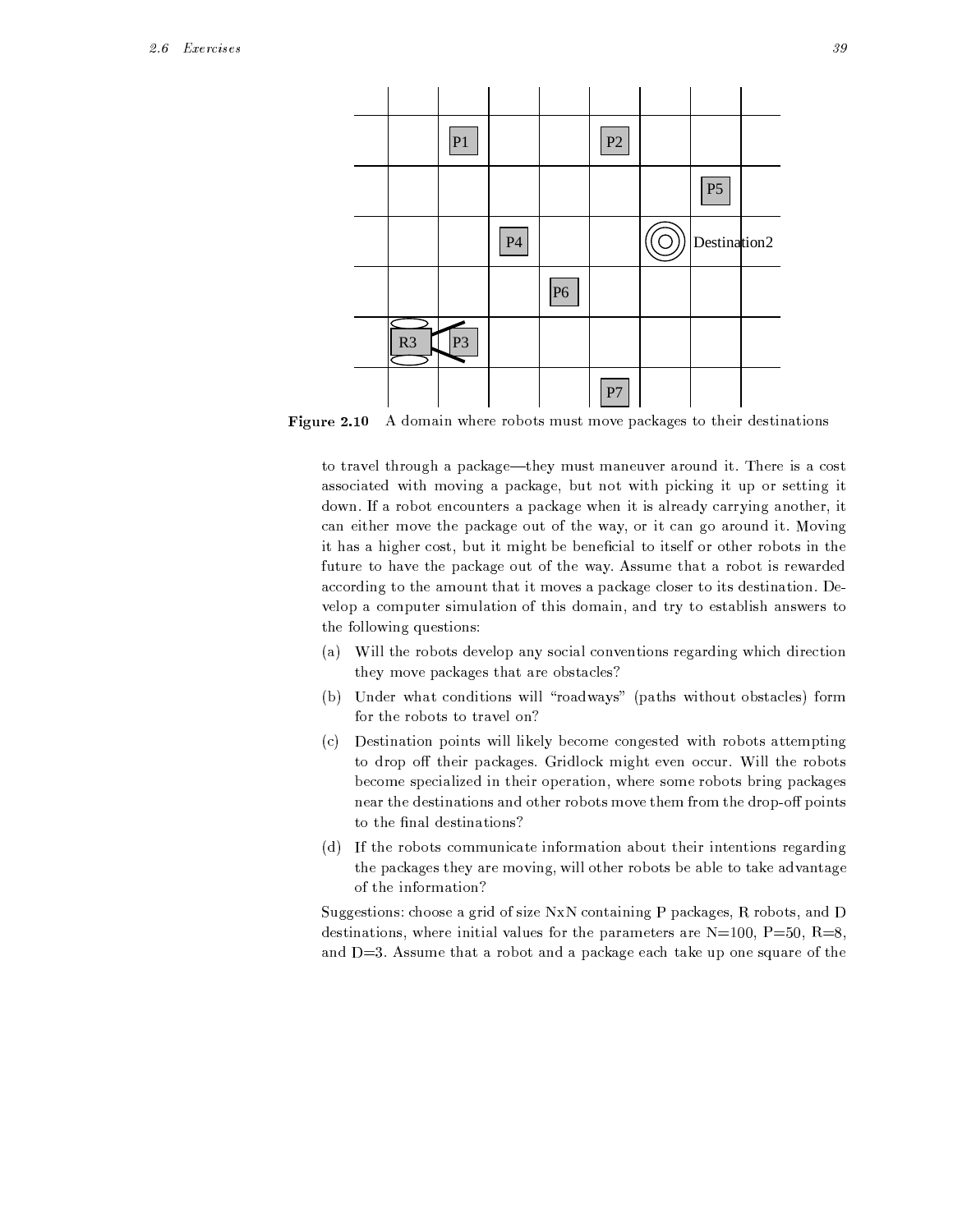grid. Assume that a robot can move to any of its 8 adjoining squares in each time interval.

12. *[Level 1]* The initial state in a Block's World is On $(B, C)$ , On $(D, A)$ , Table $(A)$ , and Table(C). The desired goal state is  $On(A,B)$ ,  $On(B,C)$ , Table(C), and Table(D). Agent1 can manipulate only blocks A and B; Agent2 can manipulate only blocks C and D. In solving this problem, the action MoveToTable(agent. block) can be used to place block D on the table. Express the movement of block D to the table in terms of the social dependence formula in this chapter.

### 2.7 References

- $\mathbf{1}$ John L. Austin. How to do Things with Words. Clarendon, Oxford, UK, 1962.
- $2. \,$ Will Briggs and Diane Cook. Flexible Social Laws. In Proc. 14th IJCAI, 1995.
- Birgit Burmeister, Afsaneh Haddadi, and Kurt Sundermeyer. Generic Configurable 3. Cooperation Protocols for Multi-Agent Systems. In Proceedings of the 3rd European Workshop on Modelling Autonomous Agents in a Multi-Agent World (MAAMAW), 1993.
- Stefan Bussman and Jurgen Muller. A Communication Architecture for Cooperating  $4.$ Agents. Computers and Artificial Intelligence, Vol. 12, No. 1, pages 37-53, 1993.
- Cristiano Castelfranchi. Commitments: From individual intentions to groups and  $5.$ organizations. In Proceedings of the International Conference on Multiagent  $Systems, pages 41-48, 1995.$
- Man Kit Chang. SANP: A Communication Level Protocol for Supporting 6. Machine-to-Machine Negotiation in Organization. MS Thesis, U. of British Columbia, Vancouver, B.C., Canada, 1991.
- Rosaria Conte and Cristiano Castelfranchi. Cognitive and Social Action. UCL Press,  $7.$ London, 1995.
- Daniel D. Corkill, Kevin Q. Gallagher, and Kelly E. Murray. GBB: A Generic 8. Blackboard Development System. In Proc. AAAI-86, Philadelphia, PA, pages 1008-1014, 1986.
- Randall Davis and Reid G. Smith. Negotiation as a Metaphor for Distributed 9. Problem solving. Artificial Intelligence, Vol. 20, No. 1, pages 63-109, January 1983.
- 10. Jon Doyle. A Truth Maintenance System. Artificial Intelligence, Vol. 12, No. 3, pages 231-272, 1979.
- 11. Edmund H. Durfee. Coordination of Distributed Problem Solvers. Kluwer, 1988.
- 12. Edmund H. Durfee and Thomas A. Montgomery. A Hierarchical Protocol for Coordinating Multiagent Behaviors. In Proc. AAAI 90, 1990.
- 13. Edmund H. Durfee, Victor R. Lesser, and Daniel D. Corkill. Coherent cooperation among communicating problem solvers. IEEE Transactions on Computers,  $C-36(11):1275-1291, 1987.$
- 14. Adam Farquhar, Richard Fikes, and James Rice. The Ontolingua Server: A tool for Collaborative Ontology Construction. Technical Report KSL-96-26, Knowledge Systems Laboratory, Stanford University, September 1996.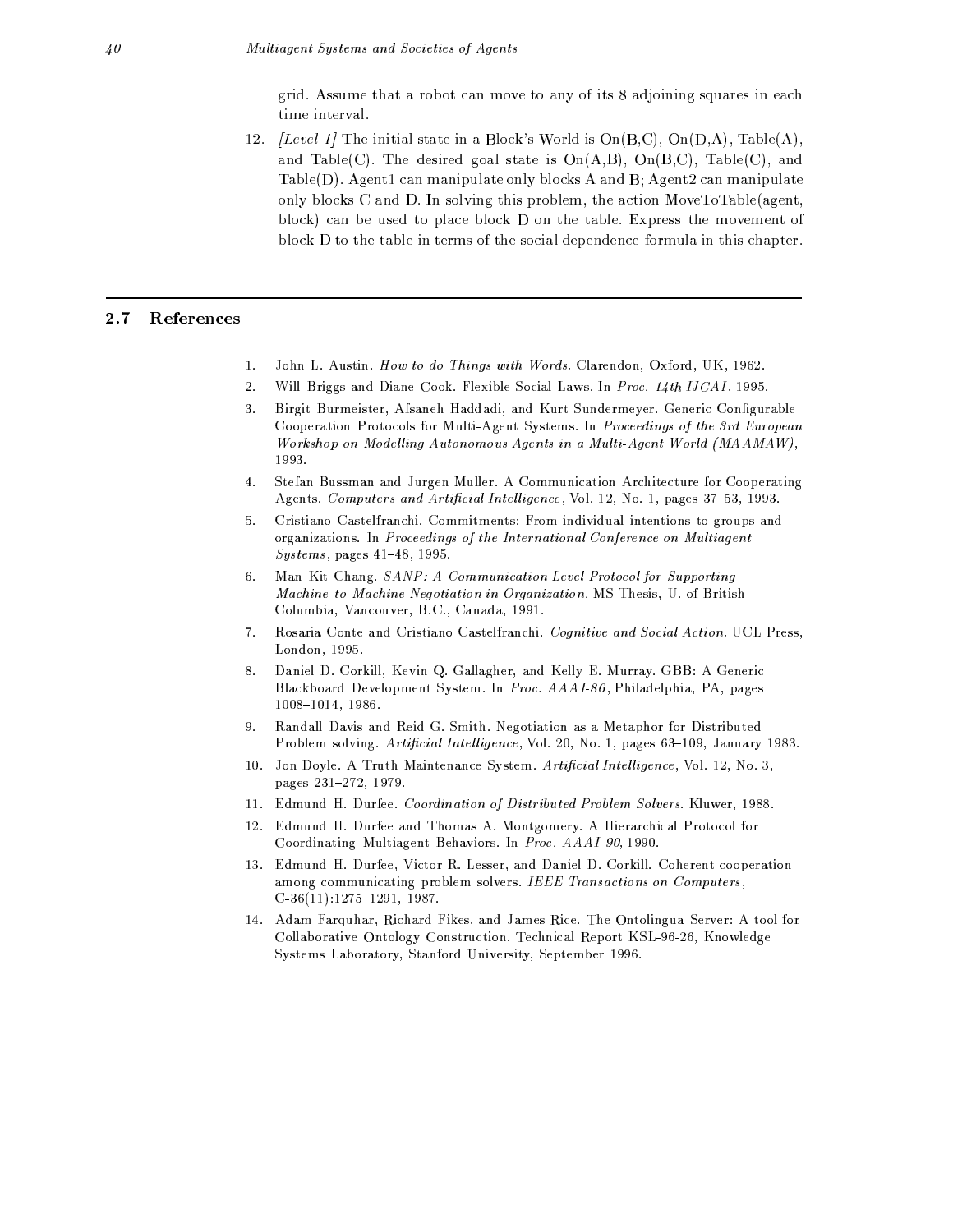- 15. Tim Finin, Don McKay, and Rich Fritzson. An Overview of KQML: A knowledge query and mnaipulation language. Technical Report, U. of Maryland CS Department, 1992.
- 16. S. Fiske and S. E. Taylor. Social Cognition. Addison Wesley, New York, 1984.
- 17. Les Gasser. Social conceptions of knowledge and action: DAI foundations and open systems semantics. Artificial Intelligence, 47:107-138, 1991.
- 18. Les Gasser and Michael N. Huhns, editors. Distributed Artificial Intelligence, Volume II. Pitman Publishing, London, 1989.
- 19. N. Gilbert and J. E. Doran, editors. Simulating Societies: The Computer Simulation of Social Phenomena. In Proceedings of the Symposium on Simulating Societies. University College Press, London, 1994.
- 20. N. Gilbert and R. Conte, editors. Artificial Societies: Computer Simulation of Social Life. University College Press, London, 1995.
- Afsaneh Haddadi. Towards a Pragmatic Theory of Interactions. In Proc.  $21.$ International Conference on MultiAgent Systems (ICMAS), San Francisco, 1995.
- 22. Peter Haddawy. Believing change and changing belief. IEEE Transactions on Systems, Man, and Cybernetics Special Issue on Higher-Order Uncertainty, 26(5), 1996.
- 23. Carl Hewitt. Open Information Systems Semantics for Distributed Artificial Intelligence. Artificial Intelligence, Vol. 47, pages 79-106, 1991.
- 24. Eric Horvitz and Geoffrey Rutledge. Time-dependent utility and action under uncertainty. In Proceedings of the 7th Conference on Uncertainty in Artificial Intelligence, pages 151-158, 1991.
- 25. M. N. Huhns, U. Mukhopadhyay, L. M. Stephens, and R. D. Bonnell. DAI for Document Retrieval: The MINDS Project. In M. N. Huhns, editor, Distributed Artificial Intelligence. Pittman, London, 1987.
- Michael N. Huhns and Munindar P. Singh. A Mediated Approach to Open, 26. Large-Scale Information Management. In Proc. IEEE Int. Phoenix Conf. on Computers and Communications, 1995.
- 27. Michael N. Huhns and David M. Bridgeland. Multiagent Truth Maintenance. IEEE Transactions on Systems, Man, and Cybernetics, Vol. 21, No. 6, pages 1437-1445, December 1991.
- 28. N. R. Jennings. Commitments and conventions: The foundation of coordination in multi-agent systems. The Knowledge Engineering Review, 2(3):223-250, 1993.
- Nick R. Jennings. Coordination Techniques for distributed Artificial Intelligence. In 29. G. M. P. O'Hare and N. R. Jennings, editors, Foundations of Distributed Artificial Intelligence, pages 187-210. John Wiley & Sons, Inc., New York, 1996.
- 30. R. Kakehi and M. Tokoro. A Negotiation Protocol for Conflict Resolution in Multi-Agent Environments. In Proc. ICICIS, pages 185-196, 1993.
- 31. Yannis Labrou and Tim Finin. A Semantics approach for KQML—a general purpose communication language for software agents. In Proc. Int. Conf on Information and Knowledge Management, 1994.
- 32. Kuha Mahalingam and Michael N. Huhns. An Ontology Tool for Distributed Information Environments. IEEE Computer, 30(6):80-83, June 1997.
- 33. Robin Milner. Elements of Interaction. CACM, Vol. 36, No. 1, pages 78-89, 1993.
- Yoram Moses and Moshe Tenenholtz. On Computational Aspects of Artificial Social 34. Systems. In Proc. 11th DAI Workshop, Glen Arbor, MI, 1992.